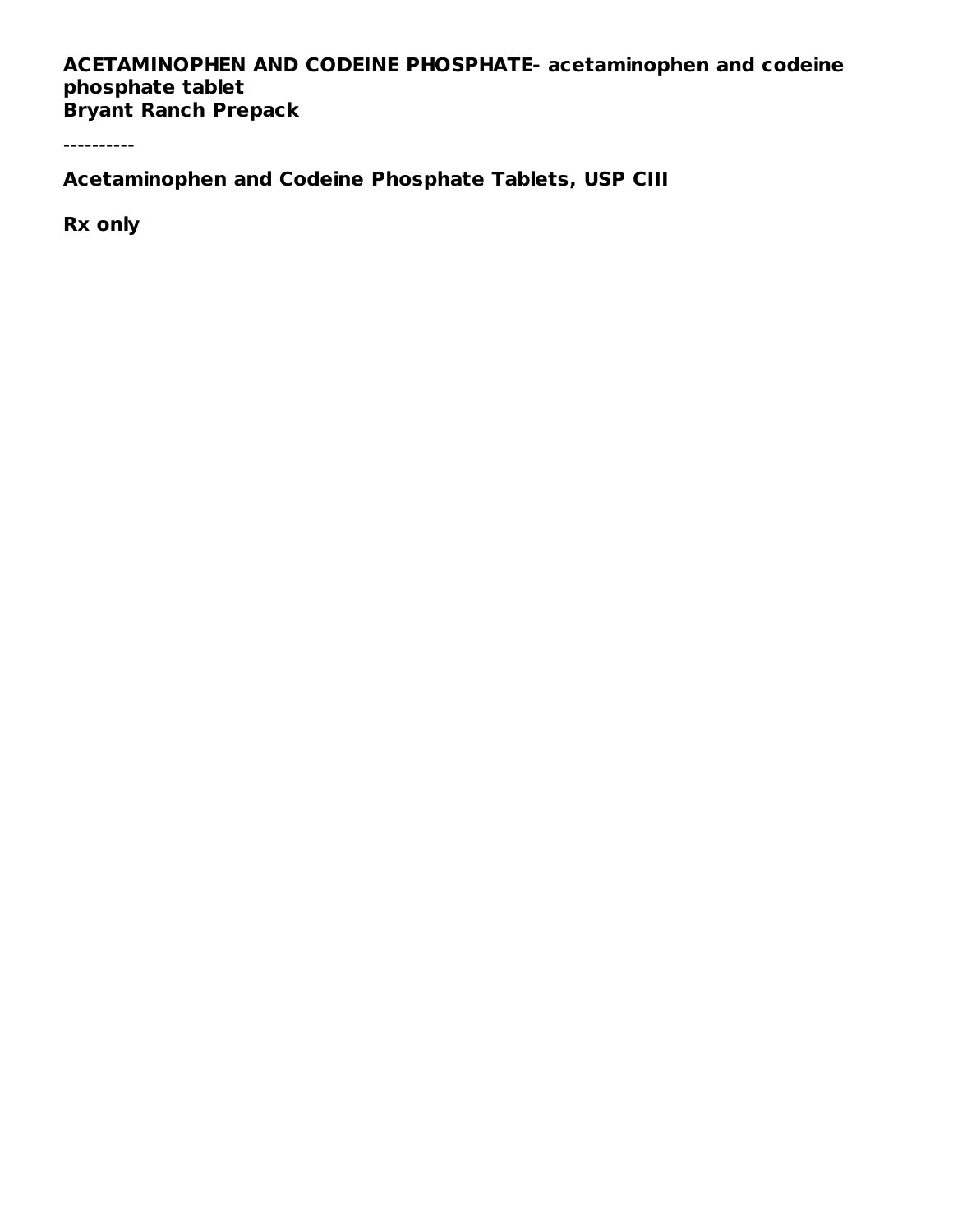**WARNING: ADDICTION, ABUSE, AND MISUSE; RISK EVALUATION AND MITIGATION STRATEGY (REMS); LIFE-THREATENING RESPIRATORY DEPRESSION; ACCIDENTAL INGESTION; ULTRA-RAPID METABOLISM OF CODEINE AND OTHER RISK FACTORS FOR LIFE-THREATENING RESPIRATORY DEPRESSION IN CHILDREN; NEONATAL OPIOID WITHDRAWAL SYNDROME; INTERACTIONS WITH DRUGS AFFECTING CYTOCHROME P450 ISOENZYMES; HEPATOTOXICITY; and RISKS FROM CONCOMITANT USE WITH BENZODIAZEPINES OR OTHER CNS DEPRESSANTS**

#### **Addiction, Abuse and Misuse**

**Acetaminophen and codeine phosphate tablets expose patients and other users to the risks of opioid addiction, abuse and misuse, which can lead to overdose and death. Assess each patient's risk prior to prescribing acetaminophen and codeine phosphate tablets, and monitor all patients regularly for the development of these behaviors and conditions [see WARNINGS].**

#### **Opioid Analgesic Risk Evaluation and Mitigation Strategy (REMS):**

**To ensure that the benefits of opioid analgesics outweigh the risks of addiction, abuse, and misuse, the Food and Drug Administration (FDA) has required a REMS for these products [see WARNINGS]. Under the requirements of the REMS, drug companies with approved opioid analgesic products must make REMS-compliant education programs available to healthcare providers. Healthcare providers are strongly encouraged to**

- **complete a REMS-compliant education program,**
- **counsel patients and/or their caregivers, with every prescription, on safe use, serious risks, storage, and disposal of these products,**
- **emphasize to patients and their caregivers the importance of reading the Medication Guide every time it is provided by their pharmacist, and**
- **consider other tools to improve patient, household, and community safety.**

# **Life-Threatening Respiratory Depression**

**Serious, life-threatening, or fatal respiratory depression may occur with use of acetaminophen and codeine phosphate tablets. Monitor for respiratory depression, especially during initiation of acetaminophen and codeine phosphate tablets or following a dose increase [see WARNINGS].**

#### **Accidental Ingestion**

**Accidental ingestion of acetaminophen and codeine phosphate tablets, especially by children, can result in a fatal overdose of acetaminophen and codeine phosphate tablets [see WARNINGS].**

**Ultra-Rapid Metabolism of Codeine and Other Risk Factors for Life-Threatening Respiratory Depression in Children**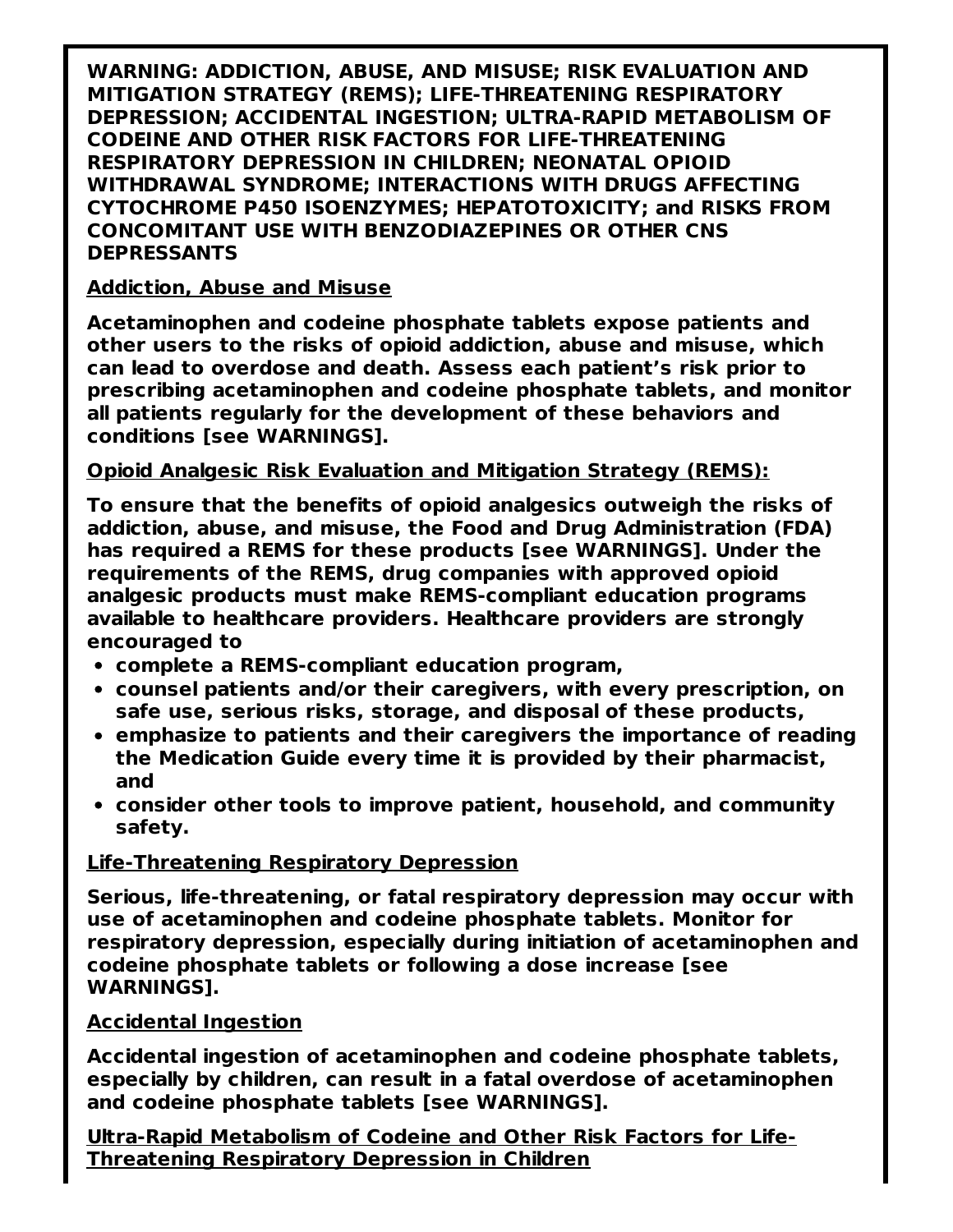**Life-threatening respiratory depression and death have occurred in children who received codeine. Most of the reported cases occurred following tonsillectomy and/or adenoidectomy and many of the children had evidence of being ultra-rapid metabolizers of codeine due to a CYP2D6 polymorphism [see WARNINGS, PRECAUTIONS; Information for Patients/Caregivers, Nursing Mothers]. Acetaminophen and codeine phosphate tablets are contraindicated in children younger than 12 years of age and in children younger than 18 years of age following tonsillectomy and/or adenoidectomy [see CONTRAINDICATIONS]. Avoid the use of acetaminophen and codeine phosphate tablets in adolescents 12 to 18 years of age who have other risk factors that may increase their sensitivity to the respiratory depressant effects of codeine.**

#### **Neonatal Opioid Withdrawal Syndrome**

**Prolonged use of acetaminophen and codeine phosphate tablets during pregnancy can result in neonatal opioid withdrawal syndrome, which may be life-threatening if not recognized and treated, and requires management according to protocols developed by neonatology experts. If opioid use is required for a prolonged period in a pregnant woman, advise the patient of the risk of neonatal opioid withdrawal syndrome and ensure that appropriate treatment will be available [see WARNINGS].**

#### **Interactions with Drugs Affecting Cytochrome P450 Isoenzymes**

**The effects of concomitant use or discontinuation of cytochrome P450 3A4 inducers, 3A4 inhibitors, or 2D6 inhibitors with codeine are complex. Use of cytochrome P450 3A4 inducers, 3A4 inhibitors, or 2D6 inhibitors with acetaminophen and codeine phosphate tablets requires careful consideration of the effects on the parent drug, codeine, and the active metabolite, morphine [see WARNINGS, PRECAUTIONS; Drug Interactions].**

#### **Hepatotoxicity**

**Acetaminophen has been associated with cases of acute liver failure, at times resulting in liver transplant and death. Most of the cases of liver injury are associated with the use of acetaminophen at doses that exceed 4,000 milligrams per day, and often involve more than one acetaminophen-containing product [see WARNINGS].**

#### **Risks from Concomitant Use with Benzodiazepines or Other CNS Depressants**

**Concomitant use of opioids with benzodiazepines or other central nervous system (CNS) depressants, including alcohol, may result in profound sedation, respiratory depression, coma, and death [see WARNINGS, PRECAUTIONS; Drug Interactions].**

- **Reserve concomitant prescribing of acetaminophen and codeine phosphate tablets and benzodiazepines or other CNS depressants for use in patients for whom alternative treatment options are inadequate.**
- **Limit dosages and durations to the minimum required.**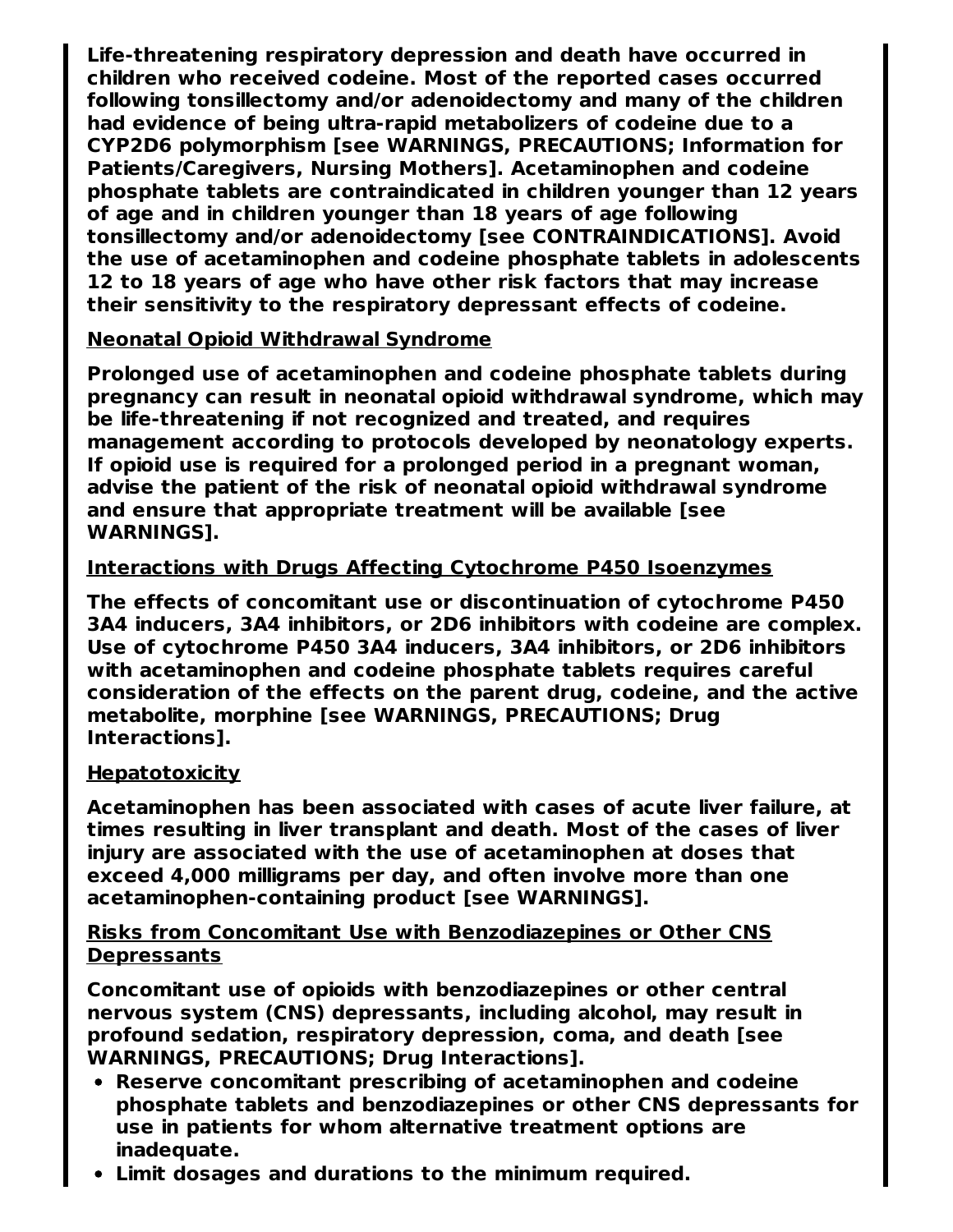**Follow patients for signs and symptoms of respiratory depression and sedation.**

# **DESCRIPTION**

Acetaminophen and codeine phosphate are supplied in tablet form for oral administration.

Acetaminophen, USP, 4'-hydroxyacetanilide, a slightly bitter, white, odorless, crystalline powder, is a non-opiate, non-salicylate analgesic and antipyretic. It has the following structural formula:

NHCOCH<sub>3</sub>

 $\rm{C_8H_9NO_2}$  M.W.  $151.16$ 

Codeine phosphate, USP, 7,8-didehydro-4,5α-epoxy-3-methoxy-17-methylmorphinan-6α-ol phosphate (1:1) (salt) hemihydrate, a white crystalline powder, is a narcotic analgesic and antitussive. It has the following structural formula:



 $C_{18}H_{21}NO_3\bullet H_3PO_4\bullet\frac{1}{2}H_2O$  M.W. 406.37

Each Acetaminophen and Codeine Phosphate Tablet, USP (300 mg/15 mg) contains:

Acetaminophen, USP...........................300 mg Codeine Phosphate, USP.......................15 mg

OR

Each Acetaminophen and Codeine Phosphate Tablet, USP (300 mg/30 mg) contains:

Acetaminophen, USP...........................300 mg Codeine Phosphate, USP....................... 30 mg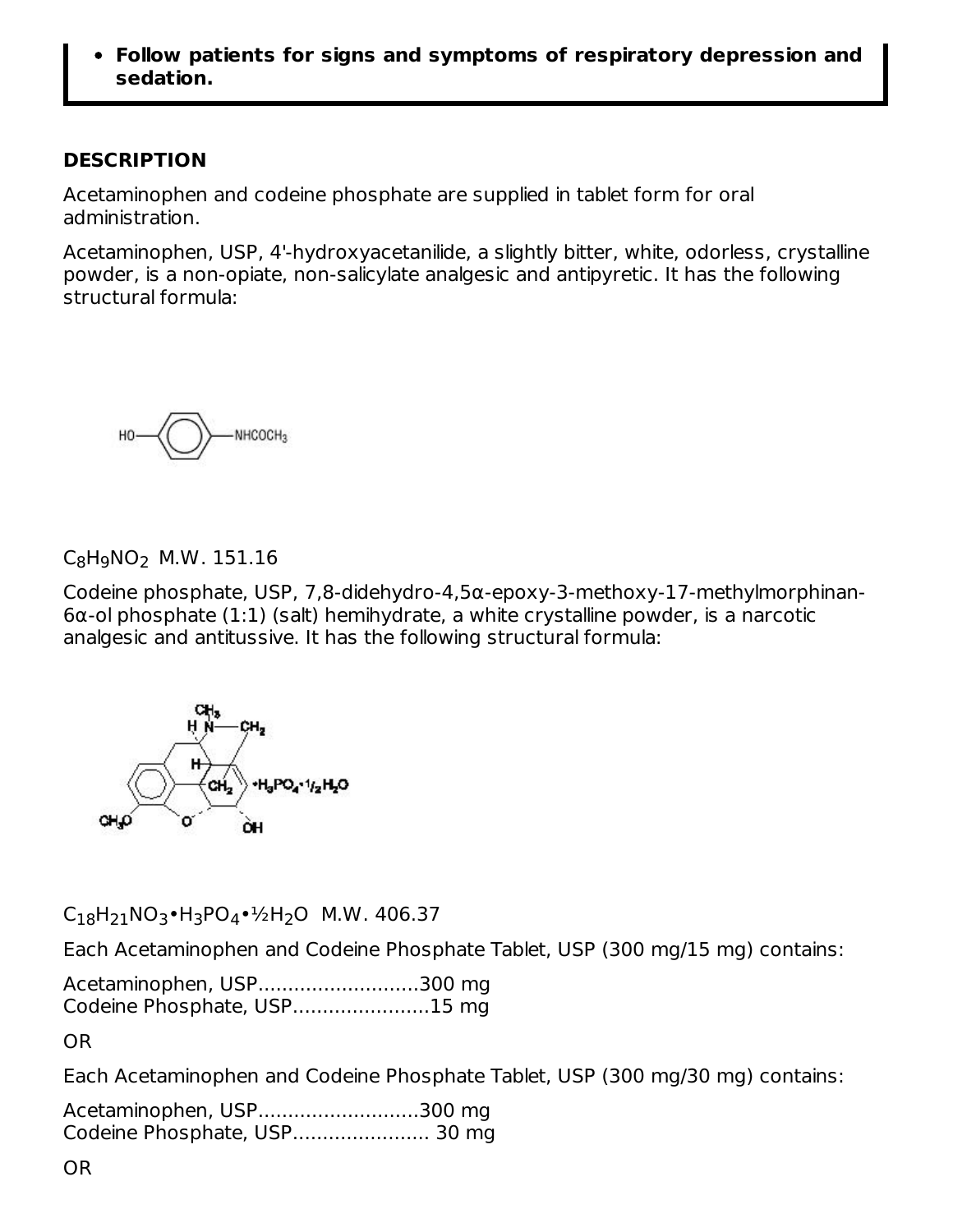Each Acetaminophen and Codeine Phosphate Tablet, USP (300 mg/60 mg) contains:

Acetaminophen, USP...........................300 mg Codeine Phosphate, USP....................... 60 mg

In addition, each tablet contains the following inactive ingredients: corn starch, colloidal silicon dioxide, croscarmellose sodium, magnesium stearate, and microcrystalline cellulose. The 300 mg/60 mg strength tablets also contain crospovidone, povidone, pregelatinized starch, and stearic acid.

# **CLINICAL PHARMACOLOGY**

## **Mechanism of Action**

Codeine is an opioid agonist relatively selective for the mu-opioid receptor, but with a much weaker affinity than morphine. The analgesic properties of codeine have been speculated to come from its conversion to morphine, although the exact mechanism of analgesic action remains unknown.

The precise mechanism of the analgesic properties of acetaminophen is not established but is thought to involve central actions.

## **Pharmacodynamics**

Effects on the Central Nervous System

Codeine produces respiratory depression by direct action on brain stem respiratory centers. The respiratory depression involves a reduction in the responsiveness of the brain stem respiratory centers to both increases in carbon dioxide tension and electrical stimulation.

Codeine causes miosis, even in total darkness. Pinpoint pupils are a sign of opioid overdose but are not pathognomonic (e.g., pontine lesions of hemorrhagic or ischemic origins may produce similar findings). Marked mydriasis rather than miosis may be seen due to hypoxia in overdose situations.

Effects on the Gastrointestinal Tract and Other Smooth Muscle

Codeine causes a reduction in motility associated with an increase in smooth muscle tone in the antrum of the stomach and duodenum. Digestion of food in the small intestine is delayed and propulsive contractions are decreased. Propulsive peristaltic waves in the colon are decreased, while tone may be increased to the point of spasm, resulting in constipation. Other opioid-induced effects may include a reduction in biliary and pancreatic secretions, spasm of sphincter of Oddi, and transient elevations in serum amylase.

Effects on the Cardiovascular System

Codeine produces peripheral vasodilation which may result in orthostatic hypotension or syncope. Manifestations of histamine release and/or peripheral vasodilation may include pruritus, flushing, red eyes, sweating, and/or orthostatic hypotension.

Effects on the Endocrine System

Opioids inhibit the secretion of adrenocorticotropic hormone (ACTH), cortisol, and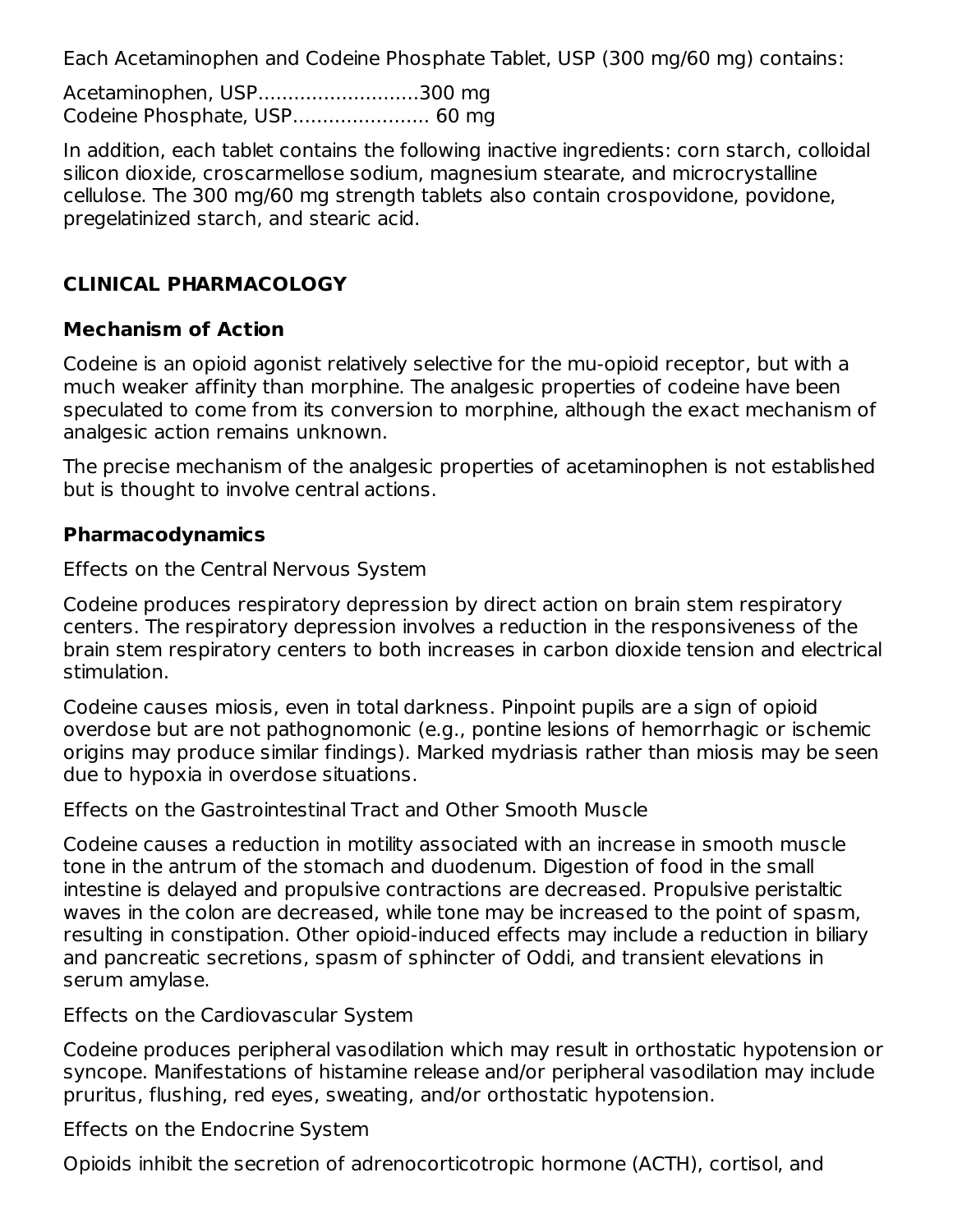luteinizing hormone (LH) in humans [see **ADVERSE REACTIONS**]. They also stimulate prolactin, growth hormone (GH) secretion, and pancreatic secretion of insulin and glucagon.

Chronic use of opioids may influence the hypothalamic-pituitary-gonadal axis, leading to androgen deficiency that may manifest as low libido, impotence, erectile dysfunction, amenorrhea, or infertility. The causal role of opioids in the clinical syndrome of hypogonadism is unknown because the various medical, physical, lifestyle, and psychological stressors that may influence gonadal hormone levels have not been adequately controlled for in studies conducted to date [see **ADVERSE REACTIONS**].

Effects on the Immune System

Opioids have been shown to have a variety of effects on components of the immune system. The clinical significance of these findings is unknown. Overall, the effects of opioids appear to be modestly immunosuppressive.

Concentration–Efficacy Relationships

The minimum effective analgesic concentration will vary widely among patients, especially among patients who have been previously treated with potent agonist opioids. The minimum effective analgesic concentration of codeine for any individual patient may increase over time due to an increase in pain, the development of a new pain syndrome, and/or the development of analgesic tolerance [see **DOSAGE AND ADMINISTRATION**].

Concentration–Adverse Reaction Relationships

There is a relationship between increasing codeine plasma concentration and increasing frequency of dose-related opioid adverse reactions such as nausea, vomiting, CNS effects, and respiratory depression. In opioid-tolerant patients, the situation may be altered by the development of tolerance to opioid-related adverse reactions [see **DOSAGE AND ADMINISTRATION**].

# **Pharmacokinetics**

The behavior of the individual components is described below.

Codeine

Codeine is rapidly absorbed from the gastrointestinal tract. It is rapidly distributed from the intravascular spaces to the various body tissues, with preferential uptake by parenchymatous organs such as the liver, spleen, and kidney. Codeine crosses the blood-brain barrier and is found in fetal tissue and breast milk. The plasma concentration does not correlate with brain concentration or relief of pain. Codeine is about 7 to 25% bound to plasma proteins and does not accumulate in body tissues.

About 70 to 80% of the administered dose of codeine is metabolized by conjugation with glucuronic acid to codeine-6-glucuronide (C6G) and via O-demethylation to morphine (about 5 to 10%) and N-demethylation to norcodeine (about 10%) respectively. UDPglucuronosyltransferase (UGT) 2B7 and 2B4 are the major enzymes mediating glucuronidation of codeine to C6G. Cytochrome P450 2D6 is the major enzyme responsible for conversion of codeine to morphine and P450 3A4 is the major enzyme mediating conversion of codeine to norcodeine. Morphine and norcodeine are further metabolized by conjugation with glucuronic acid. The glucuronide metabolites of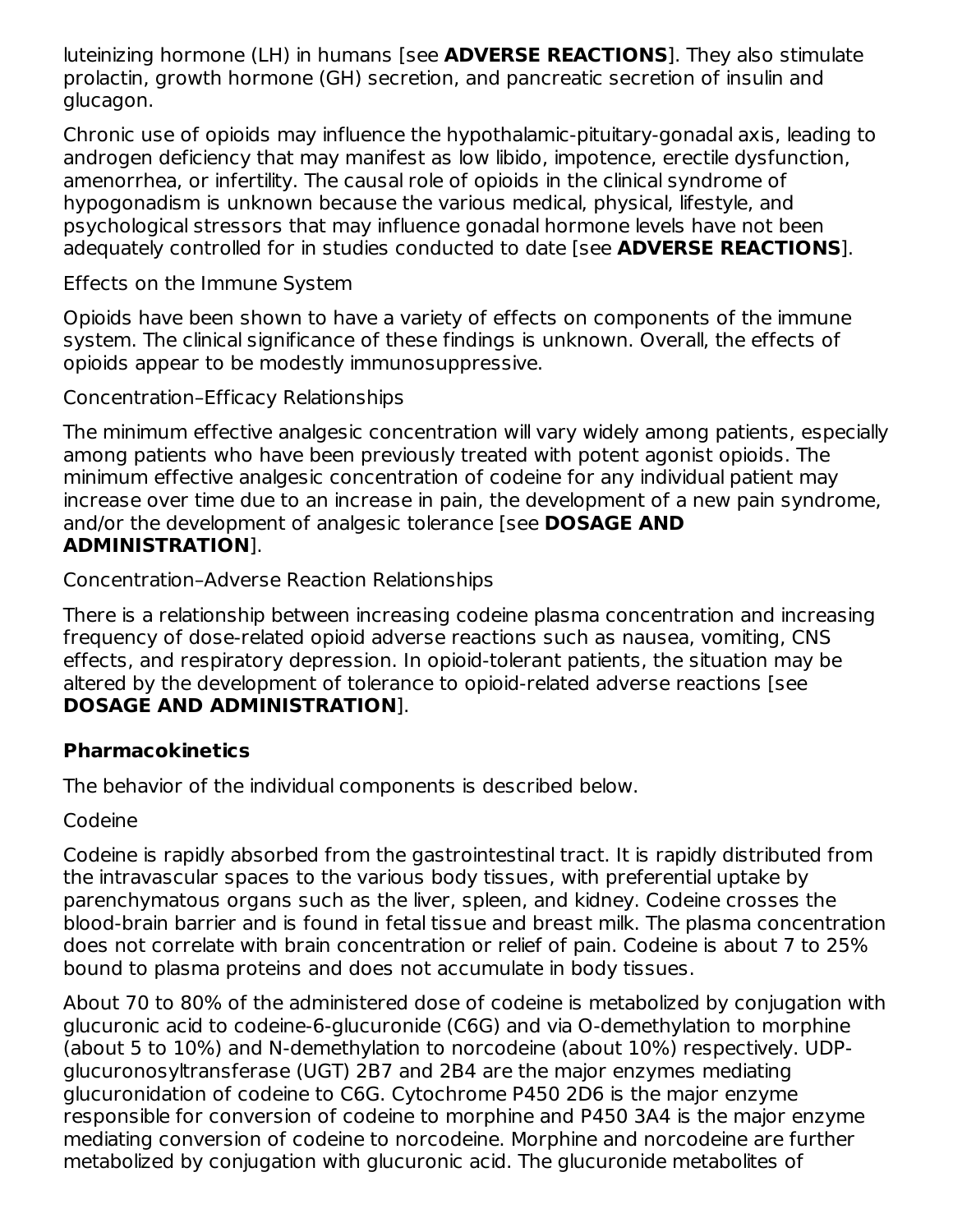morphine are morphine-3-glucuronide (M3G) and morphine-6-glucuronide (M6G). Morphine and M6G are known to have analgesic activity in humans. The analgesic activity of C6G in humans is unknown. Norcodeine and M3G are generally not considered to possess analgesic properties.

The plasma half-life is about 2.9 hours. The elimination of codeine is primarily via the kidneys, and about 90% of an oral dose is excreted by the kidneys within 24 hours of dosing. The urinary secretion products consist of free and glucuronide conjugated codeine (about 70%), free and conjugated norcodeine (about 10%), free and conjugated morphine (about 10%), normorphine (4%), and hydrocodone (1%). The remainder of the dose is excreted in the feces.

At therapeutic doses, the analgesic effect reaches a peak within 2 hours and persists between 4 and 6 hours.

#### Acetaminophen

Acetaminophen is rapidly absorbed from the gastrointestinal tract and is distributed throughout most body tissues. A small fraction (10 to 25%) of acetaminophen is bound to plasma proteins. The plasma half-life is 1.25 to 3 hours, but may be increased by liver damage and following overdosage. Elimination of acetaminophen is principally by liver metabolism (conjugation) and subsequent renal excretion of metabolites. Acetaminophen is primarily metabolized in the liver by first-order kinetics and involves three principal separate pathways: conjugation with glucuronide; conjugation with sulfate; and oxidation via the cytochrome, P450-dependent, mixed-function oxidase enzyme pathway to form a reactive intermediate metabolite, which conjugates with glutathione and is then further metabolized to form cysteine and mercapturic acid conjugates. The principal cytochrome P450 isoenzyme involved appears to be CYP2E1, with CYP1A2 and CYP3A4 as additional pathways. Approximately 85% of an oral dose appears in the urine within 24 hours of administration, most as the glucuronide conjugate, with small amounts of other conjugates and unchanged drug.

See **OVERDOSAGE** for toxicity information.

# **INDICATIONS AND USAGE**

Acetaminophen and codeine phosphate tablets are indicated for the management of mild to moderate pain, where treatment with an opioid is appropriate and for which alternative treatments are inadequate.

#### Limitations of Use

Because of the risks of addiction, abuse, and misuse, with opioids, even at recommended doses [see **WARNINGS**], reserve acetaminophen and codeine phosphate tablets for use in patients for whom alternative treatment options [e.g., nonopioid analgesics]

- Have not provided adequate analgesia, or are not expected to provide adequate analgesia,
- Have not been tolerated, or are not expected to be tolerated.

# **CONTRAINDICATIONS**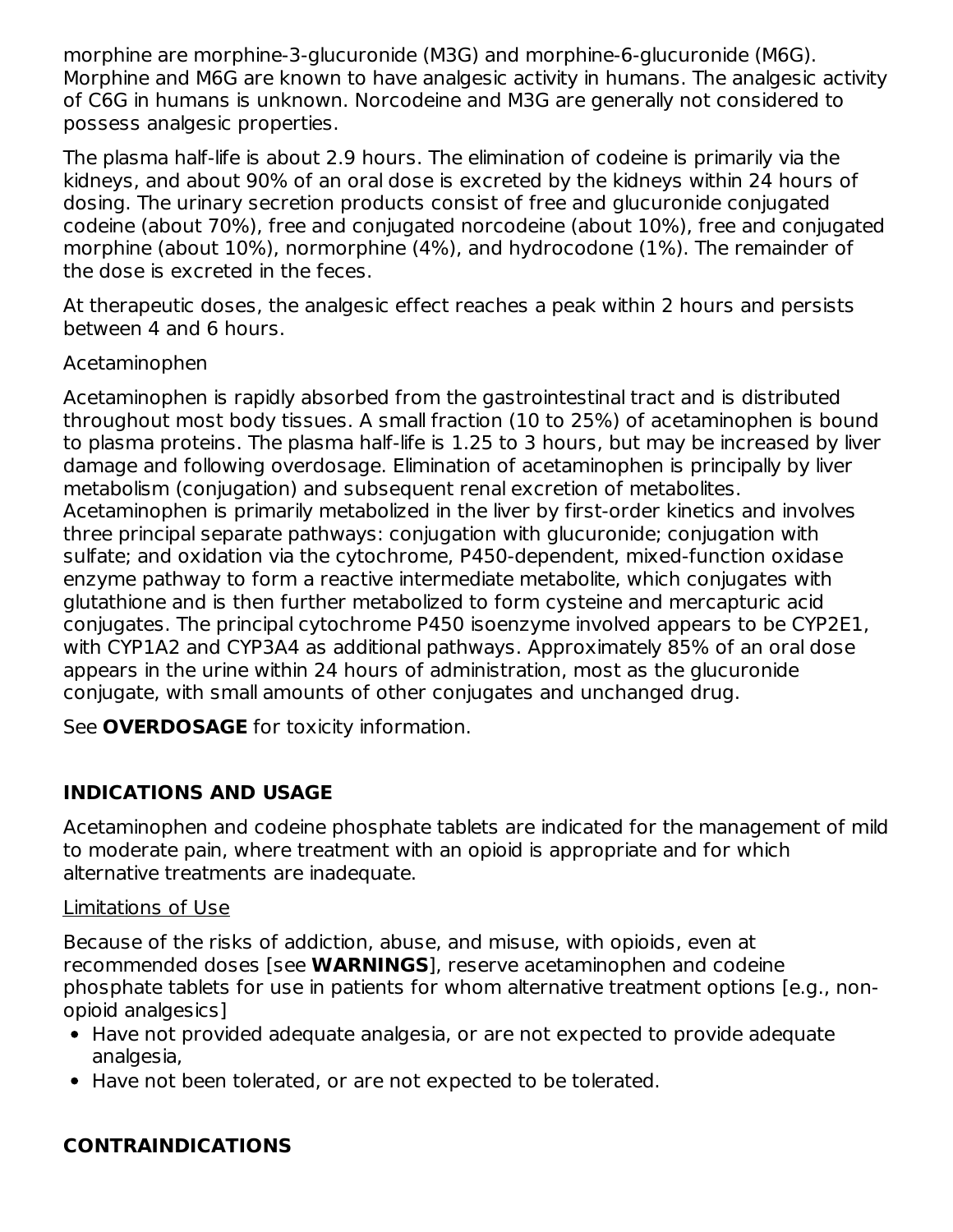Acetaminophen and codeine phosphate tablets are contraindicated for:

- All children younger than 12 years of age [see **WARNINGS**].
- Post-operative management in children younger than 18 years of age following tonsillectomy and/or adenoidectomy [see **WARNINGS**].

Acetaminophen and codeine phosphate tablets are contraindicated in patients with:

- significant respiratory depression [see **WARNINGS**].
- acute or severe bronchial asthma in an unmonitored setting or in the absence of resuscitative equipment [see **WARNINGS**].
- concurrent use of monoamine oxidase inhibitors (MAOIs) or use of MAOIs within the last 14 days [see **WARNINGS**].
- known or suspected gastrointestinal obstruction, including paralytic ileus [see **WARNINGS**].
- hypersensitivity to codeine, acetaminophen, or any of the formulation excipients (e.g., anaphylaxis) [see **WARNINGS**].

# **WARNINGS**

# **Addiction, Abuse, and Misuse**

Acetaminophen and codeine phosphate tablets contain codeine. Codeine in combination with acetaminophen, is a Schedule III controlled substance. As an opioid, acetaminophen and codeine phosphate tablets expose users to the risks of addiction, abuse, and misuse [see **DRUG ABUSE AND DEPENDENCE**].

Although the risk of addiction in any individual is unknown, it can occur in patients appropriately prescribed acetaminophen and codeine phosphate tablets. Addiction can occur at recommended dosages and if the drug is misused or abused.

Assess each patient's risk for opioid addiction, abuse, or misuse prior to prescribing acetaminophen and codeine phosphate tablets, and monitor all patients receiving acetaminophen and codeine phosphate tablets for the development of these behaviors and conditions. Risks are increased in patients with a personal or family history of substance abuse (including drug or alcohol abuse or addiction) or mental illness (e.g., major depression). The potential for these risks should not, however, prevent the proper management of pain in any given patient. Patients at increased risk may be prescribed opioids such as acetaminophen and codeine phosphate tablets, but use in such patients necessitates intensive counseling about the risks and proper use of acetaminophen and codeine phosphate tablets along with intensive monitoring for signs of addiction, abuse, and misuse. Consider prescribing naloxone for the emergency treatment of opioid overdose [see **WARNINGS; Life-Threatening Respiratory Depression; DOSAGE AND ADMINISTRATION, Patient Access to Naloxone for the Emergency Treatment of Opioid Overdose**].

Opioids are sought by drug abusers and people with addiction disorders and are subject to criminal diversion. Consider these risks when prescribing or dispensing acetaminophen and codeine phosphate tablets. Strategies to reduce these risks include prescribing the drug in the smallest appropriate quantity and advising the patient on the proper disposal of unused drug [see **PRECAUTIONS; Information for Patients/Caregivers**]. Contact local state professional licensing board or state controlled substances authority for information on how to prevent and detect abuse or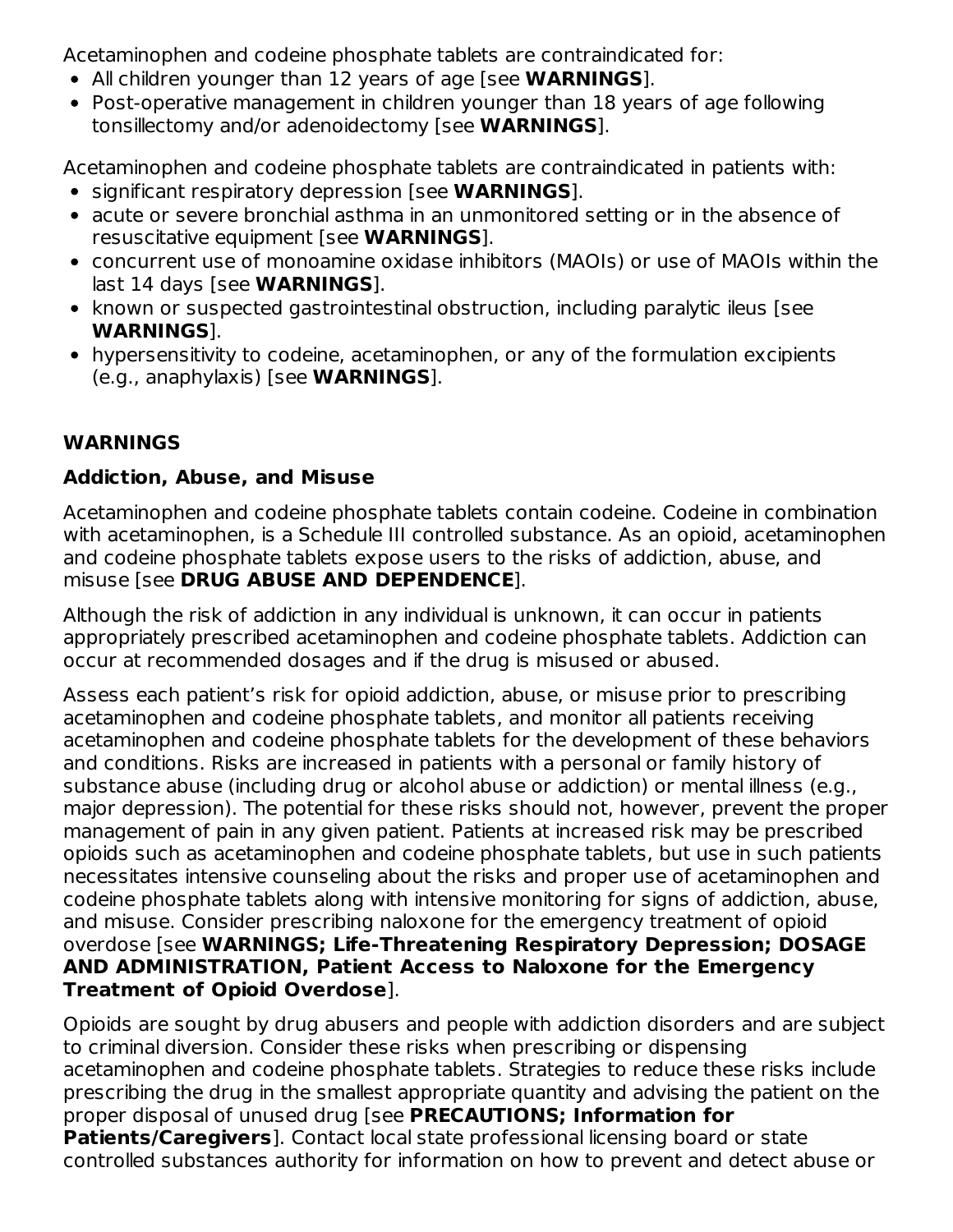diversion of this product.

# **Opioid Analgesic Risk Evaluation and Mitigation Strategy (REMS)**

To ensure that the benefits of opioid analgesics outweigh the risks of addiction, abuse, and misuse, the Food and Drug Administration (FDA) has required a Risk Evaluation and Mitigation Strategy (REMS) for these products. Under the requirements of the REMS, drug companies with approved opioid analgesic products must make REMS-compliant education programs available to healthcare providers. Healthcare providers are strongly encouraged to do all of the following:

- Complete a REMS-compliant education program offered by an accredited provider of continuing education (CE) or another education program that includes all the elements of the FDA Education Blueprint for Health Care Providers Involved in the Management or Support of Patients with Pain.
- Discuss the safe use, serious risks, and proper storage and disposal of opioid analgesics with patients and/or their caregivers every time these medicines are prescribed. The Patient Counseling Guide (PCG) can be obtained at this link: www.fda.gov/OpioidAnalgesicREMSPCG.
- Emphasize to patients and their caregivers the importance of reading the Medication Guide that they will receive from their pharmacist every time an opioid analgesic is dispensed to them.
- Consider using other tools to improve patient, household, and community safety, such as patient-prescriber agreements that reinforce patient-prescriber responsibilities.

To obtain further information on the opioid analgesic REMS and for a list of accredited REMS CME/CE, call 800-503-0784, or log on to www.opioidanalgesicrems.com. The FDA Blueprint can be found at www.fda.gov/OpioidAnalgesicREMSBlueprint.

# **Life-Threatening Respiratory Depression**

Serious, life-threatening, or fatal respiratory depression has been reported with the use of opioids, even when used as recommended. Respiratory depression, if not immediately recognized and treated, may lead to respiratory arrest and death. Management of respiratory depression may include close observation, supportive measures, and use of opioid antagonists, depending on the patient's clinical status [see **OVERDOSAGE**]. Carbon dioxide (CO<sub>2</sub>) retention from opioid-induced respiratory depression can exacerbate the sedating effects of opioids.

While serious, life-threatening, or fatal respiratory depression can occur at any time during the use of acetaminophen and codeine phosphate tablets, the risk is greatest during the initiation of therapy or following a dosage increase. Monitor patients closely for respiratory depression, especially within the first 24 to 72 hours of initiating therapy with and following dosage increases of acetaminophen and codeine phosphate tablets.

To reduce the risk of respiratory depression, proper dosing and titration of acetaminophen and codeine phosphate tablets are essential [see **DOSAGE AND ADMINISTRATION**]. Overestimating the acetaminophen and codeine phosphate tablets dosage when converting patients from another opioid product can result in a fatal overdose with the first dose.

Accidental ingestion of acetaminophen and codeine phosphate tablets, especially by children, can result in respiratory depression and death due to an overdose of codeine.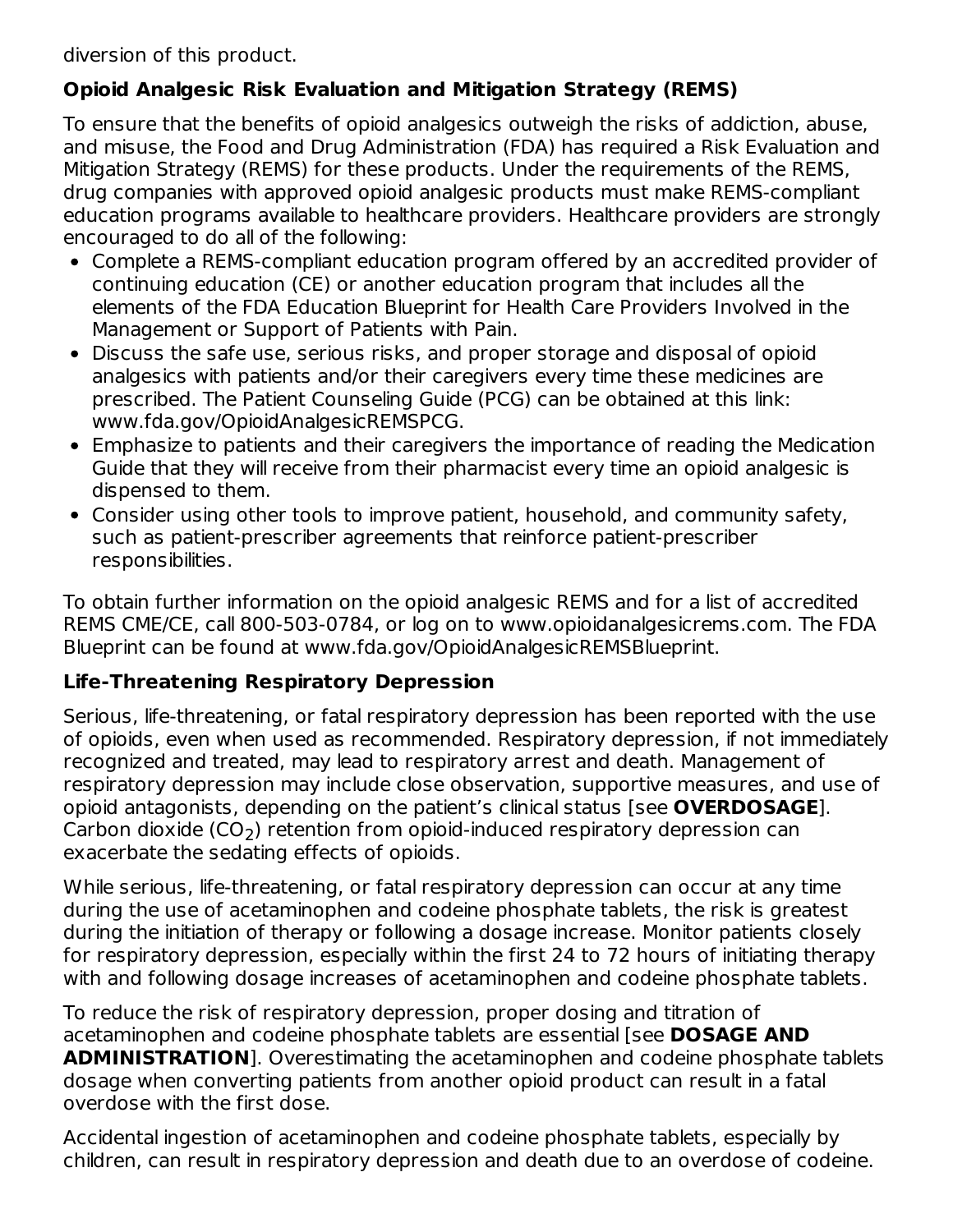Educate patients and caregivers on how to recognize respiratory depression and emphasize the importance of calling 911 or getting emergency medical help right away in the event of a known or suspected overdose [see **PRECAUTIONS, Information for Patients/Caregivers**].

Opioids can cause sleep-related breathing disorders including central sleep apnea (CSA) and sleep-related hypoxemia. Opioid use increases the risk of CSA in a dose-dependent fashion. In patients who present with CSA, consider decreasing the opioid dosage using best practices for opioid taper [see **DOSAGE AND ADMINISTRATION**].

#### Patient Access to Naloxone for the Emergency Treatment of Opioid Overdose

Discuss the availability of naloxone for the emergency treatment of opioid overdose with the patient and caregiver and assess the potential need for access to naloxone, both when initiating and renewing treatment with Acetaminophen and Codeine Phosphate Tablets. Inform patients and caregivers about the various ways to obtain naloxone as permitted by individual state naloxone dispensing and prescribing requirements or guidelines (e.g., by prescription, directly from a pharmacist, or as part of a communitybased program). Educate patients and caregivers on how to recognize respiratory depression and emphasize the importance of calling 911 or getting emergency medical help, even if naloxone is administered [see **PRECAUTIONS; Information for Patients/Caregivers**].

Consider prescribing naloxone, based on the patient's risk factors for overdose, such as concomitant use of other CNS depressants, a history of opioid use disorder, or prior opioid overdose. The presence of risk factors for overdose should not prevent the proper management of pain in any given patient. Also consider prescribing naloxone if the patient has household members (including children) or other close contacts at risk for accidental ingestion or overdose. If naloxone is prescribed, educate patients and caregivers on how to treat with naloxone [see **WARNINGS; Addiction, Abuse, and Misuse, Risks from Concomitant Use with Benzodiazepines or Other CNS Depressants, PRECAUTIONS; Information for Patients/Caregivers**].

#### **Ultra-Rapid Metabolism of Codeine and Other Risk Factors for Life-Threatening Respiratory Depression in Children**

Life-threatening respiratory depression and death have occurred in children who received codeine. Codeine is subject to variability in metabolism based upon CYP2D6 genotype (described below), which can lead to an increased exposure to the active metabolite morphine. Based upon postmarketing reports, children younger than 12 years old appear to be more susceptible to the respiratory depressant effects of codeine, particularly if there are risk factors for respiratory depression. For example, many reported cases of death occurred in the post-operative period following tonsillectomy and/or adenoidectomy, and many of the children had evidence of being ultra-rapid metabolizers of codeine. Furthermore, children with obstructive sleep apnea who are treated with codeine for post-tonsillectomy and/or adenoidectomy pain may be particularly sensitive to its respiratory depressant effect. Because of the risk of lifethreatening respiratory depression and death:

- acetaminophen and codeine phosphate tablets are contraindicated for all children younger than 12 years of age [see **CONTRAINDICATIONS**].
- acetaminophen and codeine phosphate tablets are contraindicated for post-operative management in pediatric patients younger than 18 years of age following tonsillectomy and/or adenoidectomy [see **CONTRAINDICATIONS**].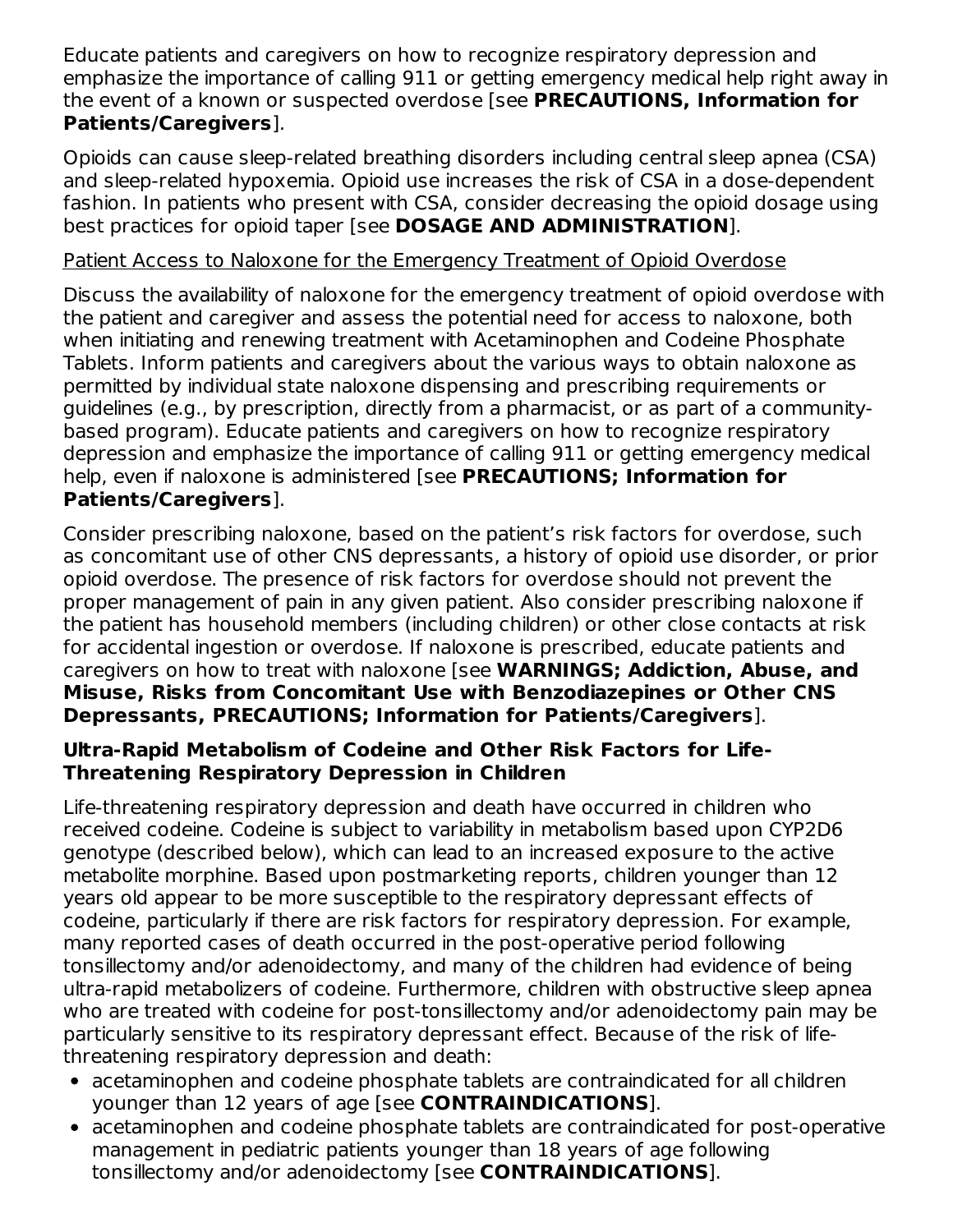- Avoid the use of acetaminophen and codeine phosphate tablets in adolescents 12 to 18 years of age who have other risk factors that may increase their sensitivity to the respiratory depressant effects of codeine unless the benefits outweigh the risks. Risk factors include conditions associated with hypoventilation, such as postoperative status, obstructive sleep apnea, obesity, severe pulmonary disease, neuromuscular disease, and concomitant use of other medications that cause respiratory depression [see **WARNINGS**].
- As with adults, when prescribing codeine for adolescents, healthcare providers should choose the lowest effective dose for the shortest period of time and inform patients and caregivers about these risks and the signs of morphine overdose [see **OVERDOSAGE**].

# Nursing Mothers

At least one death was reported in a nursing infant who was exposed to high levels of morphine in breast milk because the mother was an ultra-rapid metabolizer of codeine. Breastfeeding is not recommended during treatment with acetaminophen and codeine phosphate tablets.

# CYP2D6 Genetic Variability: Ultra-Rapid Metabolizers

Some individuals may be ultra-rapid metabolizers because of a specific CYP2D6 genotype (e.g., gene duplications denoted as  $*1/*1xN$  or  $*1/*2xN$ ). The prevalence of this CYP2D6 phenotype varies widely and has been estimated at 1 to 10% for Whites (European, North American), 3 to 4% for Blacks (African Americans), 1 to 2% for East Asians (Chinese, Japanese, Korean), and may be greater than 10% in certain racial/ethnic groups (i.e., Oceanian, Northern African, Middle Eastern, Ashkenazi Jews, Puerto Rican).

These individuals convert codeine into its active metabolite, morphine, more rapidly and completely than other people. This rapid conversion results in higher than expected serum morphine levels. Even at labeled dosage regimens, individuals who are ultra-rapid metabolizers may have life-threatening or fatal respiratory depression or experience signs of overdose (such as extreme sleepiness, confusion, or shallow breathing) [see **OVERDOSAGE**]. Therefore, individuals who are ultra-rapid metabolizers should not use acetaminophen and codeine phosphate tablets.

# **Neonatal Opioid Withdrawal Syndrome**

Prolonged use of acetaminophen and codeine phosphate tablets during pregnancy can result in withdrawal in the neonate. Neonatal opioid withdrawal syndrome, unlike opioid withdrawal syndrome in adults, may be life-threatening if not recognized and treated, and requires management according to protocols developed by neonatology experts. Observe newborns for signs of neonatal opioid withdrawal syndrome and manage accordingly. Advise pregnant women using opioids for a prolonged period of the risk of neonatal opioid withdrawal syndrome and ensure that appropriate treatment will be available [see **PRECAUTIONS; Information for Patients/Caregivers, Pregnancy**].

# **Interactions with Drugs Affecting Cytochrome P450 Isoenzymes**

The effects of concomitant use or discontinuation of cytochrome P450 3A4 inducers, 3A4 inhibitors, or 2D6 inhibitors with codeine are complex. Use of cytochrome P450 3A4 inducers, 3A4 inhibitors, or 2D6 inhibitors with acetaminophen and codeine phosphate tablets requires careful consideration of the effects on the parent drug, codeine, and the active metabolite, morphine.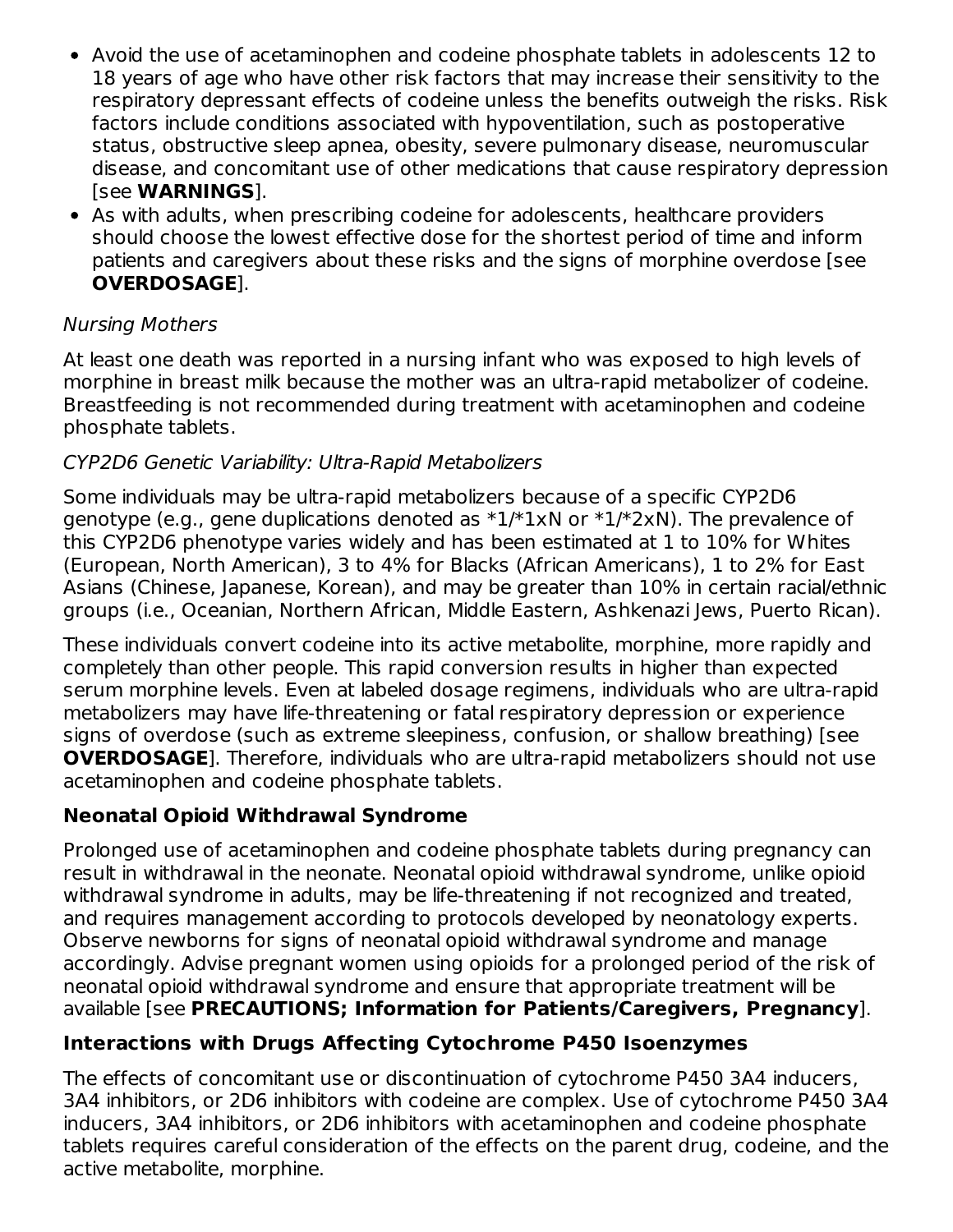#### Cytochrome P450 3A4 Interaction

The concomitant use of acetaminophen and codeine phosphate tablets with all cytochrome P450 3A4 inhibitors, such as macrolide antibiotics (e.g., erythromycin), azole-antifungal agents (e.g., ketoconazole), and protease inhibitors (e.g., ritonavir) or discontinuation of a cytochrome P450 3A4 inducer such as rifampin, carbamazepine, and phenytoin, may result in an increase in codeine plasma concentrations with subsequently greater metabolism by cytochrome P450 2D6, resulting in greater morphine levels, which could increase or prolong adverse reactions and may cause potentially fatal respiratory depression.

The concomitant use of acetaminophen and codeine phosphate tablets with all cytochrome P450 3A4 inducers or discontinuation of a cytochrome P450 3A4 inhibitor may result in lower codeine levels, greater norcodeine levels, and less metabolism via 2D6 with resultant lower morphine levels. This may be associated with a decrease in efficacy, and in some patients, may result in signs and symptoms of opioid withdrawal.

Follow patients receiving acetaminophen and codeine phosphate tablets and any CYP3A4 inhibitor or inducer for signs and symptoms that may reflect opioid toxicity and opioid withdrawal when acetaminophen and codeine phosphate tablets are used in conjunction with inhibitors and inducers of CYP3A4 [see **WARNINGS, PRECAUTIONS; Drug Interactions**].

If concomitant use of a CYP3A4 inhibitor is necessary or if a CYP3A4 inducer is discontinued, consider dosage reduction of acetaminophen and codeine phosphate tablets until stable drug effects are achieved. Monitor patients for respiratory depression and sedation at frequent intervals.

If concomitant use of a CYP3A4 inducer is necessary or if a CYP3A4 inhibitor is discontinued, consider increasing the acetaminophen and codeine phosphate tablets dosage until stable drug effects are achieved. Monitor for signs of opioid withdrawal [see **PRECAUTIONS; Drug Interactions**].

# Risks of Concomitant Use or Discontinuation of Cytochrome P450 2D6 Inhibitors

The concomitant use of acetaminophen and codeine phosphate tablets with all cytochrome P450 2D6 inhibitors (e.g., amiodarone, quinidine) may result in an increase in codeine plasma concentrations and a decrease in active metabolite morphine plasma concentration which could result in an analgesic efficacy reduction or symptoms of opioid withdrawal.

Discontinuation of a concomitantly used cytochrome P450 2D6 inhibitor may result in a decrease in codeine plasma concentration and an increase in active metabolite morphine plasma concentration which could increase or prolong adverse reactions and may cause potentially fatal respiratory depression.

Follow patients receiving acetaminophen and codeine phosphate tablets and any CYP2D6 inhibitor for signs and symptoms that may reflect opioid toxicity and opioid withdrawal when acetaminophen and codeine phosphate tablets are used in conjunction with inhibitors of CYP2D6.

If concomitant use with a CYP2D6 inhibitor is necessary, follow the patient for signs of reduced efficacy or opioid withdrawal and consider increasing the acetaminophen and codeine phosphate tablets dosage. After stopping use of a CYP2D6 inhibitor, consider reducing the acetaminophen and codeine phosphate tablets dosage and follow the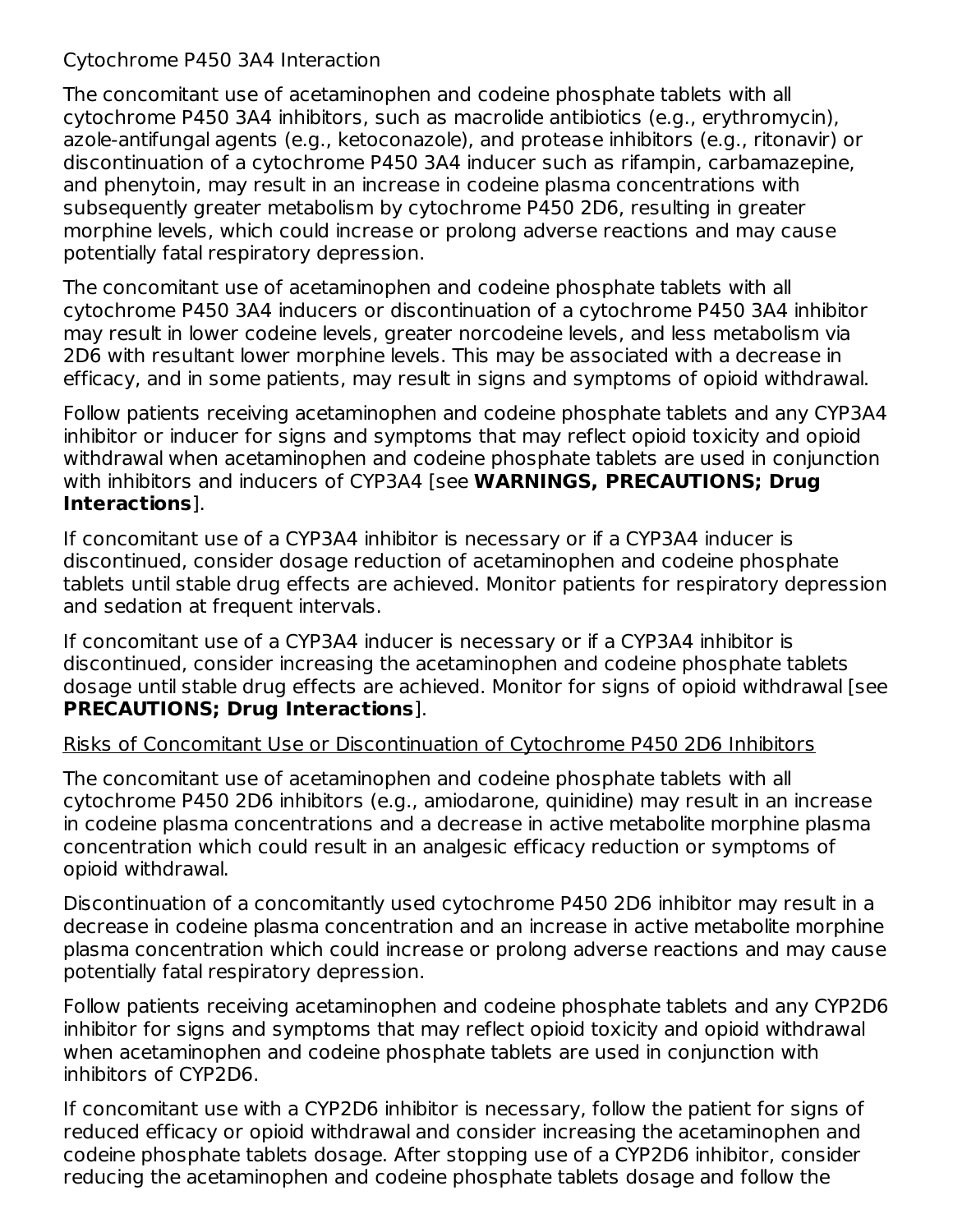patient for signs and symptoms of respiratory depression or sedation [see **PRECAUTIONS; Drug Interactions**].

# **Hepatotoxicity**

Acetaminophen has been associated with cases of acute liver failure, at times resulting in liver transplant and death. Most of the cases of liver injury are associated with the use of acetaminophen at doses that exceed 4,000 milligrams per day, and often involve more than one acetaminophen-containing product. The excessive intake of acetaminophen may be intentional to cause self-harm or unintentional as patients attempt to obtain more pain relief or unknowingly take other acetaminophen-containing products.

The risk of acute liver failure is higher in individuals with underlying liver disease and in individuals who ingest alcohol while taking acetaminophen.

Instruct patients to look for acetaminophen or APAP on package labels and not to use more than one product that contains acetaminophen. Instruct patients to seek medical attention immediately upon ingestion of more than 4,000 milligrams of acetaminophen per day, even if they feel well.

#### **Risks from Concomitant Use with Benzodiazepines or Other CNS Depressants**

Profound sedation, respiratory depression, coma, and death may result from the concomitant use of acetaminophen and codeine phosphate tablets with benzodiazepines and/or other CNS depressants (e.g., non-benzodiazepine sedatives/hypnotics, anxiolytics, tranquilizers, muscle relaxants, general anesthetics, antipsychotics, other opioids, alcohol). Because of these risks, reserve concomitant prescribing of these drugs for use in patients for whom alternative treatment options are inadequate.

Observational studies have demonstrated that concomitant use of opioid analgesics and benzodiazepines increases the risk of drug-related mortality compared to use of opioid analgesics alone. Because of similar pharmacological properties, it is reasonable to expect similar risk with the concomitant use of other CNS depressant drugs with opioid analgesics [see **PRECAUTIONS; Drug Interactions**].

If the decision is made to prescribe a benzodiazepine or other CNS depressant concomitantly with an opioid analgesic, prescribe the lowest effective dosages and minimum durations of concomitant use. In patients already receiving an opioid analgesic, prescribe a lower initial dose of the benzodiazepine or other CNS depressant than indicated in the absence of an opioid, and titrate based on clinical response. If an opioid analgesic is initiated in a patient already taking a benzodiazepine or other CNS depressant, prescribe a lower initial dose of the opioid analgesic, and titrate based on clinical response. Follow patients closely for signs and symptoms of respiratory depression and sedation.

#### If concomitant use is warranted, consider prescribing naloxone for the emergency treatment of opioid overdose [see **WARNINGS; Life-Threatening Respiratory Depression, DOSAGE AND ADMINISTRATION; Patient Access to Naloxone for the Emergency Treatment of Opioid Overdose**].

Advise both patients and caregivers about the risks of respiratory depression and sedation when acetaminophen and codeine phosphate tablets are used with benzodiazepines or other CNS depressants (including alcohol and illicit drugs). Advise patients not to drive or operate heavy machinery until the effects of concomitant use of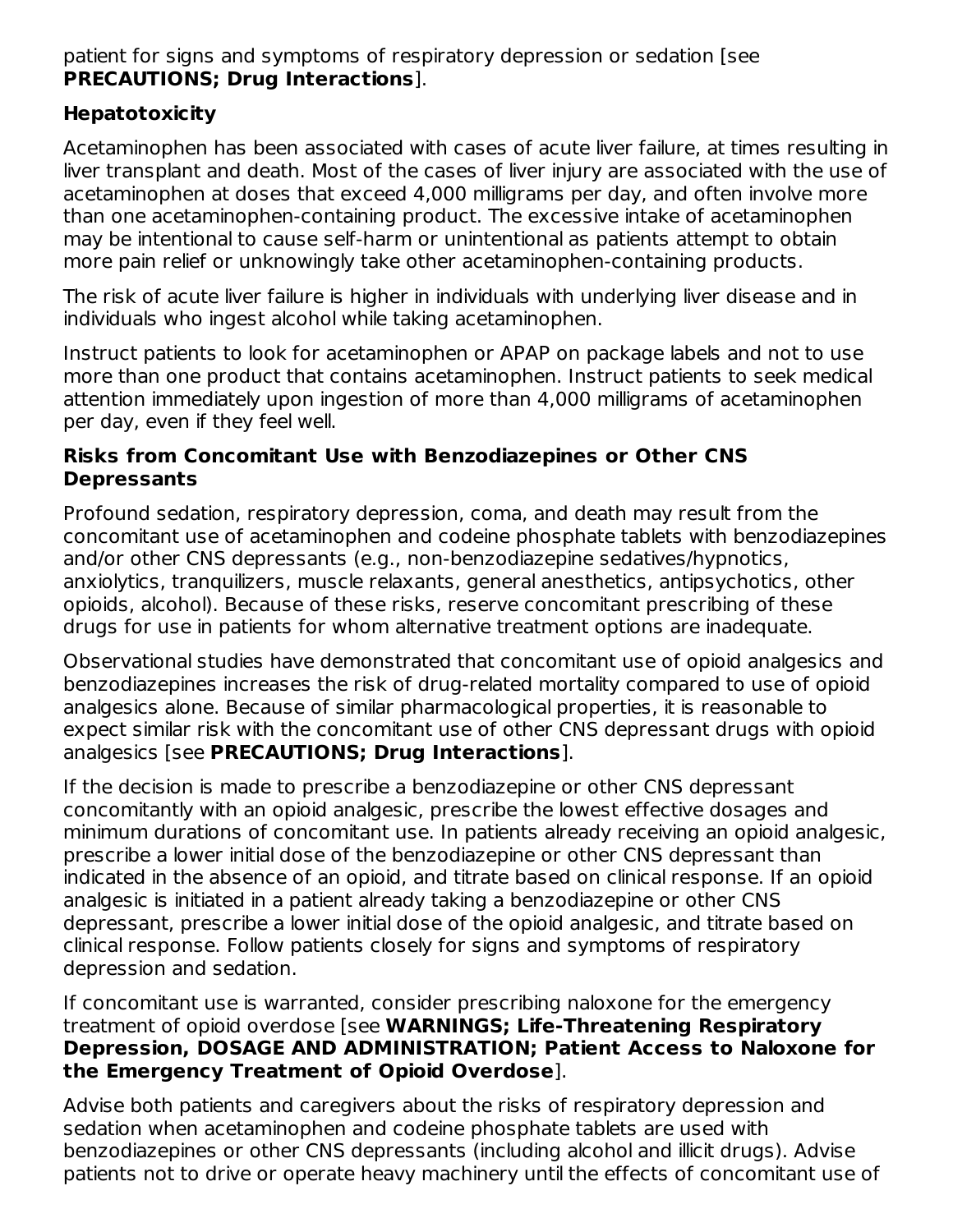the benzodiazepine or other CNS depressant have been determined. Screen patients for risk of substance use disorders, including opioid abuse and misuse, and warn them of the risk for overdose and death associated with the use of additional CNS depressants including alcohol and illicit drugs [see **PRECAUTIONS; Drug Interactions, Information for Patients/Caregivers**].

#### **Life-Threatening Respiratory Depression in Patients with Chronic Pulmonary Disease or Elderly, Cachectic, or Debilitated Patients**

The use of acetaminophen and codeine phosphate tablets in patients with acute or severe bronchial asthma in an unmonitored setting or in the absence of resuscitative equipment is contraindicated.

Patients with Chronic Pulmonary Disease

Acetaminophen and codeine phosphate tablets-treated patients with significant chronic obstructive pulmonary disease or cor pulmonale, and those with a substantially decreased respiratory reserve, hypoxia, hypercapnia, or preexisting respiratory depression are at increased risk of decreased respiratory drive including apnea, even at recommended dosages of acetaminophen and codeine phosphate tablets [see **WARNINGS; Life-Threatening Respiratory Depression**].

Elderly, Cachectic, or Debilitated Patients

Life-threatening respiratory depression is more likely to occur in elderly, cachectic, or debilitated patients because they may have altered pharmacokinetics, including clearance, compared to younger, healthier patients [see **WARNINGS; Life-**

# **Threatening Respiratory Depression**].

Monitor such patients closely, particularly when initiating and titrating acetaminophen and codeine phosphate tablets and when acetaminophen and codeine phosphate tablets are given concomitantly with other drugs that depress respiration [see **WARNINGS; Life-Threatening Respiratory Depression**]. Alternatively, consider the use of nonopioid analgesics in these patients.

# **Interaction with Monoamine Oxidase Inhibitors**

Monoamine oxidase inhibitors (MAOIs) may potentiate the effects of morphine, codeine's active metabolite, including respiratory depression, coma, and confusion. Acetaminophen and codeine phosphate tablets should not be used in patients taking MAOIs or within 14 days of stopping such treatment.

# **Adrenal Insufficiency**

Cases of adrenal insufficiency have been reported with opioid use, more often following greater than 1 month of use. Presentation of adrenal insufficiency may include nonspecific symptoms and signs including nausea, vomiting, anorexia, fatigue, weakness, dizziness, and low blood pressure. If adrenal insufficiency is suspected, confirm the diagnosis with diagnostic testing as soon as possible. If adrenal insufficiency is diagnosed, treat with physiologic replacement doses of corticosteroids. Wean the patient off of the opioid to allow adrenal function to recover and continue corticosteroid treatment until adrenal function recovers. Other opioids may be tried as some cases reported use of a different opioid without recurrence of adrenal insufficiency. The information available does not identify any particular opioids as being more likely to be associated with adrenal insufficiency.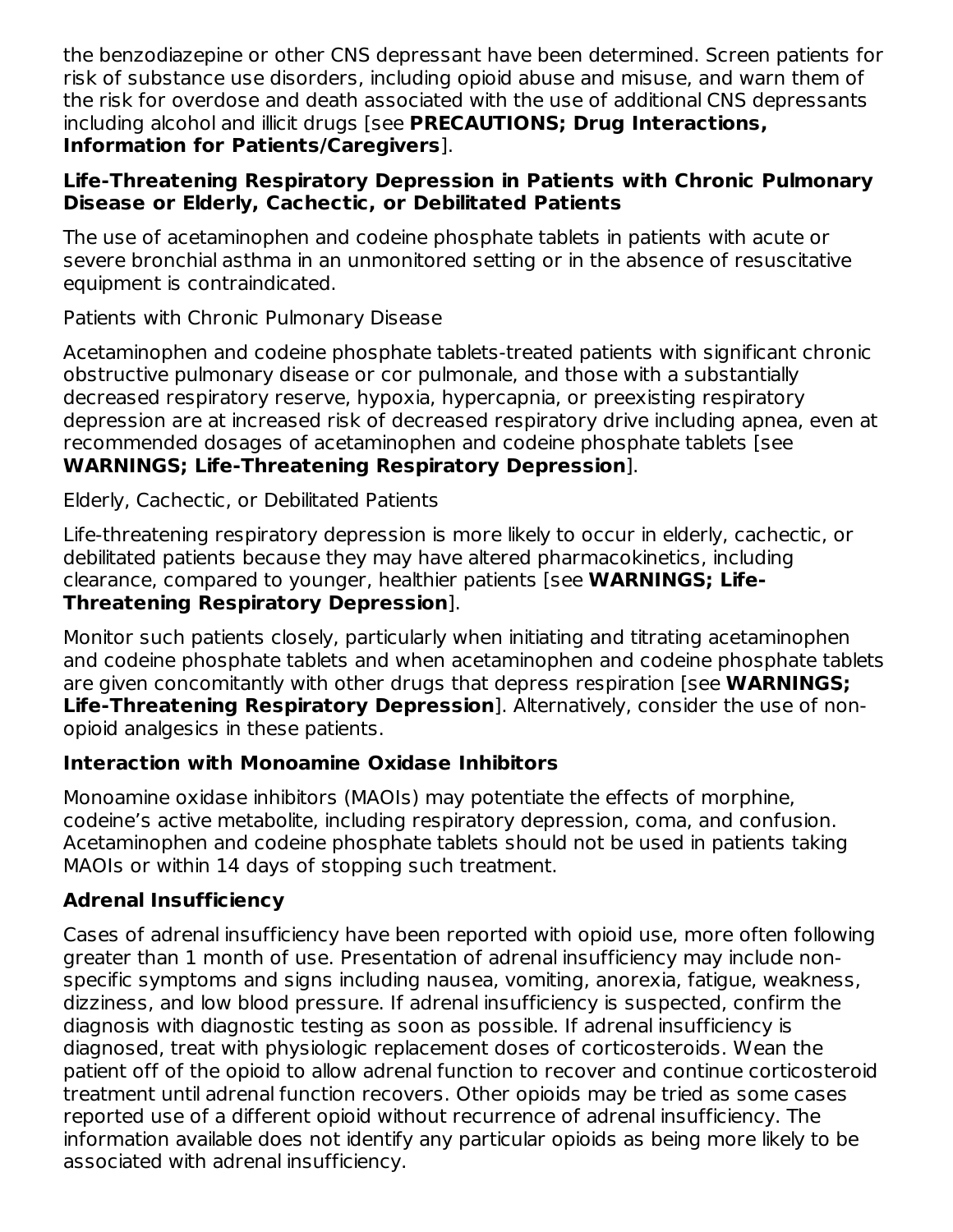# **Severe Hypotension**

Acetaminophen and codeine may cause severe hypotension including orthostatic hypotension and syncope in ambulatory patients. There is increased risk in patients whose ability to maintain blood pressure has already been compromised by a reduced blood volume or concurrent administration of certain CNS depressant drugs (e.g., phenothiazines or general anesthetics) [see **PRECAUTIONS; Drug Interactions**]. Monitor these patients for signs of hypotension after initiating or titrating the dosage of acetaminophen and codeine phosphate tablets. In patients with circulatory shock acetaminophen and codeine phosphate tablets may cause vasodilatation that can further reduce cardiac output and blood pressure. Avoid the use of acetaminophen and codeine with circulatory shock.

# **Serious Skin Reactions**

Rarely, acetaminophen may cause serious skin reactions such as acute generalized exanthematous pustulosis (AGEP), Stevens-Johnson Syndrome (SJS), and toxic epidermal necrolysis (TEN), which can be fatal. Patients should be informed about the signs of serious skin reactions, and use of the drug should be discontinued at the first appearance of skin rash or any other sign of hypersensitivity.

## **Risks of Use in Patients with Increased Intracranial Pressure, Brain Tumors, Head Injury, or Impaired Consciousness**

In patients who may be susceptible to the intracranial effects of CO<sub>2</sub> retention (e.g., those with evidence of increased intracranial pressure or brain tumors), acetaminophen and codeine phosphate tablets may reduce respiratory drive, and the resultant  $\mathsf{CO}_{2}$ retention can further increase intracranial pressure. Monitor such patients for signs of sedation and respiratory depression, particularly when initiating therapy with acetaminophen and codeine phosphate tablets.

Opioids may also obscure the clinical course in a patient with a head injury. Avoid the use of acetaminophen and codeine phosphate tablets in patients with impaired consciousness or coma.

# **Hypersensitivity/Anaphylaxis**

There have been postmarketing reports of hypersensitivity and anaphylaxis associated with the use of acetaminophen. Clinical signs included swelling of the face, mouth, and throat, respiratory distress, urticaria, rash, pruritus, and vomiting. There were infrequent reports of life-threatening anaphylaxis requiring emergency medical attention. Instruct patients to discontinue acetaminophen and codeine phosphate tablets immediately and seek medical care if they experience these symptoms. Do not prescribe acetaminophen and codeine phosphate tablets for patients with acetaminophen allergy [see **PRECAUTIONS; Information for Patients/Caregivers**].

# **Risks of Use in Patients with Gastrointestinal Conditions**

Acetaminophen and codeine phosphate tablets are contraindicated in patients with gastrointestinal obstruction, including paralytic ileus.

The administration of acetaminophen and codeine phosphate tablets or other opioids may obscure the diagnosis or clinical course in patients with acute abdominal conditions.

Acetaminophen and codeine phosphate tablets may cause spasm of the sphincter of Oddi. Opioids may cause increases in serum amylase. Monitor patients with biliary tract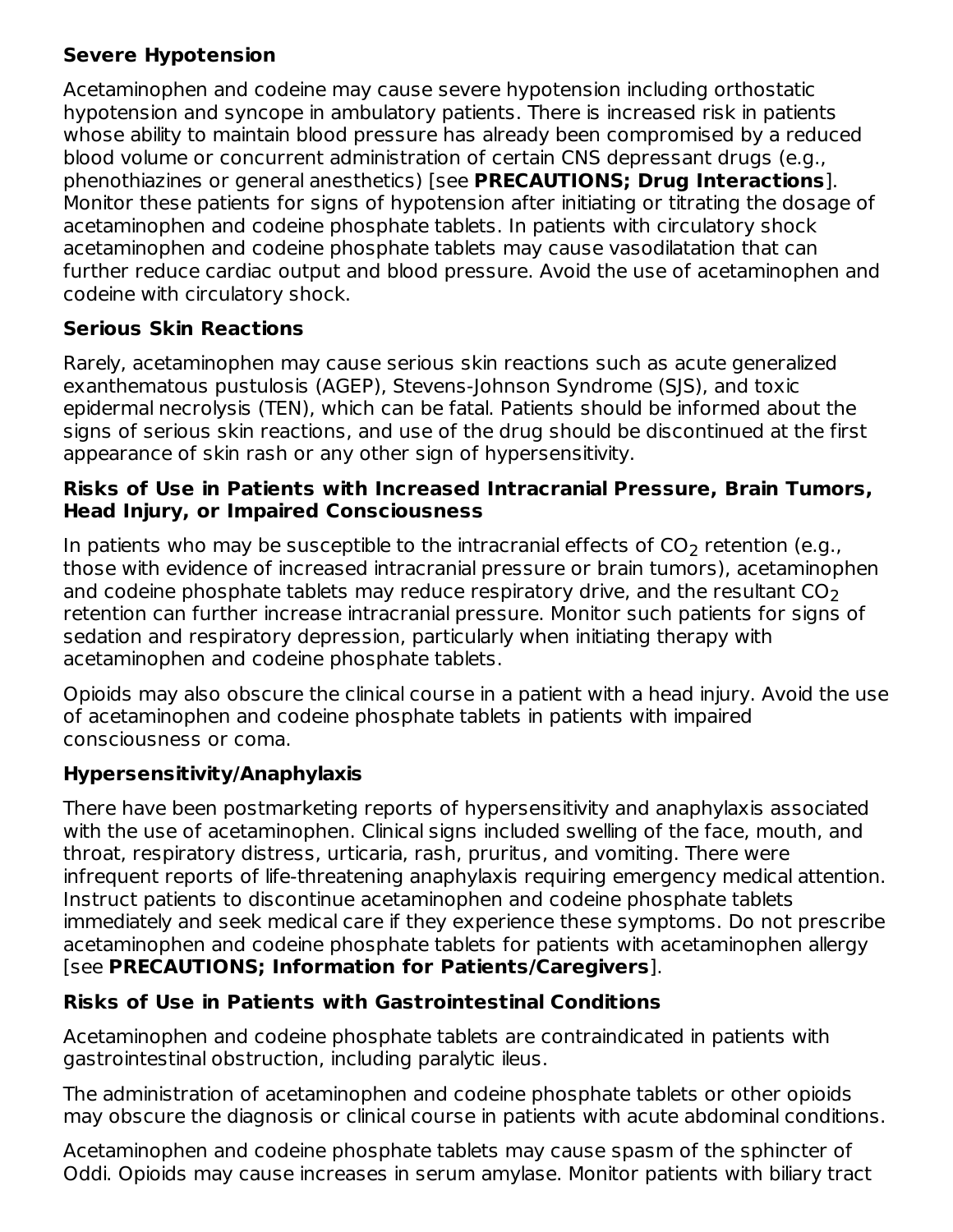disease, including acute pancreatitis, for worsening symptoms.

# **Increased Risk of Seizures in Patients with Seizure Disorders**

The codeine in acetaminophen and codeine phosphate tablets may increase the frequency of seizures in patients with seizure disorders, and may increase the risk of seizures occurring in other clinical settings associated with seizures. Monitor patients with a history of seizure disorders for worsened seizure control during acetaminophen and codeine phosphate tablets therapy.

# **Withdrawal**

Do not abruptly discontinue acetaminophen and codeine phosphate tablets in a patient physically dependent on opioids. When discontinuing acetaminophen and codeine phosphate tablets in a physically dependent patient, gradually taper the dosage. Rapid tapering of acetaminophen and codeine phosphate tablets in a patient physically dependent on opioids may lead to a withdrawal syndrome and return of pain [see **DOSAGE AND ADMINISTRATION, DRUG ABUSE AND DEPENDENCE**].

Additionally, avoid the use of mixed agonist/antagonist (e.g., pentazocine, nalbuphine, and butorphanol) or partial agonist (e.g., buprenorphine) analgesics in patients who are receiving a full opioid agonist analgesic, including acetaminophen and codeine phosphate tablets. In these patients, mixed agonist/antagonist and partial agonist analgesics may reduce the analgesic effect and/or precipitate withdrawal symptoms [see **PRECAUTIONS; Drug Interactions**].

When discontinuing acetaminophen and codeine phosphate tablets, gradually taper the dosage [see **DOSAGE AND ADMINISTRATION**]. Do not abruptly discontinue acetaminophen and codeine phosphate tablets [see **DRUG ABUSE AND DEPENDENCE**].

# **PRECAUTIONS**

# **Risks of Driving and Operating Machinery**

Acetaminophen and codeine phosphate tablets may impair the mental or physical abilities needed to perform potentially hazardous activities such as driving a car or operating machinery. Warn patients not to drive or operate dangerous machinery unless they are tolerant to the effects of acetaminophen and codeine phosphate tablets and know how they will react to the medication [see **PRECAUTIONS; Information for Patients/Caregivers**].

# **Information for Patients/Caregivers**

Advise the patient to read the FDA-approved patient labeling (Medication Guide).

# **Storage and Disposal**

Because of the risks associated with accidental ingestion, misuse, and abuse, advise patients to store acetaminophen and codeine phosphate tablets securely, out of sight and reach of children, and in a location not accessible by others, including visitors to the home [see **WARNINGS, DRUG ABUSE AND DEPENDENCE**]. Inform patients that leaving acetaminophen and codeine phosphate tablets unsecured can pose a deadly risk to others in the home.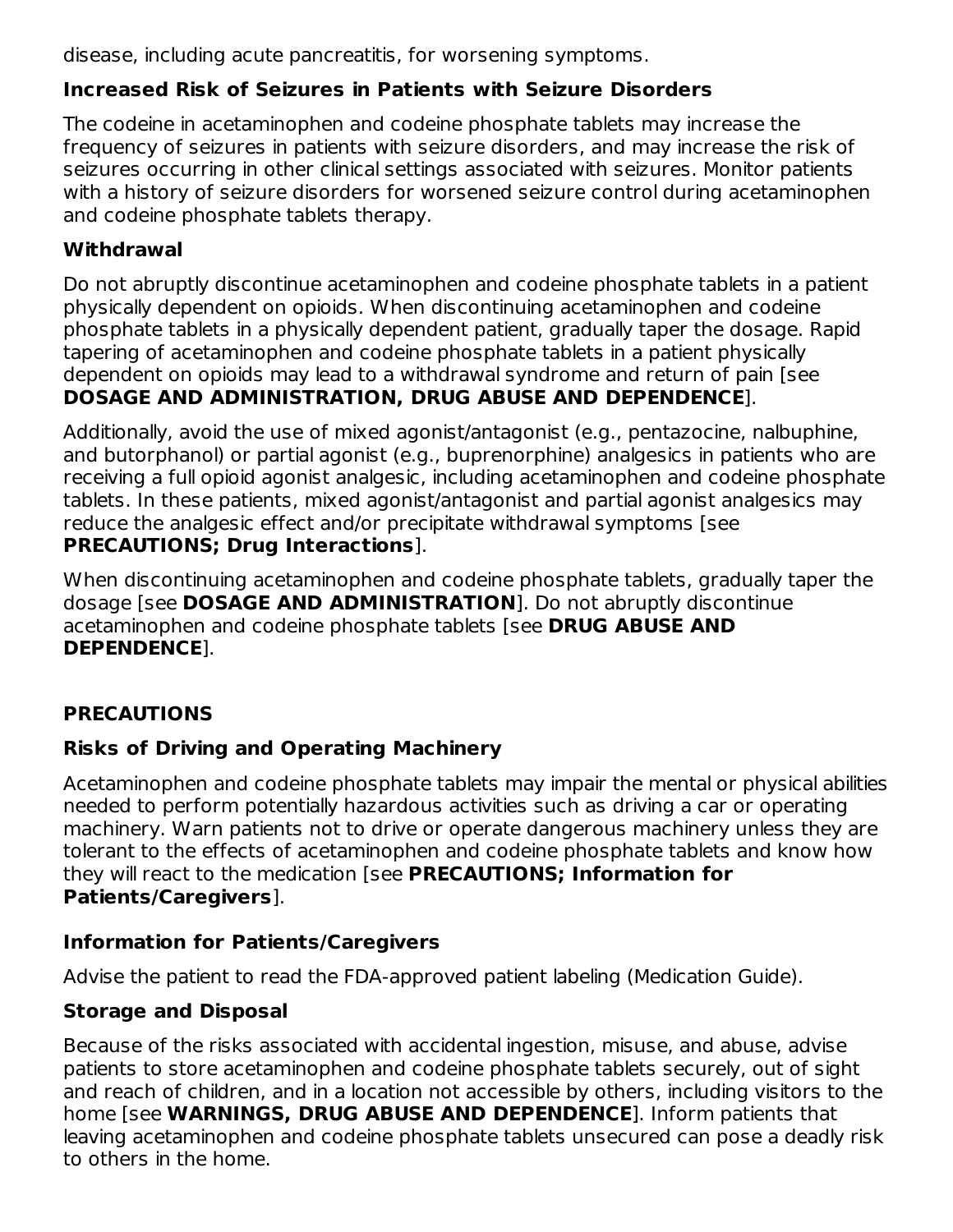Advise patients and caregivers that when medicines are no longer needed, they should be disposed of promptly. Inform patients that medicine take-back options are the preferred way to safely dispose of most types of unneeded medicines. If no take back programs or DEA-registered collectors are available, instruct patients to dispose of acetaminophen and codeine phosphate tablets by following these four steps:

- Mix acetaminophen and codeine phosphate tablets (do not crush) with an unpalatable substance such as dirt, cat litter, or used coffee grounds;
- Place the mixture in a container such as a sealed plastic bag:
- Throw the container in the household trash;
- Delete all personal information on the prescription label of the empty bottle

Inform patients that they can visit www.fda.gov/drugdisposal for additional information on disposal of unused medicines.

#### Addiction, Abuse and Misuse

Inform patients that the use of acetaminophen and codeine phosphate tablets, even when taken as recommended, can result in addiction, abuse, and misuse, which can lead to overdose and death [see **WARNINGS**]. Instruct patients not to share acetaminophen and codeine phosphate tablets with others and to take steps to protect acetaminophen and codeine phosphate tablets from theft or misuse.

#### Life-Threatening Respiratory Depression

Inform patients of the risk of life-threatening respiratory depression, including information that the risk is greatest when starting acetaminophen and codeine phosphate tablets or when the dosage is increased, and that it can occur even at recommended dosages. Advise patients how to recognize respiratory depression and to seek medical attention if breathing difficulties develop.

Educate patients and caregivers on how to recognize respiratory depression and emphasize the importance of calling 911 or getting emergency medical help right away in the event of a known or suspected overdose [see **WARNINGS; Life Threatening Respiratory Depression**].

#### Patient Access to Naloxone for the Emergency Treatment of Opioid Overdose

Discuss with the patient and caregiver the availability of naloxone for the emergency treatment of opioid overdose, both when initiating and renewing treatment with Acetaminophen and Codeine Phosphate Tablets. Inform patients and caregivers about the various ways to obtain naloxone as permitted by individual state naloxone dispensing and prescribing requirements or guidelines (e.g., by prescription, directly from a pharmacist, or as part of a community-based program) [see **WARNINGS; Life-Threatening Respiratory Depression, DOSAGE AND ADMINISTRATION**].

Educate patients and caregivers on how to recognize the signs and symptoms of an overdose.

Explain to patients and caregivers that naloxone's effects are temporary, and that they must call 911 or get emergency medical help right away in all cases of known or suspected opioid overdose, even if naloxone is administered [see **OVERDOSAGE**].

If naloxone is prescribed, also advise patients and caregivers:

- How to treat with naloxone in the event of an opioid overdose
- To tell family and friends about their naloxone and to keep it in a place where family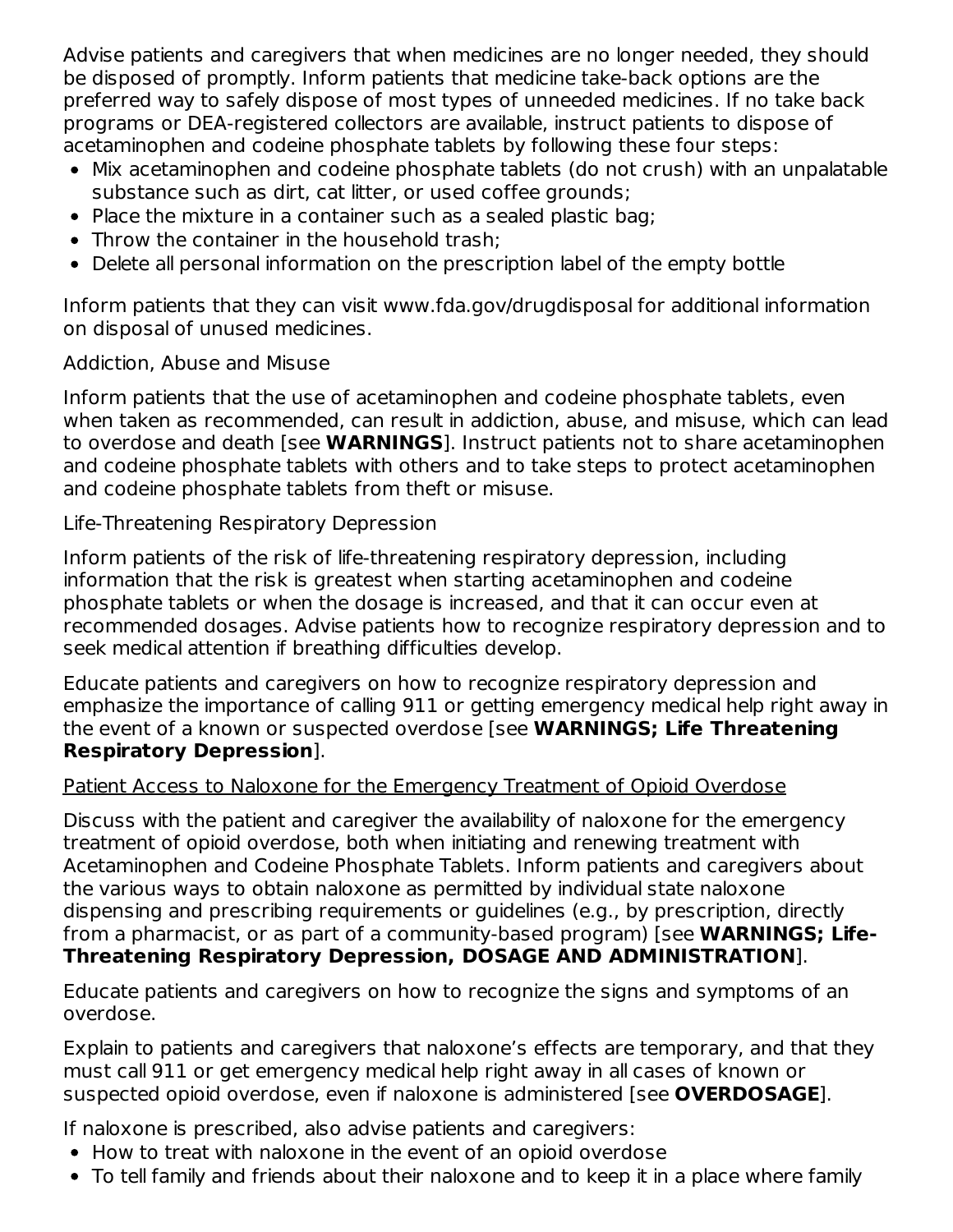and friends can access it in an emergency

To read the Patient Information (or other educational material) that will come with their naloxone. Emphasize the importance of doing this before an opioid emergency happens, so the patient and caregiver will know what to do.

Accidental Ingestion

Inform patients that accidental ingestion, especially by children, may result in respiratory depression or death [see **WARNINGS**].

Ultra-Rapid Metabolism of Codeine and Other Risk Factors for Life-Threatening Respiratory Depression in Children

Advise caregivers that acetaminophen and codeine phosphate tablets are contraindicated in all children younger than 12 years of age and in children younger than 18 years of age following tonsillectomy and/or adenoidectomy. Advise caregivers of children 12 to 18 years of age receiving acetaminophen and codeine phosphate tablets to monitor for signs of respiratory depression [see **WARNINGS**].

Interactions with Benzodiazepines and Other CNS Depressants

Inform patients and caregivers that potentially fatal additive effects may occur if acetaminophen and codeine phosphate tablets used with benzodiazepines or other CNS depressants, including alcohol, and not to use these drugs concomitantly unless supervised by a healthcare provider [see **WARNINGS, PRECAUTIONS; Drug Interactions**].

Serotonin Syndrome

Inform patients that opioids could cause a rare but potentially life-threatening condition resulting from concomitant administration of serotonergic drugs. Warn patients of the symptoms and signs of serotonin syndrome and to seek medical attention right away if symptoms develop.

Instruct patients to inform their healthcare provider if they are taking, or plan to take serotonergic medications [see **PRECAUTIONS; Drug Interactions**].

MAOI Interaction

Inform patients not to take acetaminophen and codeine phosphate tablets while using any drugs that inhibit monoamine oxidase. Patients should not start MAOIs while taking acetaminophen and codeine phosphate tablets [see **WARNINGS, PRECAUTIONS; Drug Interactions**].

Adrenal Insufficiency

Inform patients that opioids could cause adrenal insufficiency, a potentially lifethreatening condition. Adrenal insufficiency may present with non-specific symptoms and signs such as nausea, vomiting, anorexia, fatigue, weakness, dizziness, and low blood pressure. Advise patients to seek medical attention if they experience a constellation of these symptoms [see **WARNINGS**].

Important Administration Instructions

Instruct patients how to properly take acetaminophen and codeine phosphate tablets [see **DOSAGE AND ADMINISTRATION**].

Advise patients not to adjust the dose of acetaminophen and codeine phosphate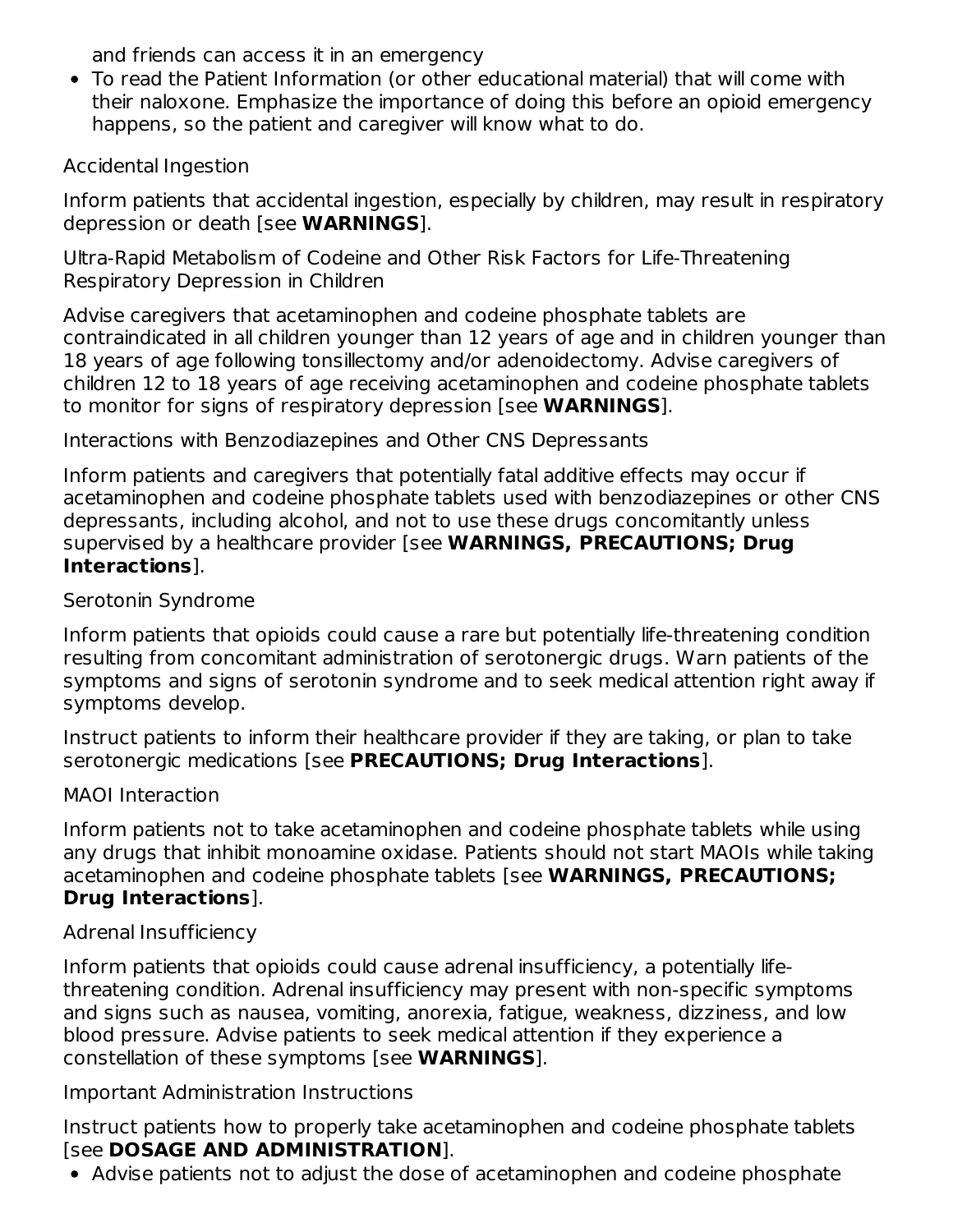tablets without consulting a physician or other healthcare professional.

#### Important Discontinuation Instructions

In order to avoid developing withdrawal symptoms, instruct patients not to discontinue acetaminophen and codeine phosphate tablets without first discussing a tapering plan with the prescriber [see **DOSAGE AND ADMINISTRATION**].

#### Maximum Daily Dose of Acetaminophen

Inform patients not to take more than 4,000 milligrams of acetaminophen per day. Advise patients to call their healthcare provider if they have taken more than the recommended dose.

#### Hypotension

Inform patients that acetaminophen and codeine phosphate tablets may cause orthostatic hypotension and syncope. Instruct patients how to recognize symptoms of low blood pressure and how to reduce the risk of serious consequences should hypotension occur (e.g., sit or lie down, carefully rise from a sitting or lying position) [see **WARNINGS; Severe Hypotension**].

## Anaphylaxis

Inform patients that anaphylaxis has been reported with ingredients contained in acetaminophen and codeine phosphate tablets. Advise patients how to recognize such a reaction, and if they develop signs of allergy such as a rash or difficulty breathing to stop taking acetaminophen and codeine phosphate tablets and seek medical attention [see **CONTRAINDICATIONS, ADVERSE REACTIONS**].

#### Pregnancy

# Neonatal Opioid Withdrawal Syndrome

Inform female patients of reproductive potential that prolonged use of acetaminophen and codeine phosphate tablets during pregnancy can result in neonatal opioid withdrawal syndrome, which may be life-threatening if not recognized and treated [see **WARNINGS, PRECAUTIONS; Pregnancy**].

#### Embryo-Fetal Toxicity

Inform female patients of reproductive potential that acetaminophen and codeine phosphate tablets can cause fetal harm and to inform the prescriber of a known or suspected pregnancy [see **PRECAUTIONS; Pregnancy**].

#### Lactation

Advise women that breastfeeding is not recommended during treatment with acetaminophen and codeine phosphate tablets [see **PRECAUTIONS; Nursing Mothers**].

#### Infertility

Inform patients that chronic use of opioids may cause reduced fertility. It is not known whether these effects on fertility are reversible.

Driving or Operating Heavy Machinery

Inform patients that acetaminophen and codeine phosphate tablets may impair the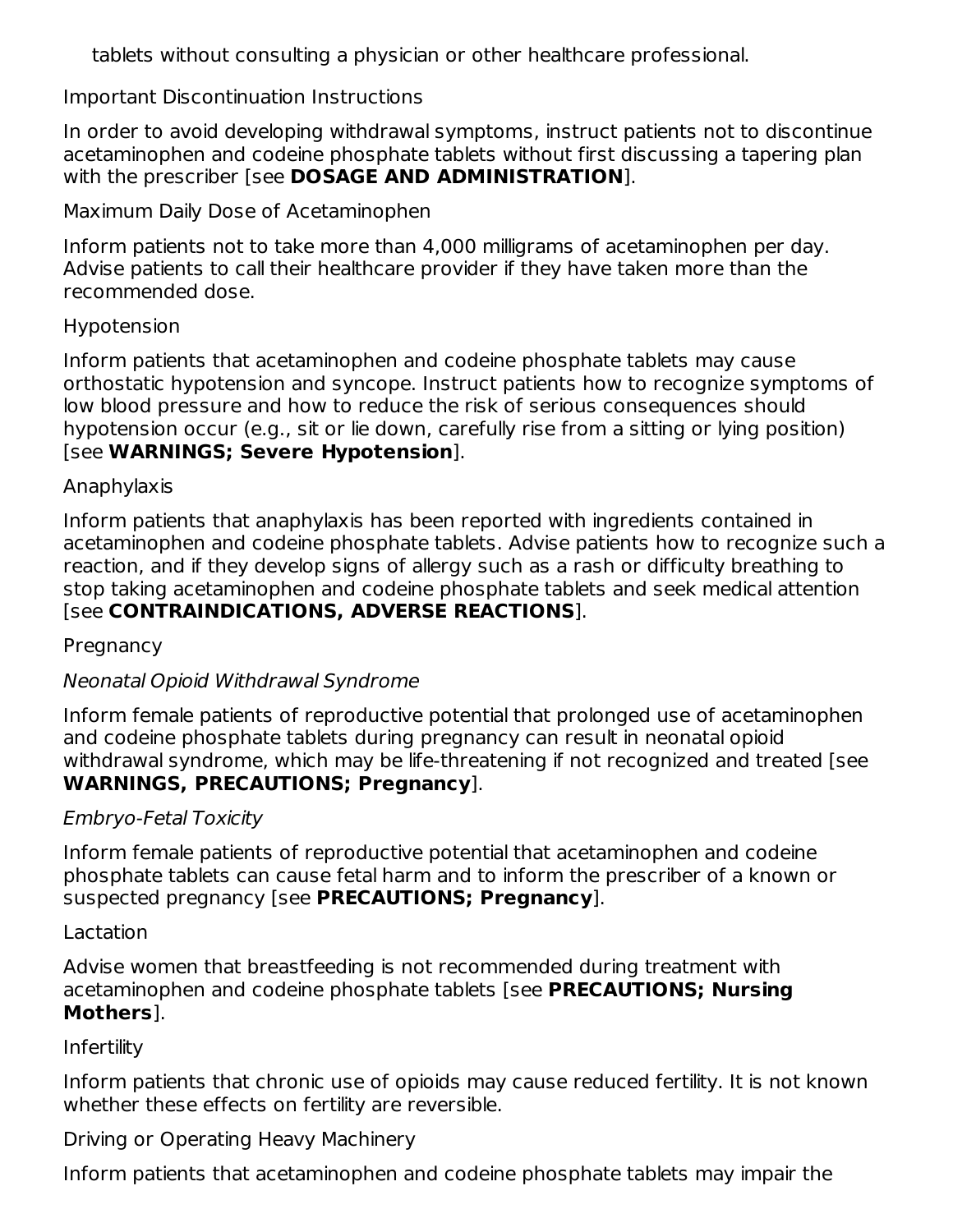mental and/or physical abilities required for the performance of potentially hazardous tasks such as driving a car or operating machinery and to avoid such tasks while taking this product, until they know how they will react to the medication.

## Constipation

Advise patients of the potential for severe constipation, including management instructions and when to seek medical attention [see **ADVERSE REACTIONS, CLINICAL PHARMACOLOGY**].

# **Drug Interactions**

# CYP2D6 Inhibitors

Codeine is metabolized by CYP2D6 to form morphine. The concomitant use of acetaminophen and codeine phosphate tablets and CYP2D6 inhibitors (e.g., paroxetine, fluoxetine, bupropion, quinidine) can increase the plasma concentration of codeine, but can decrease the plasma concentration of active metabolite morphine, which could result in reduced analgesic efficacy or symptoms of opioid withdrawal, particularly when an inhibitor is added after a stable dose of acetaminophen and codeine phosphate tablets are achieved [see **CLINICAL PHARMACOLOGY**].

After stopping a CYP2D6 inhibitor, as the effects of the inhibitor decline, the codeine plasma concentration will decrease but the active metabolite morphine plasma concentration will increase, which could increase or prolong adverse reactions and may cause potentially fatal respiratory depression [see **CLINICAL PHARMACOLOGY**].

If concomitant use with a CYP2D6 inhibitor is necessary, or if a CYP2D6 inhibitor is discontinued after concomitant use, consider dosage adjustment of acetaminophen and codeine phosphate tablets and monitor patients closely at frequent intervals.

If concomitant use with CYP2D6 inhibitors is necessary, follow the patient for reduced efficacy or signs and symptoms of opioid withdrawal and consider increasing the acetaminophen and codeine phosphate tablets as needed.

After stopping use of a CYP2D6 inhibitor, consider reducing the acetaminophen and codeine phosphate tablets and monitor the patient for signs and symptoms of respiratory depression or sedation.

# CYP3A4 Inhibitors

The concomitant use of acetaminophen and codeine phosphate tablets and CYP3A4 inhibitors, such as macrolide antibiotics (e.g., erythromycin), azole-antifungal agents (e.g. ketoconazole), and protease inhibitors (e.g., ritonavir), may result in an increase in codeine plasma concentrations, with subsequently greater metabolism by cytochrome CYP2D6, resulting in greater morphine levels, which could increase or prolong adverse reactions and may cause potentially fatal respiratory depression, particularly when an inhibitor is added after a stable dose of acetaminophen and codeine phosphate tablets is achieved [see **WARNINGS**].

After stopping a CYP3A4 inhibitor, as the effects of the inhibitor decline, it may result in lower codeine levels, greater norcodeine levels, and less metabolism via CYP2D6 with resultant lower morphine levels [see **CLINICAL PHARMACOLOGY**], resulting in decreased opioid efficacy or a withdrawal syndrome in patients who had developed physical dependence to codeine.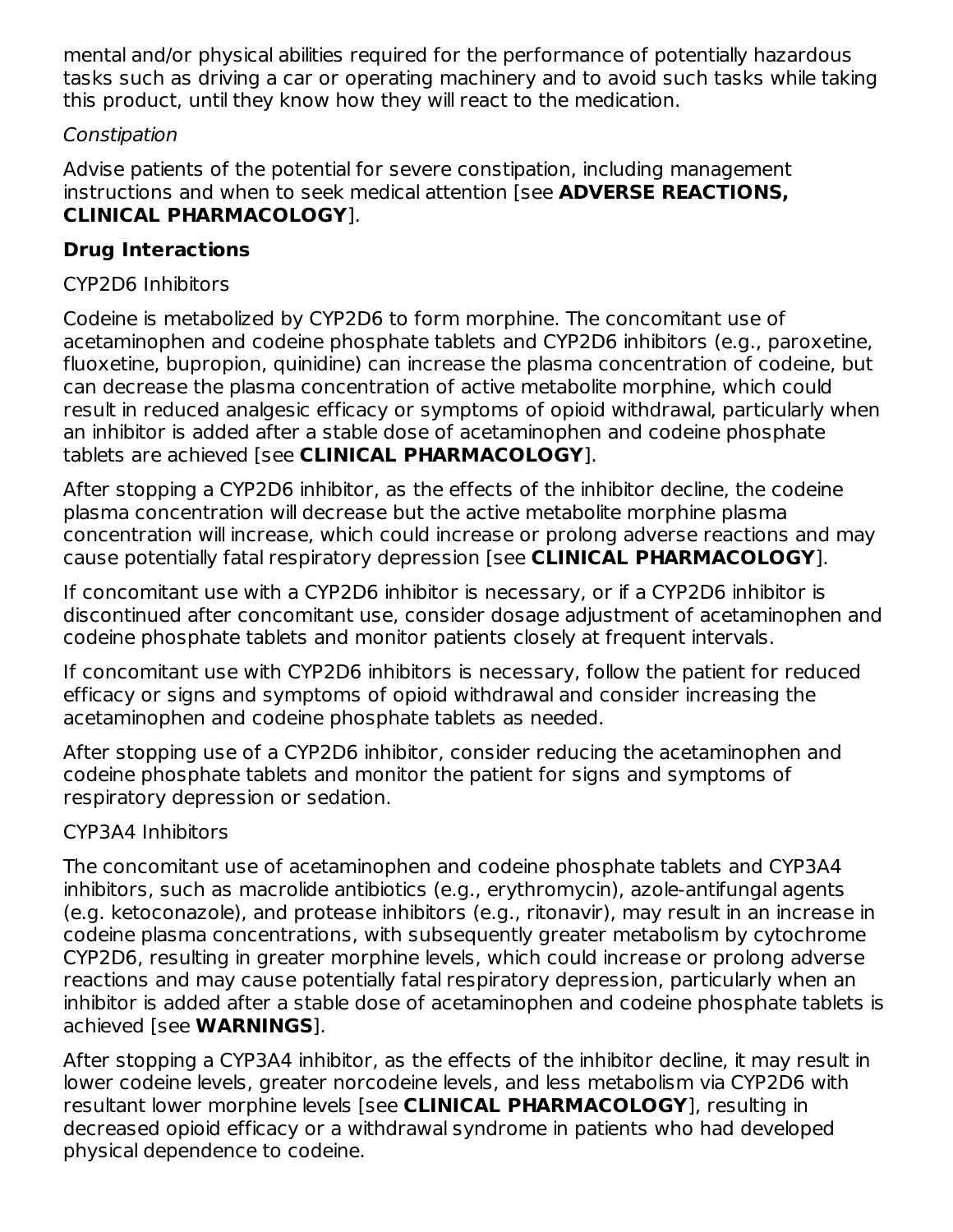If concomitant use of CYP3A4 inhibitor is necessary, consider dosage reduction of acetaminophen and codeine tablets until stable drug effects are achieved. Monitor patients for respiratory depression and sedation at frequent intervals.

If a CYP3A4 inhibitor is discontinued, consider increasing the acetaminophen and codeine phosphate tablets dosage until stable drug effects are achieved. Monitor for signs of opioid withdrawal.

#### CYP3A4 Inducers

The concomitant use of acetaminophen and codeine phosphate tablets and CYP3A4 inducers (e.g., rifampin, carbamazepine, phenytoin) can result in lower codeine levels, greater norcodeine levels, and less metabolism via 2D6 with resultant lower morphine levels [see **CLINICAL PHARMACOLOGY**], resulting in decreased efficacy or onset of a withdrawal syndrome in patients who have developed physical dependence [see **WARNINGS**].

After stopping a CYP3A4 inducer, as the effects of the inducer decline, codeine plasma concentrations may increase, with subsequently greater metabolism by cytochrome CYP2D6, resulting in greater morphine levels [see **CLINICAL PHARMACOLOGY**], which could increase or prolong both the therapeutic effects and adverse reactions, and may cause serious respiratory depression.

If concomitant use of a CYP3A4 inducer is necessary, follow the patient for reduced efficacy and signs of opioid withdrawal and consider increasing the acetaminophen and codeine phosphate tablets dosage as needed.

If a CYP3A4 inducer is discontinued, consider acetaminophen and codeine phosphate tablets dosage reduction and monitor for signs of respiratory depression and sedation at frequent intervals.

Benzodiazepines and Other Central Nervous System (CNS) Depressants

Due to additive pharmacologic effect, the concomitant use of benzodiazepines or other CNS depressants, including alcohol, other sedatives/hypnotics, anxiolytics, tranquilizers, muscle relaxants, general anesthetics, antipsychotics and other opioids, can increase the risk of hypotension, respiratory depression, profound sedation, coma, and death.

Reserve concomitant prescribing of these drugs for use in patients for whom alternative treatment options are inadequate. Limit dosages and durations to the minimum required. Follow patients closely for signs of respiratory depression and sedation. If concomitant use is warranted, consider prescribing naloxone for the emergency treatment of opioid overdose [see **WARNINGS**].

#### Serotonergic Drugs

The concomitant use of opioids with other drugs that affect the serotonergic neurotransmitter system has resulted in serotonin syndrome. Examples of these drugs include, selective serotonin reuptake inhibitors (SSRIs), serotonin and norepinephrine reuptake inhibitors (SNRIs), tricyclic antidepressants (TCAs), triptans, 5-HT3 receptor antagonists, drugs that effect the serotonin neurotransmitter system (e.g., mirtazapine, trazodone, tramadol), certain muscle relaxants (i.e., cyclobenzaprine, metaxalone), and monoamine oxidase (MAO) inhibitors (used to treat psychiatric disorders and also others, such as linezolid and intravenous methylene blue) [see **PRECAUTIONS; Information for Patients/Caregivers**].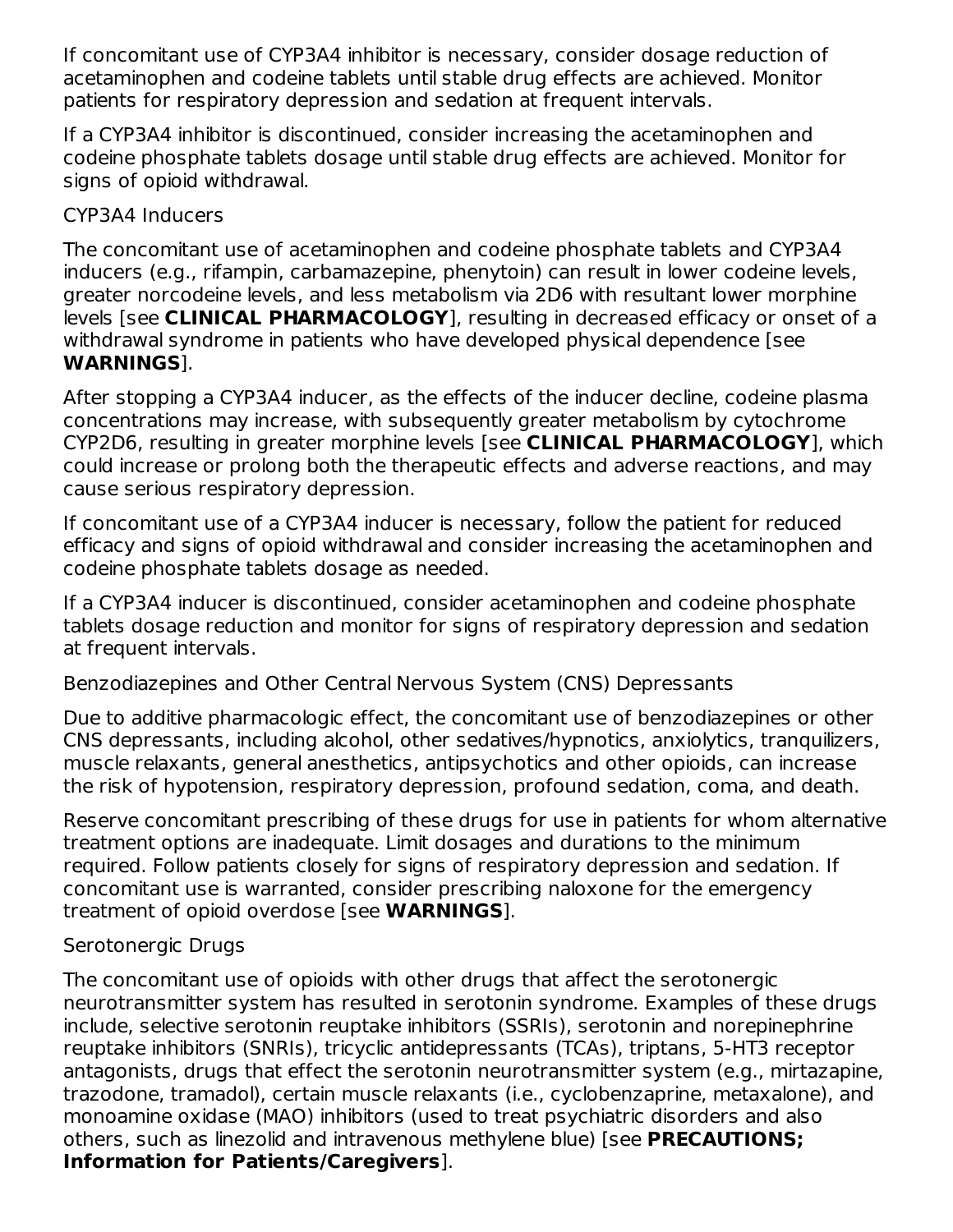If concomitant use is warranted, carefully observe the patient, particularly during treatment initiation and dose adjustment. Discontinue acetaminophen and codeine phosphate tablets immediately if serotonin syndrome is suspected.

Monoamine Oxidase Inhibitors (MAOIs)

The concomitant use of opioids and MAOIs, such as phenelzine, tranylcypromine, linezolid, may manifest as serotonin syndrome or opioid toxicity.

Advise patients taking acetaminophen and codeine phosphate tablets not to use MAOIs or within 14 days of stopping such treatment. If urgent use of an opioid is necessary, use test doses and frequent titration of small doses of other opioids (such as oxycodone, hydrocodone, oxymorphone, hydrocodone, or buprenorphine) to treat pain while closely monitoring blood pressure and signs and symptoms of CNS and respiratory depression.

Mixed Agonist/Antagonist and Partial Agonist Opioid Analgesics

The concomitant use of opioids with other opioid analgesics, such as butorphanol, nalbuphine, pentazocine, may reduce the analgesic effect of acetaminophen and codeine phosphate tablets and/or precipitate withdrawal symptoms.

Advise patient to avoid concomitant use of these drugs.

Muscle Relaxants

Acetaminophen and codeine may enhance the neuromuscular blocking action of skeletal muscle relaxants and produce an increased degree of respiratory depression.

If concomitant use is warranted, monitor patients for signs of respiratory depression that may be greater than otherwise expected and decrease the dosage of acetaminophen and codeine phosphate tablets and/or the muscle relaxant as necessary. Due to the risk of respiratory depression with concomitant use of skeletal muscle relaxants and opioids, consider prescribing naloxone for the emergency treatment of opioid overdose [see **WARNINGS**].

**Diuretics** 

Opioids can reduce the efficacy of diuretics by inducing the release of antidiuretic hormone.

If concomitant use is warranted, monitor patients for signs of diminished diuresis and/or effects on blood pressure and increase the dosage of the diuretic as needed.

Anticholinergic Drugs

The concomitant use of anticholinergic drugs may increase risk of urinary retention and/or severe constipation, which may lead to paralytic ileus.

If concomitant use is warranted, monitor patients for signs of urinary retention or reduced gastric motility when acetaminophen and codeine phosphate tablets are used concomitantly with anticholinergic drugs.

# **Drug/Laboratory Test Interactions**

Codeine may increase serum amylase levels.

Acetaminophen may produce false-positive test results for urinary 5-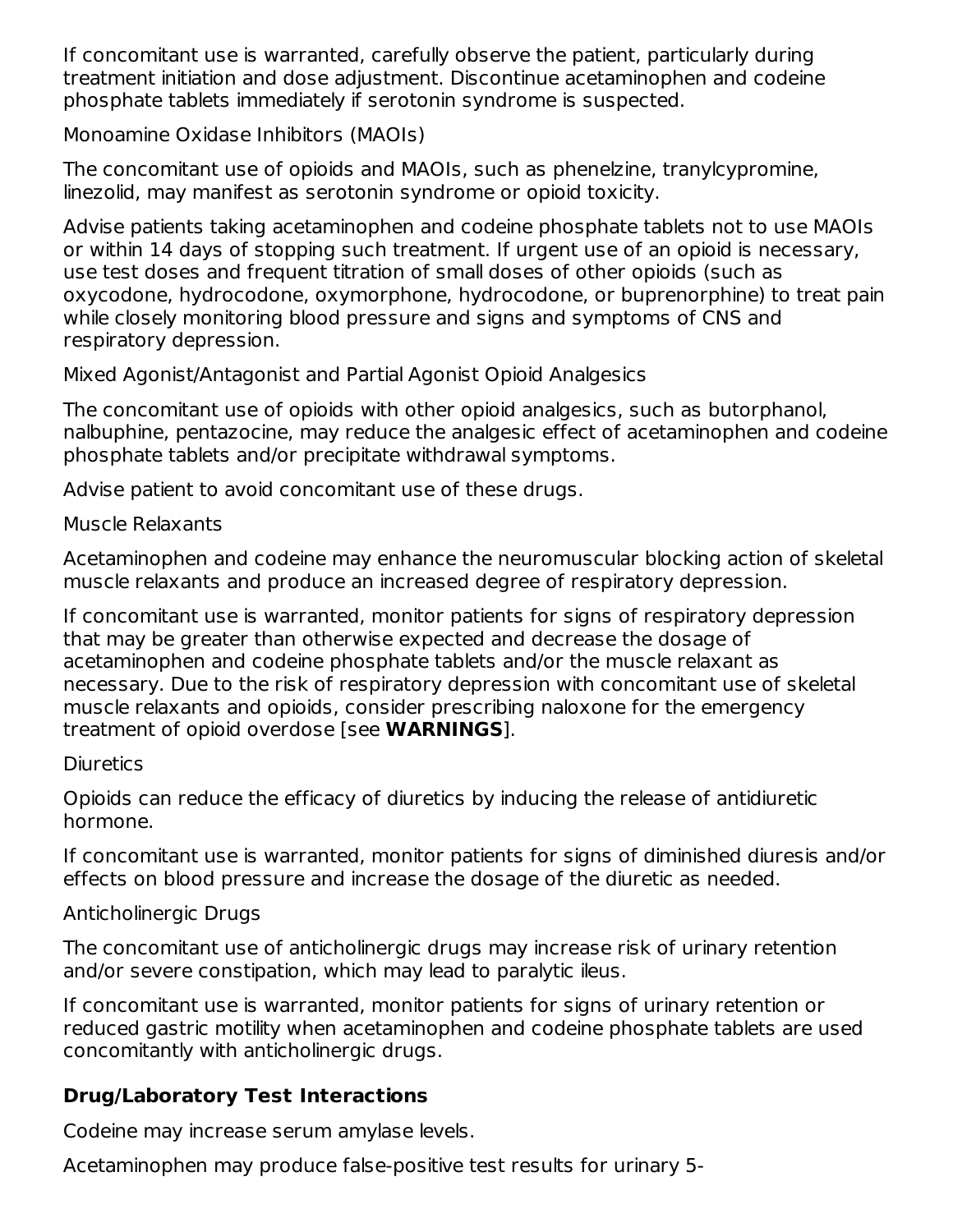hydroxyindoleacetic acid.

# **Carcinogenesis, Mutagenesis, Impairment of Fertility**

## Carcinogenesis

Long-term studies to evaluate the carcinogenic potential of the combination of codeine and acetaminophen have not been conducted.

Two-year carcinogenicity studies have been conducted in F344/N rats and B6C3F1 mice. There was no evidence of carcinogenicity in male and female rats, respectively, at dietary doses up to 70 and 80 mg/kg/day of codeine sulfate (approximately 2 times the maximum recommended daily dose of 360 mg/day for adults on a mg/m $^2$  basis) for two years. Similarly there was no evidence of carcinogenicity activity in male and female mice at dietary doses up to 400 mg/kg/day of codeine sulfate (approximately 5 times the maximum recommended daily dose of 360 mg/day for adults on a mg/m<sup>2</sup> basis) for two years.

Long-term studies in mice and rats have been completed by the National Toxicology Program to evaluate the carcinogenic potential of acetaminophen. In 2-year feeding studies, F344/N rats and B6C3F1 mice were fed a diet containing acetaminophen up to 6000 ppm. Female rats demonstrated equivocal evidence of carcinogenic activity based on increased incidences of mononuclear cell leukemia at 0.8 times the maximum human daily dose (MHDD) of 4 grams/day, based on a body surface area comparison. In contrast, there was no evidence of carcinogenic activity in male rats that received up to 0.7 times or mice at up to 1.2 to 1.4 times the MHDD, based on a body surface area comparison.

#### **Mutagenesis**

Codeine sulfate was not mutagenic in the in vitro bacterial reverse mutation assay or clastogenic in the in vitro Chinese hamster ovary cell chromosome aberration assay.

In the published literature, acetaminophen has been reported to be clastogenic when administered at 1500 mg/kg/day to the rat model (3.6-times the MHDD, based on a body surface area comparison). In contrast, no clastogenicity was noted at a dose of 750 mg/kg/day (1.8-times the MHDD, based on a body surface area comparison), suggesting a threshold effect.

# Impairment of Fertility

No nonclinical fertility studies have been conducted with codeine or the combination of codeine and acetaminophen.

In studies conducted by the National Toxicology Program, fertility assessments with acetaminophen have been completed in Swiss CD-1 mice via a continuous breeding study. There were no effects on fertility parameters in mice consuming up to 1.7 times the MHDD of acetaminophen, based on a body surface area comparison.

Although there was no effect on sperm motility or sperm density in the epididymis, there was a significant increase in the percentage of abnormal sperm in mice consuming 1.78 times the MHDD (based on a body surface comparison) and there was a reduction in the number of mating pairs producing a fifth litter at this dose, suggesting the potential for cumulative toxicity with chronic administration of acetaminophen near the upper limit of daily dosing.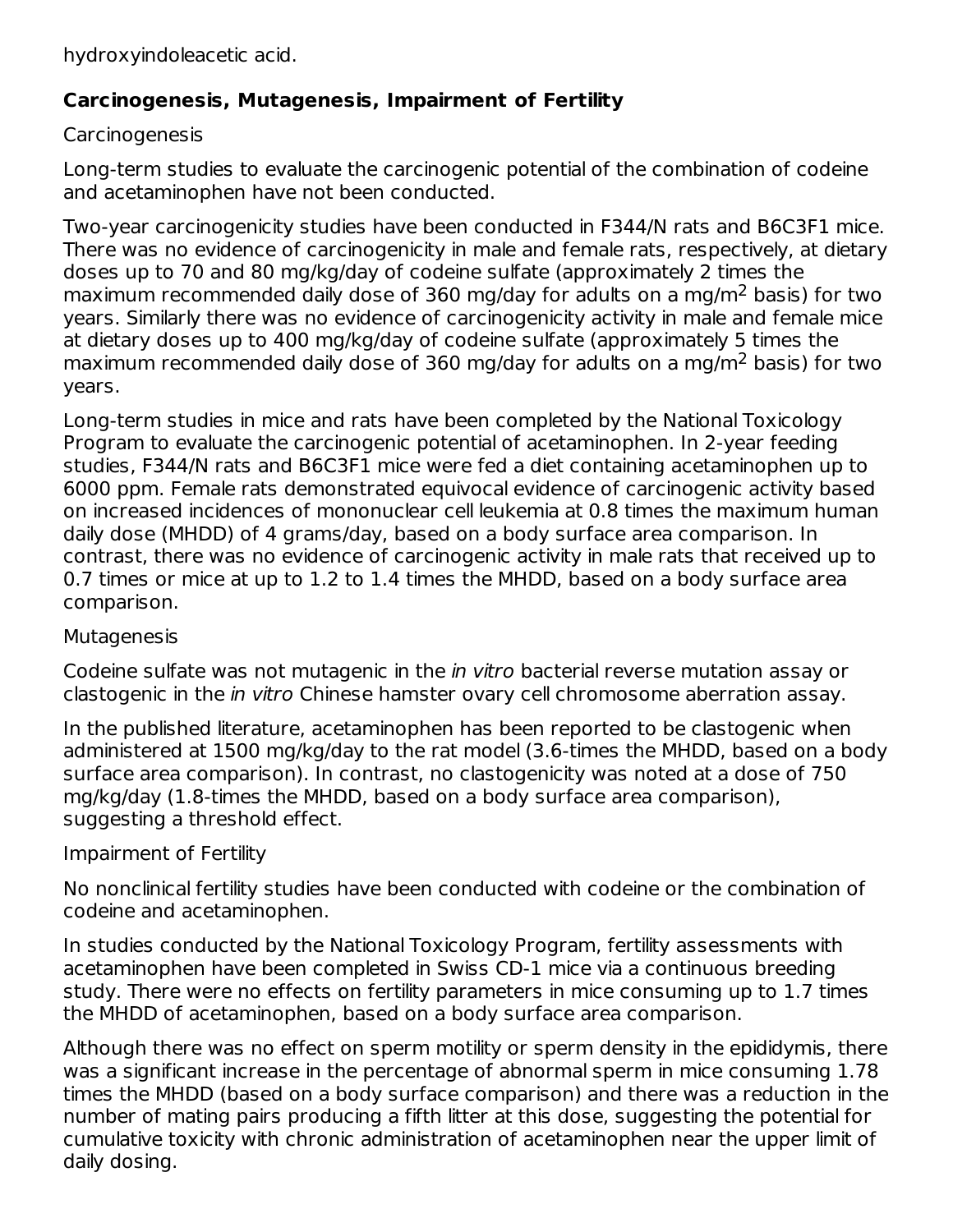Published studies in rodents report that oral acetaminophen treatment of male animals at doses that are 1.2 times the MHDD and greater (based on a body surface comparison) result in decreased testicular weights, reduced spermatogenesis, reduced fertility, and reduced implantation sites in females given the same doses. These effects appear to increase with the duration of treatment. The clinical significance of these findings is not known.

Infertility

Chronic use of opioids may cause reduced fertility in females and males of reproductive potential. It is not known whether these effects on fertility are reversible [see **ADVERSE REACTIONS**].

# **Pregnancy**

Teratogenic Effects: Pregnancy Category C

Codeine

A study in rats and rabbits reported no teratogenic effect of codeine administered during the period of organogenesis in doses ranging from 5 to 120 mg/kg. In the rat, doses at the 120 mg/kg level, in the toxic range for the adult animal, were associated with an increase in embryo resorption at the time of implantation. In another study a single 100 mg/kg subcutaneous dose of codeine administered to pregnant mice reportedly resulted in delayed ossification in the offspring.

There are no adequate and well-controlled studies in pregnant women. Acetaminophen and codeine phosphate tablets should be used during pregnancy only if the potential benefit justifies the potential risk to the fetus.

Nonteratogenic Effects

Fetal/Neonatal Adverse Reactions

Prolonged use of opioid analgesics during pregnancy for medical or nonmedical purposes can result in physical dependence in the neonate and neonatal opioid withdrawal syndrome shortly after birth.

Neonatal opioid withdrawal syndrome presents as irritability, hyperactivity and abnormal sleep pattern, high pitched cry, tremor, vomiting, diarrhea and failure to gain weight. The onset, duration, and severity of neonatal opioid withdrawal syndrome vary based on the specific opioid used, duration of use, timing and amount of last maternal use, and rate of elimination of the drug by the newborn. Observe newborns for symptoms of neonatal opioid withdrawal syndrome and manage accordingly [see **WARNINGS**].

# **Labor or Delivery**

Opioids cross the placenta and may produce respiratory depression and psychophysiologic effects in neonates. An opioid antagonist, such as naloxone, must be available for reversal of opioid-induced respiratory depression in the neonate. Acetaminophen and codeine phosphate tablets are not recommended for use in pregnant women during or immediately prior to labor, when other analgesic techniques are more appropriate. Opioid analgesics, including acetaminophen and codeine phosphate tablets, and can prolong labor through actions which temporarily reduce the strength, duration, and frequency of uterine contractions. However, this effect is not consistent and may be offset by an increased rate of cervical dilation, which tends to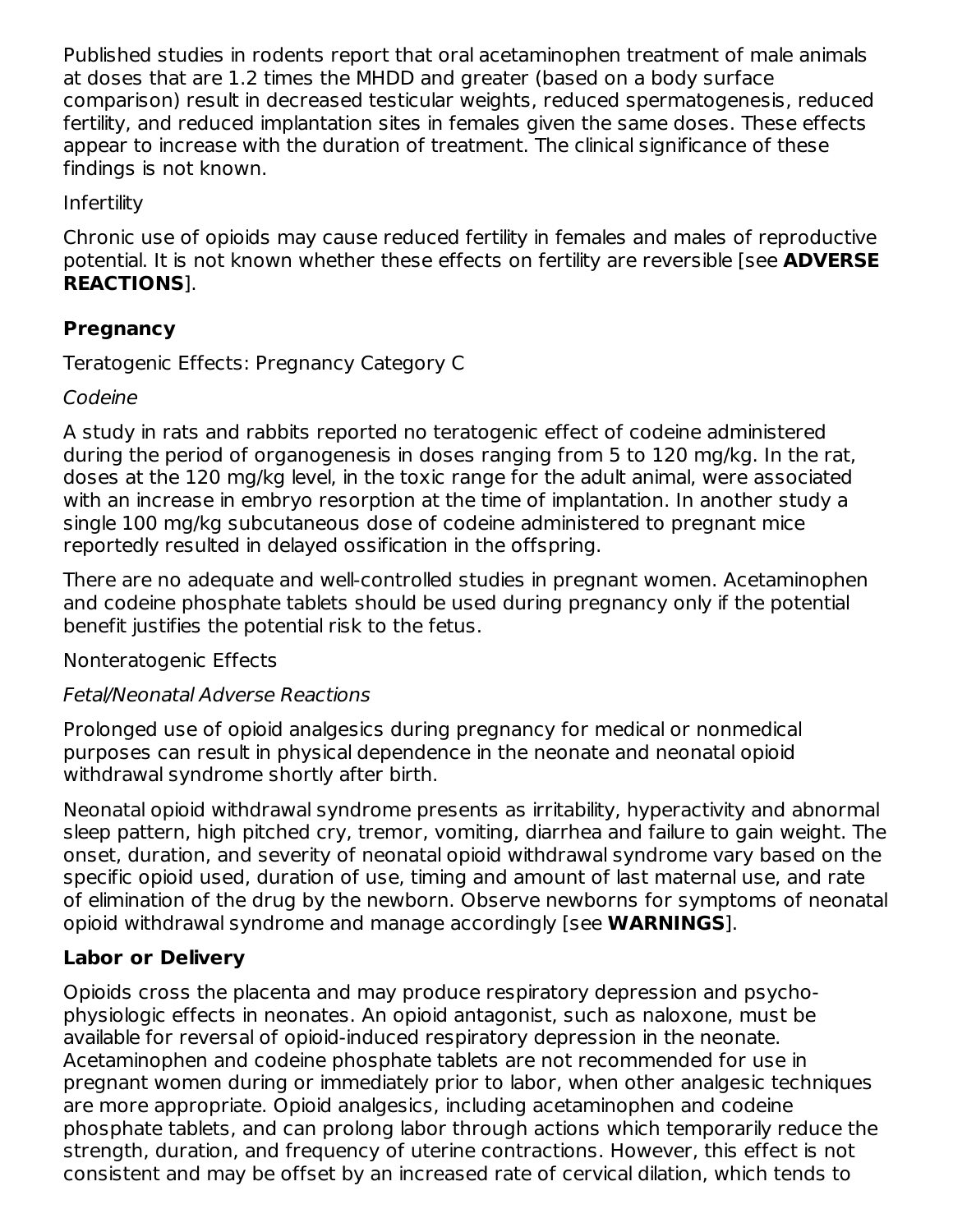shorten labor. Monitor neonates exposed to opioid analgesics during labor for signs of excess sedation and respiratory depression.

Narcotic analgesics should be avoided during labor if delivery of a premature infant is anticipated. If the mother has received narcotic analgesics during labor, newborn infants should be observed closely for signs of respiratory depression. Resuscitation may be required [see **OVERDOSAGE**]. The effect of codeine, if any, on the later growth, development, and functional maturation of the child is unknown.

# **Nursing Mothers**

Codeine and its active metabolite, morphine, are present in human milk. There are published studies and cases that have reported excessive sedation, respiratory depression, and death in infants exposed to codeine via breast milk. Women who are ultra-rapid metabolizers of codeine achieve higher than expected serum levels of morphine, potentially leading to higher levels of morphine in breast milk that can be dangerous in their breastfed infants. In women with normal codeine metabolism (normal CYP2D6 activity), the amount of codeine secreted into human milk is low and dosedependent.

There is no information on the effects of codeine on milk production. Because of the potential for serious adverse reactions, including excess sedation, respiratory depression, and death in a breastfed infant, advise patients that breastfeeding is not recommended during treatment with acetaminophen and codeine phosphate tablets [see **WARNINGS**].

Acetaminophen is excreted in breast milk in small amounts, but the significance of its effect on nursing infants is not known. Because of the potential for serious adverse reactions in nursing infants from acetaminophen, a decision should be made whether to discontinue nursing or discontinue the drug, taking into account the importance of the drug to the mother.

# Clinical Considerations

If infants are exposed to acetaminophen and codeine phosphate tablets through breast milk, they should be monitored for excess sedation and respiratory depression. Withdrawal symptoms can occur in breastfed infants when maternal administration of an opioid analgesic is stopped, or when breastfeeding is stopped.

# **Pediatric Use**

The safety and effectiveness of acetaminophen and codeine phosphate tablets in pediatric patients below the age of 18 have not been established.

Life-threatening respiratory depression and death have occurred in children who received codeine [see **WARNINGS**]. In most of the reported cases, these events followed tonsillectomy and/or adenoidectomy, and many of the children had evidence of being ultra-rapid metabolizers of codeine (i.e., multiple copies of the gene for cytochrome P450 isoenzyme 2D6 or high morphine concentrations). Children with sleep apnea may be particularly sensitive to the respiratory depressant effects of codeine. Because of the risk of life-threatening respiratory depression and death:

- Acetaminophen and codeine phosphate tablets are contraindicated for all children younger than 12 years of age [see **CONTRAINDICATIONS**].
- Acetaminophen and codeine phosphate tablets are contraindicated for post-operative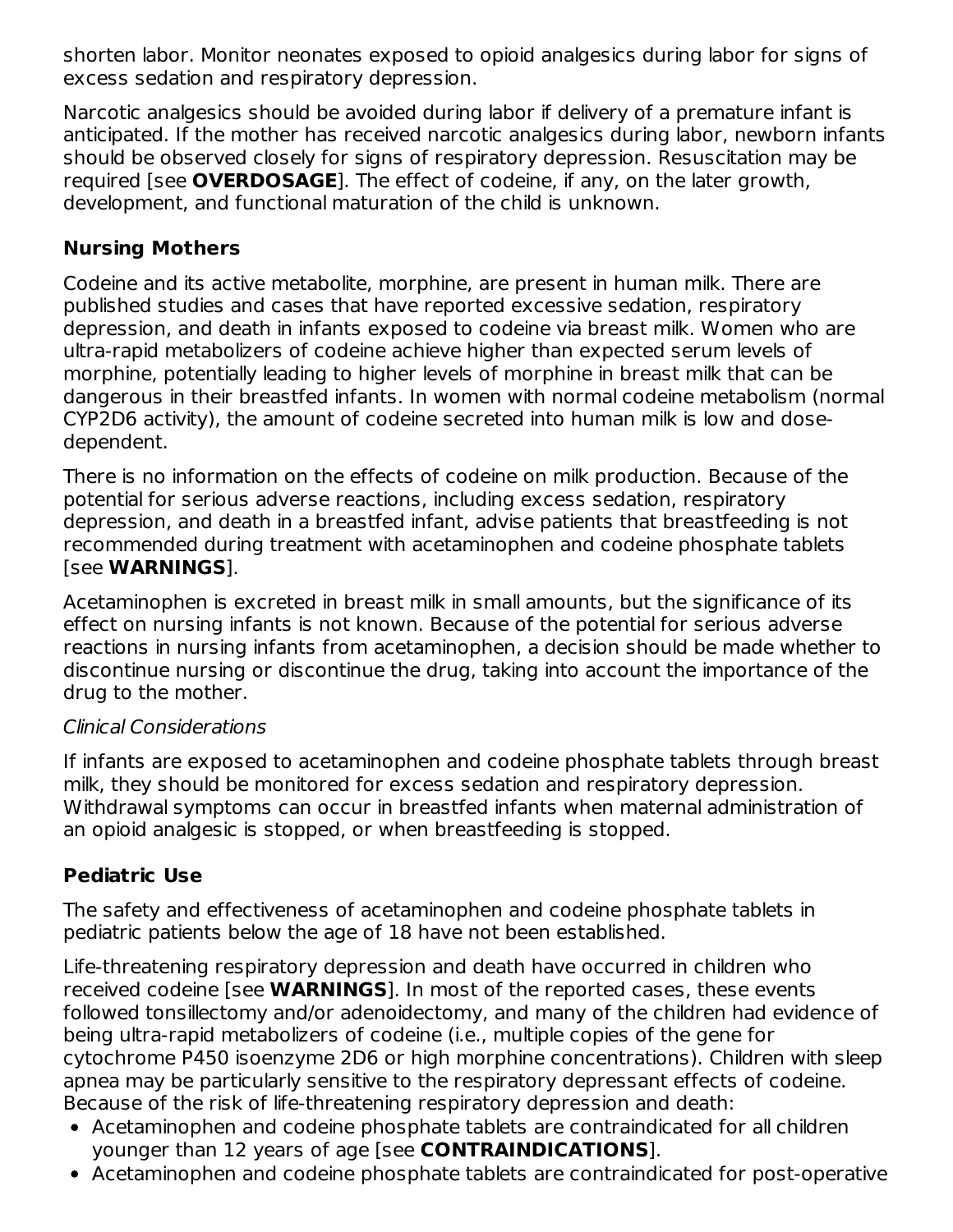management in pediatric patients younger than 18 years of age following tonsillectomy and/or adenoidectomy [see **CONTRAINDICATIONS**].

Avoid the use of acetaminophen and codeine phosphate tablets in adolescents 12 to 18 years of age who have other risk factors that may increase their sensitivity to the respiratory depressant effects of codeine unless the benefits outweigh the risks. Risk factors include conditions associated with hypoventilation, such as postoperative status, obstructive sleep apnea, obesity, severe pulmonary disease, neuromuscular disease, and concomitant use of other medications that cause respiratory depression [see **WARNINGS**].

## **Geriatric Use**

Elderly patients (aged 65 years or older) may have increased sensitivity to acetaminophen and codeine phosphate tablets. In general, use caution when selecting a dosage for an elderly patient, usually starting at the low end of the dosing range, reflecting the greater frequency of decreased hepatic, renal, or cardiac function and of concomitant disease or other drug therapy.

Respiratory depression is the chief risk for elderly patients treated with opioids, and has occurred after large initial doses were administered to patients who were not opioidtolerant or when opioids were coadministered with other agents that depress respiration. Titrate the dosage of acetaminophen and codeine phosphate tablets slowly in geriatric patients and monitor closely for signs of central nervous system depression [see **WARNINGS**].

These drugs are known to be substantially excreted by the kidney, and the risk of adverse reactions to this drug may be greater in patients with impaired renal function. Because elderly patients are more likely to have decreased renal function, care should be taken in dose selection, and it may be useful to monitor renal function.

# **ADVERSE REACTIONS**

- The following serious adverse reactions are described, or described in greater detail, in other sections:
- Addiction, Abuse, and Misuse [see **WARNINGS**]
- Life-Threatening Respiratory Depression [see **WARNINGS**]
- Ultra-Rapid Metabolism of Codeine and Other Risk Factors for Life-Threatening Respiratory Depression in Children [see **WARNINGS**]
- Neonatal Opioid Withdrawal Syndrome [see **WARNINGS**]
- **Interactions with CNS Depressants [see WARNINGS]**
- Severe Hypotension [see **WARNINGS**]
- Gastrointestinal Adverse Reactions [see **WARNINGS**]
- Seizures [see **WARNINGS**]
- Withdrawal [see **WARNINGS**]

The following adverse reactions associated with the use of codeine were identified in postmarketing reports. Because some of these reactions were reported voluntarily from a population of uncertain size, it is not always possible to reliably estimate their frequency or establish a causal relationship to drug exposure.

Serious adverse reactions associated with codeine are respiratory depression and, to a lesser degree, circulatory depression, respiratory arrest, shock, and cardiac arrest.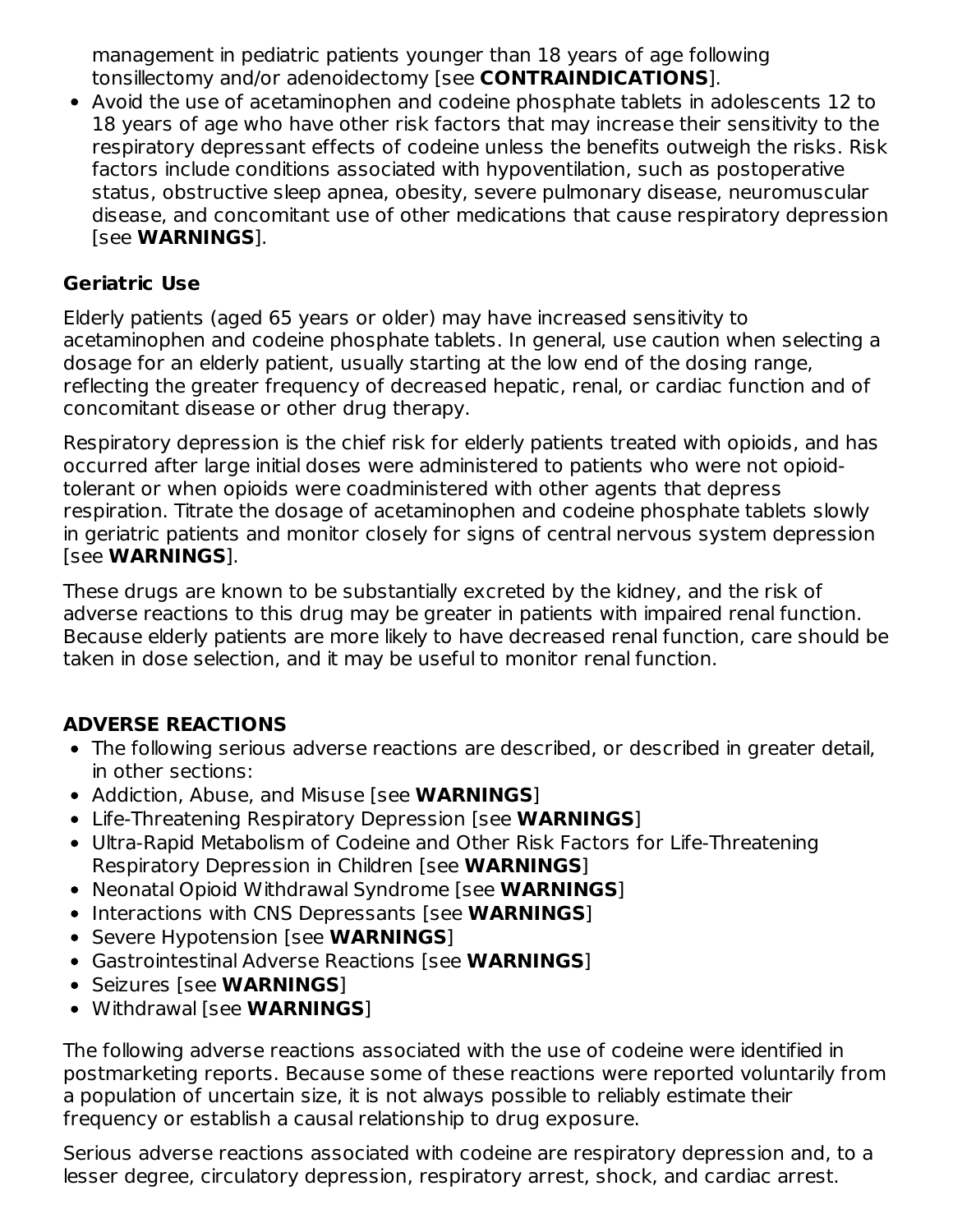The most frequently observed adverse reactions with codeine administration include drowsiness, lightheadedness, dizziness, sedation, shortness of breath, nausea, vomiting, sweating, and constipation.

Other adverse reactions include allergic reactions, euphoria, dysphoria, abdominal pain, pruritus, rash, thrombocytopenia, and agranulocytosis.

Other less frequently observed adverse reactions expected from opioid analgesics, including Acetaminophen and Codeine phosphate Tablets:

Cardiovascular system: faintness, flushing, hypotension, palpitations, syncope.

Digestive System: abdominal cramps, anorexia, diarrhea, dry mouth, gastrointestinal distress, pancreatitis.

Nervous system: anxiety, drowsiness, fatigue, headache, insomnia, nervousness, shakiness, somnolence, vertigo, visual disturbances, weakness.

Skin and Appendages: rash, sweating, urticarial.

- Serotonin syndrome: Cases of serotonin syndrome, a potentially life-threatening condition, have been reported during concomitant use of opioids with serotonergic drugs.
- Adrenal insufficiency: Cases of adrenal insufficiency have been reported with opioid use, more often following greater than one month of use.
- Anaphylaxis: Anaphylaxis has been reported with ingredients contained in acetaminophen and codeine phosphate tablets.
- Androgen deficiency: Cases of androgen deficiency have occurred with chronic use of opioids [see **CLINICAL PHARMACOLOGY**].

#### **To report SUSPECTED ADVERSE REACTIONS, contact TEVA Pharmaceuticals USA, Inc. at 1-888-838-2872 or FDA at 1-800-FDA-1088 or www.fda.gov/medwatch**.

# **DRUG ABUSE AND DEPENDENCE**

#### **Controlled Substance**

Acetaminophen and codeine phosphate tablets contain codeine. Codeine in combination with acetaminophen, a Schedule III controlled substance.

# **Abuse**

Acetaminophen and codeine phosphate tablets contain codeine, a substance with a high potential for abuse similar to other opioids, including fentanyl, hydrocodone, hydromorphone, methadone, morphine, oxycodone, oxymorphone, and tapentadol. Acetaminophen and codeine phosphate tablets can be abused and is subject to misuse, addiction, and criminal diversion [see **WARNINGS**].

All patients treated with opioids require careful monitoring for signs of abuse and addiction, because use of opioid analgesic products carries the risk of addiction even under appropriate medical use.

Prescription drug abuse is the intentional non-therapeutic use of a prescription drug,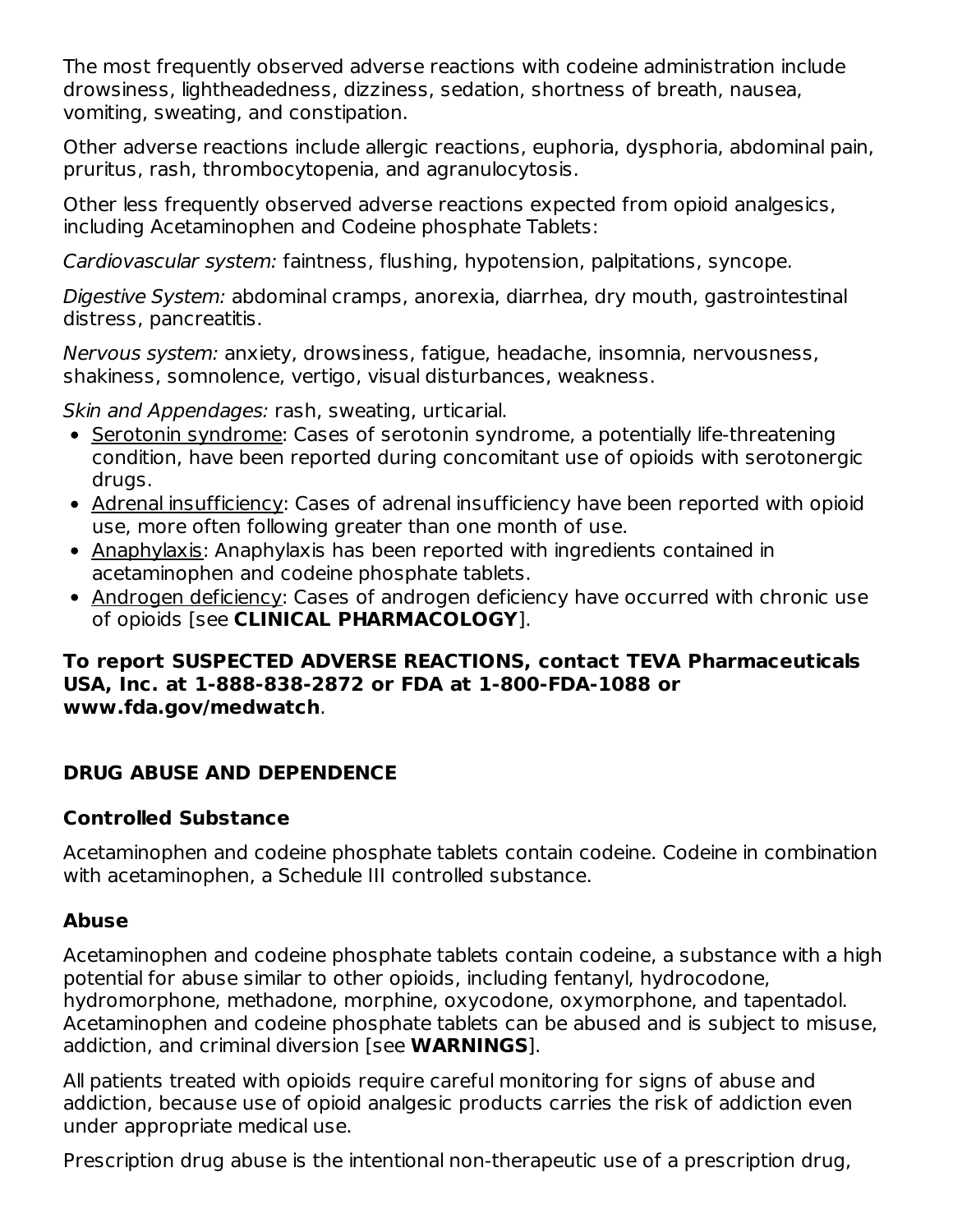even once, for its rewarding psychological or physiological effects.

Drug addiction is a cluster of behavioral, cognitive, and physiological phenomena that develop after repeated substance use and includes: a strong desire to take the drug, difficulties in controlling its use, persisting in its use despite harmful, or potentially harmful, consequences, a higher priority given to drug use than to other activities and obligations, increased tolerance, and sometimes a physical withdrawal.

"Drug-seeking" behavior is very common in persons with substance use disorders. Drug-seeking tactics include emergency calls or visits near the end of office hours, refusal to undergo appropriate examination, testing, or referral, repeated "loss" of prescriptions, tampering with prescriptions and reluctance to provide prior medical records or contact information for other treating health care providers. "Doctor shopping" (visiting multiple prescribers to obtain additional prescriptions) is common among drug abusers and people suffering from untreated addiction. Preoccupation with achieving adequate pain relief can be appropriate behavior in a patient with poor pain control.

Abuse and addiction are separate and distinct from physical dependence and tolerance. Healthcare providers should be aware that addiction may not be accompanied by concurrent tolerance and symptoms of physical dependence in all addicts. In addition, abuse of opioids can occur in the absence of true addiction.

Acetaminophen and codeine phosphate tablets, like other opioids, can be diverted for non-medical use into illicit channels of distribution. Careful record-keeping of prescribing information, including quantity, frequency, and renewal requests, as required by state and federal law, is strongly advised.

Proper assessment of the patient, proper prescribing practices, periodic re-evaluation of therapy, and proper dispensing and storage are appropriate measures that help to limit abuse of opioid drugs.

# **Risks Specific to Abuse of Acetaminophen and Codeine Phosphate Tablets**

Acetaminophen and codeine phosphate tablets are for oral use only. Abuse of acetaminophen and codeine phosphate tablets poses a risk of overdose and death. The risk is increased with concurrent use of acetaminophen and codeine phosphate tablets with alcohol and other central nervous system depressants.

Parenteral drug abuse is commonly associated with transmission of infectious diseases such as hepatitis and HIV.

# **Dependence**

Both tolerance and physical dependence can develop during chronic opioid therapy. Tolerance is the need for increasing doses of opioids to maintain a defined effect such as analgesia (in the absence of disease progression or other external factors). Tolerance may occur to both the desired and undesired effects of drugs, and may develop at different rates for different effects.

Physical dependence is a physiological state in which the body adapts to the drug after a period of regular exposure, resulting in withdrawal symptoms after abrupt discontinuation or a significant dosage reduction of a drug. Withdrawal also may be precipitated through the administration of drugs with opioid antagonist activity (e.g., naloxone, nalmefene), mixed agonist/antagonist analgesics (e.g., pentazocine,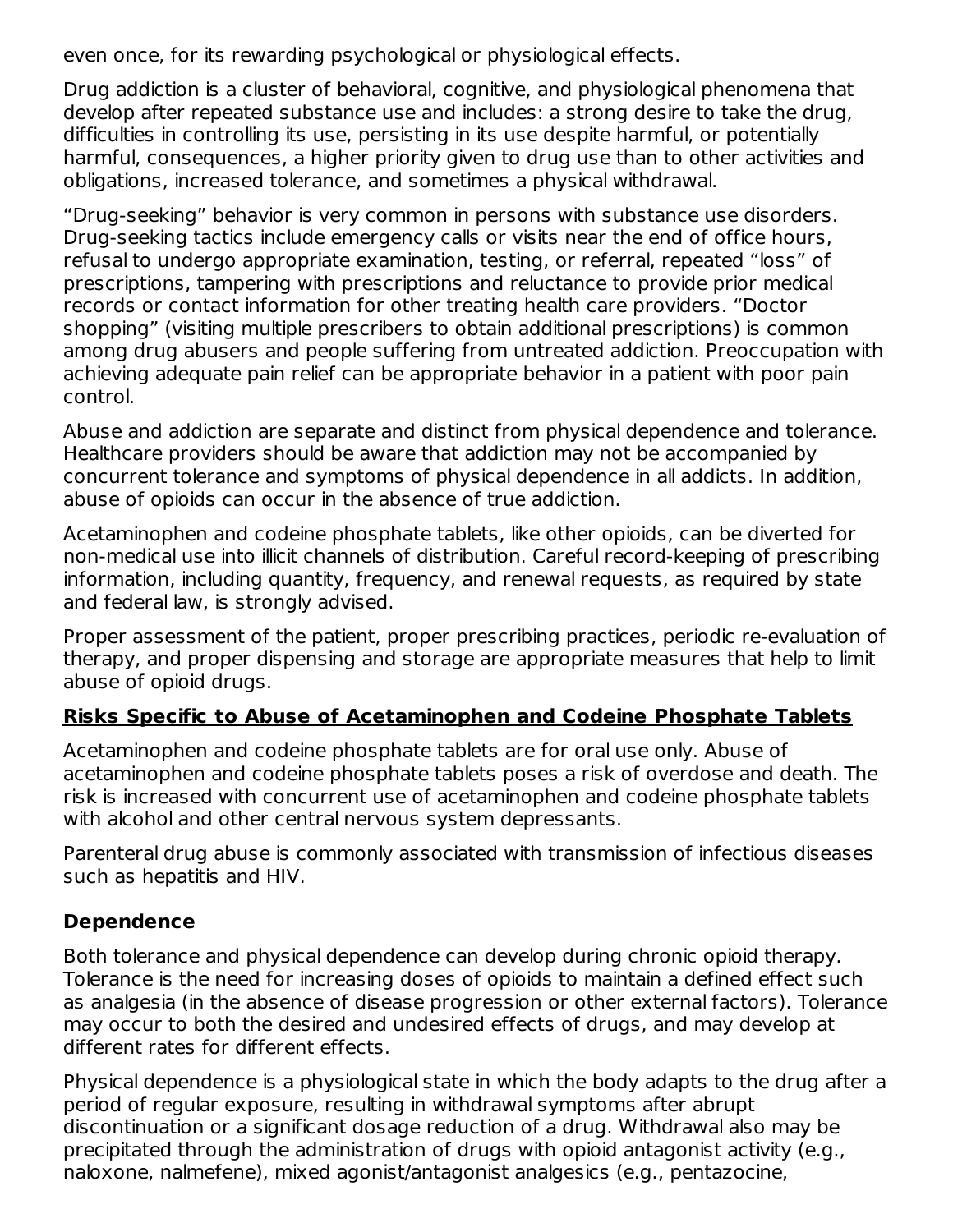butorphanol, nalbuphine), or partial agonists (e.g., buprenorphine). Physical dependence may not occur to a clinically significant degree until after several days to weeks of continued opioid usage.

Do not abruptly discontinue acetaminophen and codeine phosphate tablets in a patient physically dependent on opioids. Rapid tapering of acetaminophen and codeine phosphate tablets in a patient physically dependent on opioids may lead to serious withdrawal symptoms, uncontrolled pain, and suicide. Rapid discontinuation has also been associated with attempts to find other sources of opioid analgesics, which may be confused with drug-seeking for abuse.

When discontinuing acetaminophen and codeine phosphate tablets, gradually taper the dosage using a patient-specific plan that considers the following: the dose of acetaminophen and codeine phosphate tablets the patient has been taking, the duration of treatment, and the physical and psychological attributes of the patient. To improve the likelihood of a successful taper and minimize withdrawal symptoms, it is important that the opioid tapering schedule is agreed upon by the patient. In patients taking opioids for a long duration at high doses, ensure that a multimodal approach to pain management, including mental health support (if needed), is in place prior to initiating an opioid analgesic taper [see **DOSAGE AND ADMINISTRATION, WARNINGS**].

Infants born to mothers physically dependent on opioids will also be physically dependent and may exhibit respiratory difficulties and withdrawal signs [see **PRECAUTIONS; Pregnancy**].

# **OVERDOSAGE**

Following an acute overdosage, toxicity may result from codeine or acetaminophen.

# **Clinical Presentation**

#### Codeine

Acute overdosage with codeine can be manifested by respiratory depression, somnolence progressing to stupor or coma, skeletal muscle flaccidity, cold and clammy skin, constricted pupils, and, in some cases, pulmonary edema, bradycardia, hypotension, partial or complete airway obstruction, atypical snoring, and death. Marked mydriasis rather than miosis may be seen with hypoxia in overdose situations.

#### Acetaminophen

Dose-dependent, potentially fatal hepatic necrosis is the most serious adverse effect of acetaminophen overdose. Renal tubular necrosis, hypoglycemic coma, and coagulation defects may also occur.

Early symptoms following a potentially hepatotoxic overdose may include; anorexia, nausea, vomiting, diaphoresis, pallor and general malaise. Clinical and laboratory evidence of hepatic toxicity may not be apparent until 48 to 72 hours post-ingestion.

# **Treatment of Overdose**

#### Codeine

In case of overdose, priorities are the reestablishment of a patent and protected airway and institution of assisted or controlled ventilation, if needed. Employ other supportive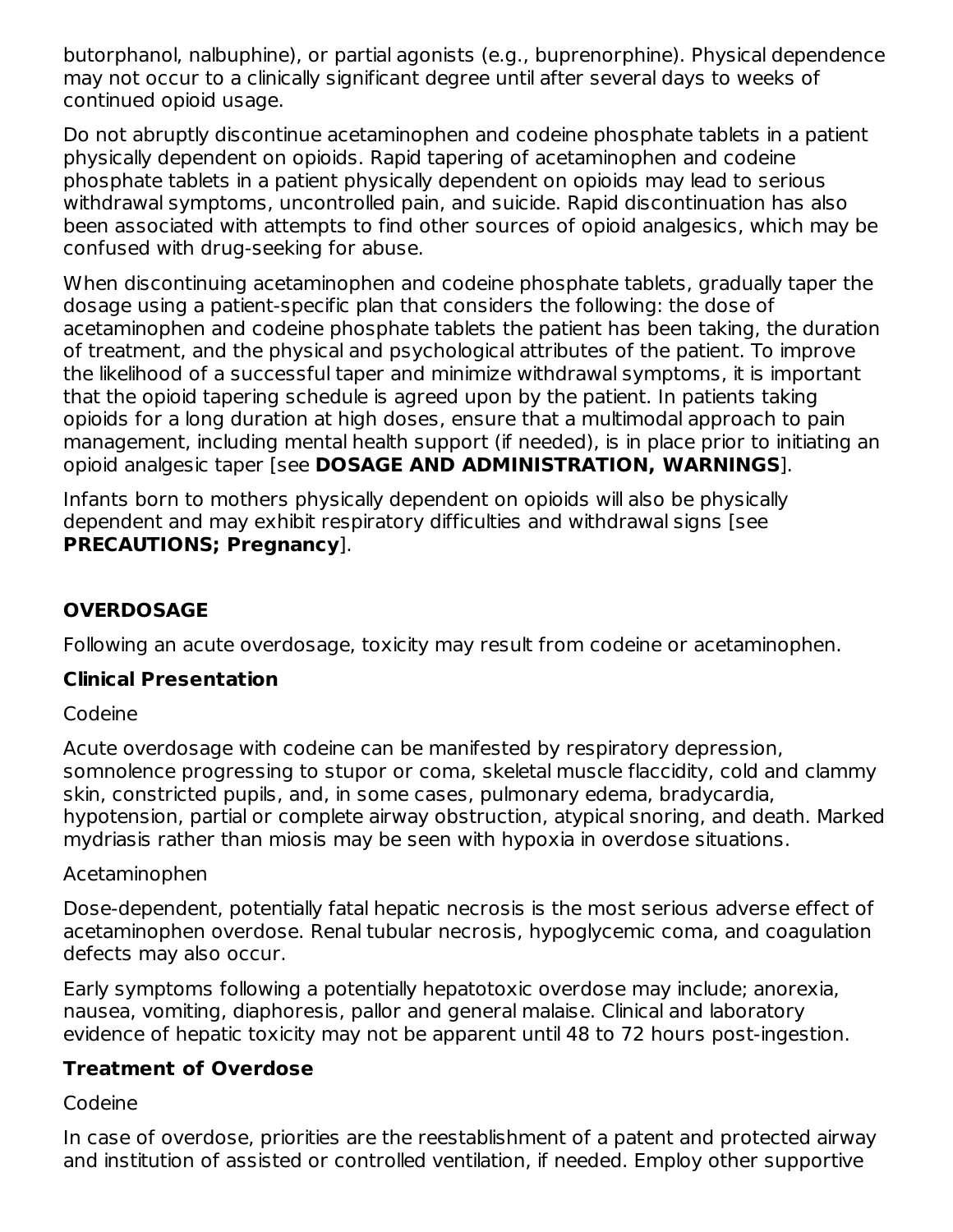measures (including oxygen and vasopressors) in the management of circulatory shock and pulmonary edema as indicated. Cardiac arrest or serious arrhythmias will require advanced life-support measures.

Opioid antagonists, such as naloxone, are specific antidotes to respiratory depression resulting from opioid overdose. For clinically significant respiratory or circulatory depression secondary to acetaminophen and codeine overdose, administer an opioid antagonist.

Because the duration of opioid reversal is expected to be less than the duration of action of codeine in acetaminophen and codeine phosphate tablets, carefully monitor the patient until spontaneous respiration is reliably reestablished. If the response to an opioid antagonist is suboptimal or only brief in nature, administer additional antagonist as directed by the product's prescribing information.

In an individual physically dependent on opioids, administration of the recommended usual dosage of the antagonist will precipitate an acute withdrawal syndrome. The severity of the withdrawal symptoms experienced will depend on the degree of physical dependence and the dose of the antagonist administered. If a decision is made to treat serious respiratory depression in the physically dependent patient, administration of the antagonist should be begun with care and by titration with smaller than usual doses of the antagonist.

#### Acetaminophen

Gastric decontamination with activated charcoal should be administered just prior to Nacetylcysteine (NAC) to decrease systemic absorption if acetaminophen ingestion is known or suspected to have occurred within a few hours of presentation.

Serum acetaminophen levels should be obtained immediately if the patient presents 4 hours or more after ingestion to assess potential risk of hepatotoxicity; acetaminophen levels drawn less than 4 hours post-ingestion may be misleading. To obtain the best possible outcome, (NAC) should be administered as soon as possible where impending or evolving liver injury is suspected. Intravenous NAC may be administered when circumstances preclude oral administration.

Vigorous supportive therapy is required in severe intoxication. Procedures to limit the continuing absorption of the drug must be readily performed since the hepatic injury is dose-dependent and occurs early in the course of intoxication.

# **DOSAGE AND ADMINISTRATION**

# **Important Dosage and Administration Instructions**

Use the lowest effective dosage for the shortest duration consistent with individual patient treatment goals [see **WARNINGS**].

Initiate the dosing regimen for each patient individually, taking into account the patient's severity of pain, patient response, prior analgesic treatment experience, and risk factors for addiction, abuse, and misuse [see **WARNINGS**].

Monitor patients closely for respiratory depression, especially within the first 24 to 72 hours of initiating therapy and following dosage increases with acetaminophen and codeine phosphate tablets and adjust the dosage accordingly [see **WARNINGS**].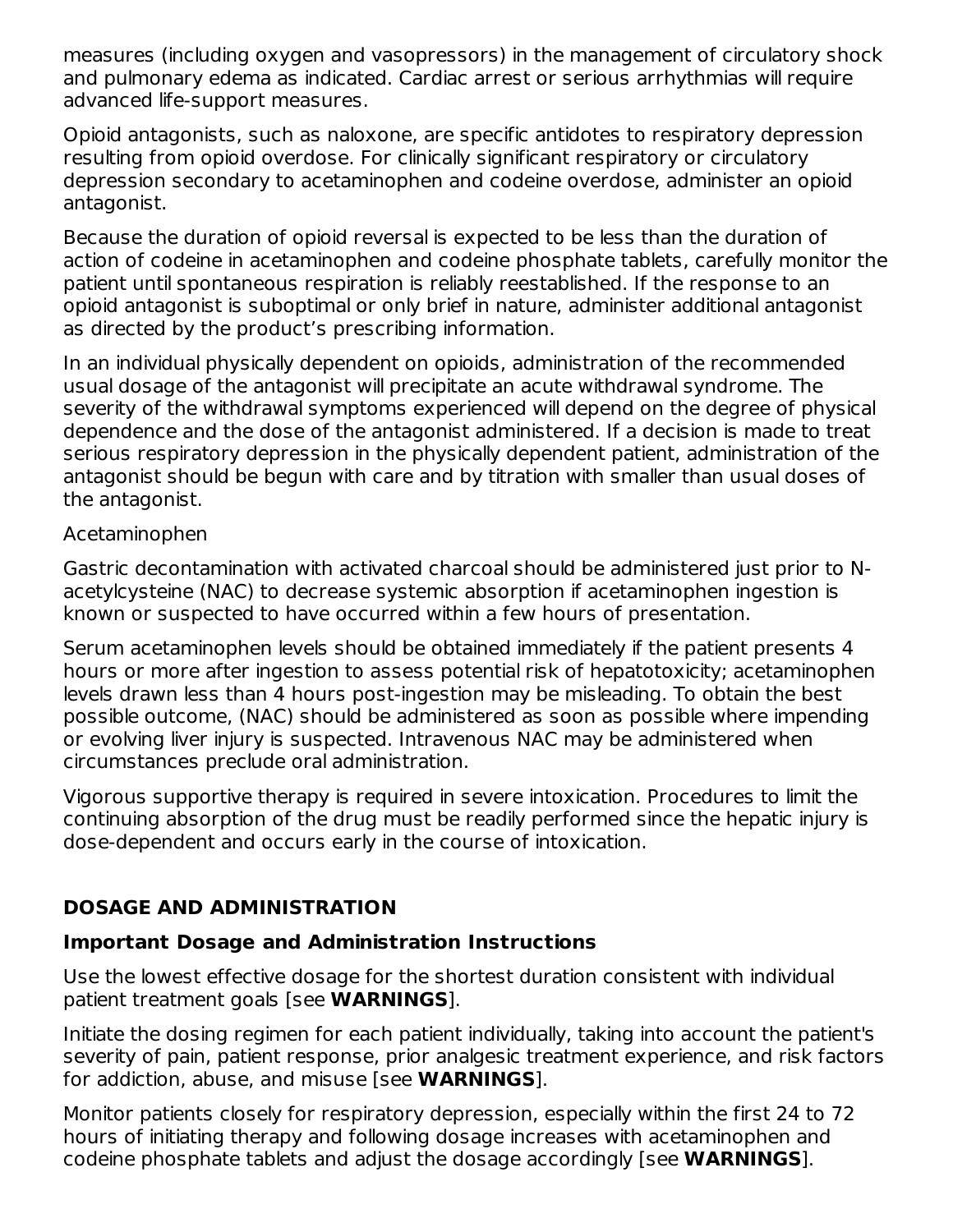## **Patient Access to Naloxone for the Emergency Treatment of Opioid Overdose**

Discuss the availability of naloxone for the emergency treatment of opioid overdose with the patient and caregiver and assess the potential need for access to naloxone, both when initiating and renewing treatment with Acetaminophen and Codeine Phosphate Tablets [see **WARNINGS; Life-Threatening Respiratory Depression, PRECAUTIONS; Information for Patients/Caregivers**].

Inform patients and caregivers about the various ways to obtain naloxone as permitted by individual state naloxone dispensing and prescribing regulations (e.g., by prescription, directly from a pharmacist, or as part of a community-based program).

Consider prescribing naloxone, based on the patient's risk factors for overdose, such as concomitant use of CNS depressants, a history of opioid use disorder, or prior opioid overdose. The presence of risk factors for overdose should not prevent the proper management of pain in any given patient [see **WARNINGS; Addiction, Abuse, and Misuse, Life-Threatening Respiratory Depression, Risks from Concomitant Use with Benzodiazepines or Other CNS Depressants**].

Consider prescribing naloxone when the patient has household members (including children) or other close contacts at risk for accidental ingestion or overdose.

# **Initial Dosage**

## Initiating Treatment with Acetaminophen and Codeine Phosphate Tablets

Dosage should be adjusted according to severity of pain and response of the patient. However, it should be kept in mind that tolerance to codeine can develop with continued use and that the incidence of untoward effects is dose related. Adult doses of codeine higher than 60 mg are associated with an increased incidence of adverse reactions and are not associated with greater efficacy.

The usual adult dosage is:

**Acetaminophen and Codeine Phosphate Tablets** (codeine 30 mg and acetaminophen 300 mg): Take 1 to 2 tablets every 4 hours as needed for pain.

**Acetaminophen and Codeine Phosphate Tablets** (codeine 60 mg and acetaminophen 300 mg): Take one tablet every 4 hours as needed for pain.

|                   | <b>Single Doses</b><br>(Range) | <b>Maximum</b><br><b>24-Hour Dose</b> |
|-------------------|--------------------------------|---------------------------------------|
| Codeine Phosphate | 30 mg to 60 mg                 | 360 mg                                |
| Acetaminophen     | 300 mg to<br>1,000 mg          | 4,000 mg                              |

The prescriber must determine the number of tablets per dose, and the maximum number of tablets per 24 hours, based upon the above dosage guidance. This information should be conveyed in the prescription.

Conversion from Other Opioids to Acetaminophen and Codeine Phosphate Tablets

There is inter-patient variability in the potency of opioid drugs and opioid formulations. Therefore, a conservative approach is advised when determining the total daily dosage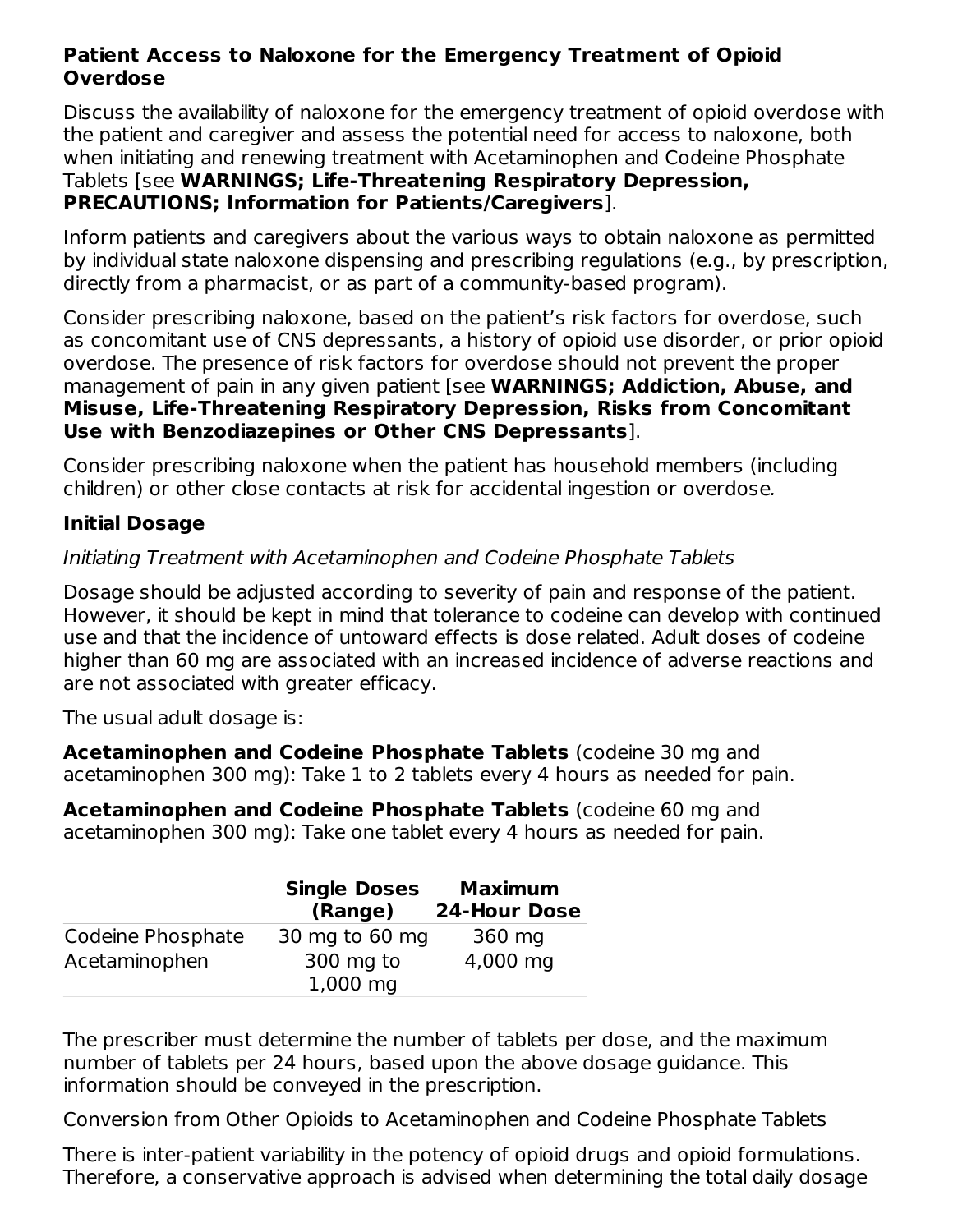of acetaminophen and codeine phosphate tablets. It is safer to underestimate a patient's 24-hour acetaminophen and codeine phosphate tablets dosage than to overestimate the 24-hour acetaminophen and codeine phosphate tablets dosage and manage an adverse reaction due to overdose.

# **Titration and Maintenance of Therapy**

Individually titrate acetaminophen and codeine phosphate tablets to a dose that provides adequate analgesia and minimizes adverse reactions. Continually reevaluate patients receiving acetaminophen and codeine phosphate tablets to assess the maintenance of pain control and the relative incidence of adverse reactions, as well as monitoring for the development of addiction, abuse, or misuse [see **WARNINGS**]. Frequent communication is important among the prescriber, other members of the healthcare team, the patient, and the caregiver/family during periods of changing analgesic requirements, including initial titration.

If the level of pain increases after dosage stabilization, attempt to identify the source of increased pain before increasing the acetaminophen and codeine phosphate tablets dosage. If unacceptable opioid-related adverse reactions are observed, consider reducing the dosage. Adjust the dosage to obtain an appropriate balance between management of pain and opioid-related adverse reactions.

## **Safe Reduction or Discontinuation of Acetaminophen and Codeine Phosphate Tablets**

Do not abruptly discontinue acetaminophen and codeine phosphate tablets in patients who may be physically dependent on opioids. Rapid discontinuation of opioid analgesics in patients who are physically dependent on opioids has resulted in serious withdrawal symptoms, uncontrolled pain, and suicide. Rapid discontinuation has also been associated with attempts to find other sources of opioid analgesics, which may be confused with drug-seeking for abuse. Patients may also attempt to treat their pain or withdrawal symptoms with illicit opioids, such as heroin, and other substances.

When a decision has been made to decrease the dose or discontinue therapy in an opioid-dependent patient taking acetaminophen and codeine phosphate tablets, there are a variety of factors that should be considered, including the dose of acetaminophen and codeine phosphate tablets the patient has been taking, the duration of treatment, the type of pain being treated, and the physical and psychological attributes of the patient. It is important to ensure ongoing care of the patient and to agree on an appropriate tapering schedule and follow-up plan so that patient and provider goals and expectations are clear and realistic. When opioid analgesics are being discontinued due to a suspected substance use disorder, evaluate and treat the patient, or refer for evaluation and treatment of the substance use disorder. Treatment should include evidence-based approaches, such as medication assisted treatment of opioid use disorder. Complex patients with co-morbid pain and substance use disorders may benefit from referral to a specialist.

There are no standard opioid tapering schedules that are suitable for all patients. Good clinical practice dictates a patient-specific plan to taper the dose of the opioid gradually. For patients on acetaminophen and codeine phosphate tablets who are physically opioiddependent, initiate the taper by a small enough increment (e.g., no greater than 10% to 25% of the total daily dose) to avoid withdrawal symptoms, and proceed with doselowering at an interval of every 2 to 4 weeks. Patients who have been taking opioids for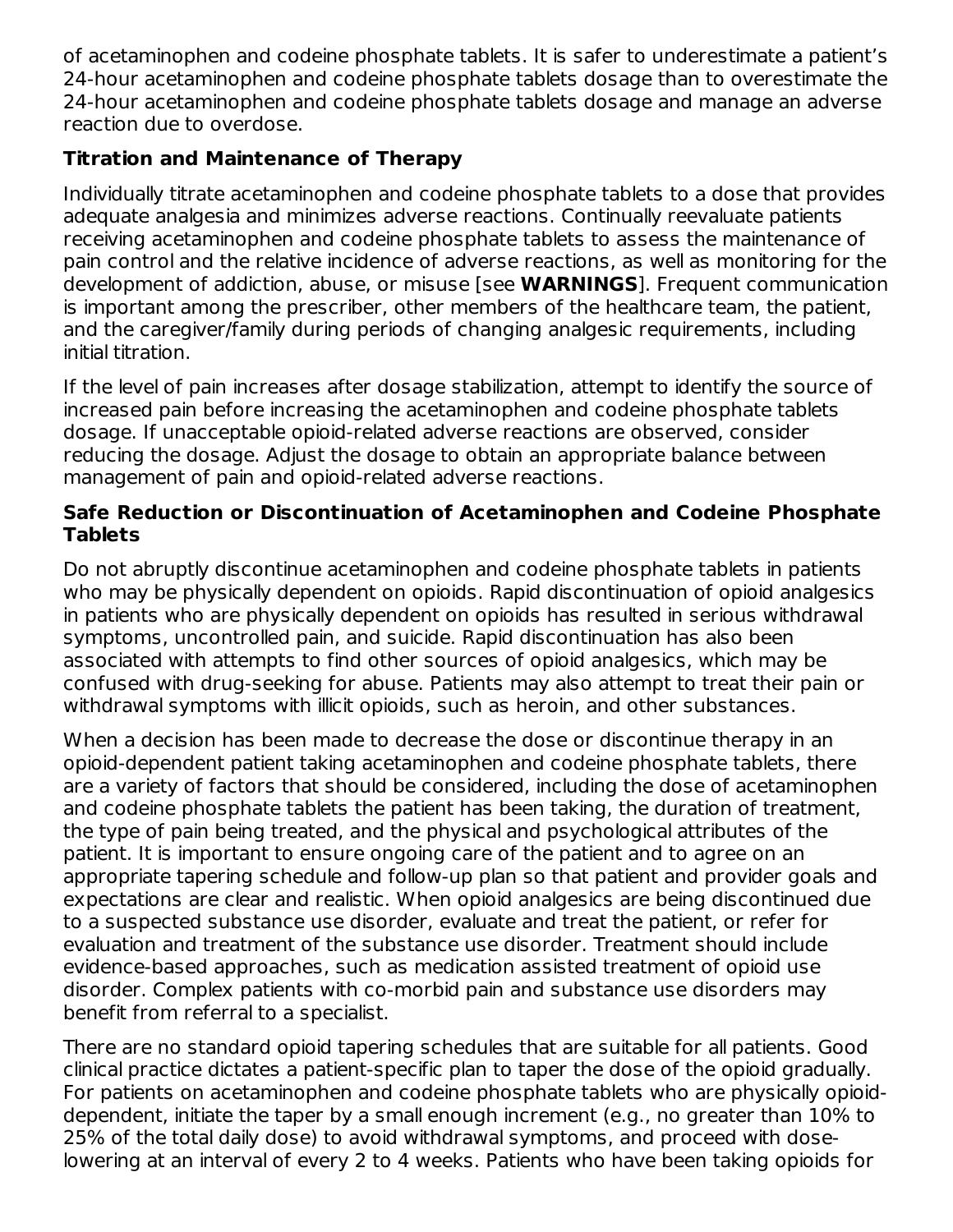briefer periods of time may tolerate a more rapid taper.

It may be necessary to provide the patient with lower dosage strengths to accomplish a successful taper. Reassess the patient frequently to manage pain and withdrawal symptoms, should they emerge. Common withdrawal symptoms include restlessness, lacrimation, rhinorrhea, yawning, perspiration, chills, myalgia, and mydriasis. Other signs and symptoms also may develop, including irritability, anxiety, backache, joint pain, weakness, abdominal cramps, insomnia, nausea, anorexia, vomiting, diarrhea, or increased blood pressure, respiratory rate, or heart rate. If withdrawal symptoms arise, it may be necessary to pause the taper for a period of time or raise the dose of the opioid analgesic to the previous dose, and then proceed with a slower taper. In addition, monitor patients for any changes in mood, emergence of suicidal thoughts, or use of other substances.

When managing patients taking opioid analgesics, particularly those who have been treated for a long duration and/or with high doses for chronic pain, ensure that a multimodal approach to pain management, including mental health support (if needed), is in place prior to initiating an opioid analgesic taper. A multimodal approach to pain management may optimize the treatment of chronic pain, as well as assist with the successful tapering of the opioid analgesic [see **WARNINGS; Withdrawal, DRUG ABUSE AND DEPENDENCE**].

## **HOW SUPPLIED**

NDC: 71335-0701-0: 100 Tablets in a BOTTLE NDC: 71335-0701-1: 30 Tablets in a BOTTLE NDC: 71335-0701-2: 120 Tablets in a BOTTLE NDC: 71335-0701-3: 60 Tablets in a BOTTLE NDC: 71335-0701-4: 90 Tablets in a BOTTLE NDC: 71335-0701-5: 40 Tablets in a BOTTLE NDC: 71335-0701-6: 20 Tablets in a BOTTLE NDC: 71335-0701-7: 112 Tablets in a BOTTLE NDC: 71335-0701-8: 84 Tablets in a BOTTLE

NDC: 71335-0701-9: 15 Tablets in a BOTTLE

#### **Medication Guide**

# **Acetaminophen and Codeine Phosphate (a seet' a min' oh fen and koe' deen fos' fate) Tablets USP, CIII**

#### **Acetaminophen and Codeine Phosphate Tablets** are**:**

A strong prescription pain medicine that contains an opioid (narcotic) that is used to manage mild to moderate pain, when other pain treatments such as non-opioid pain medicines do not treat your pain well enough or you cannot tolerate them.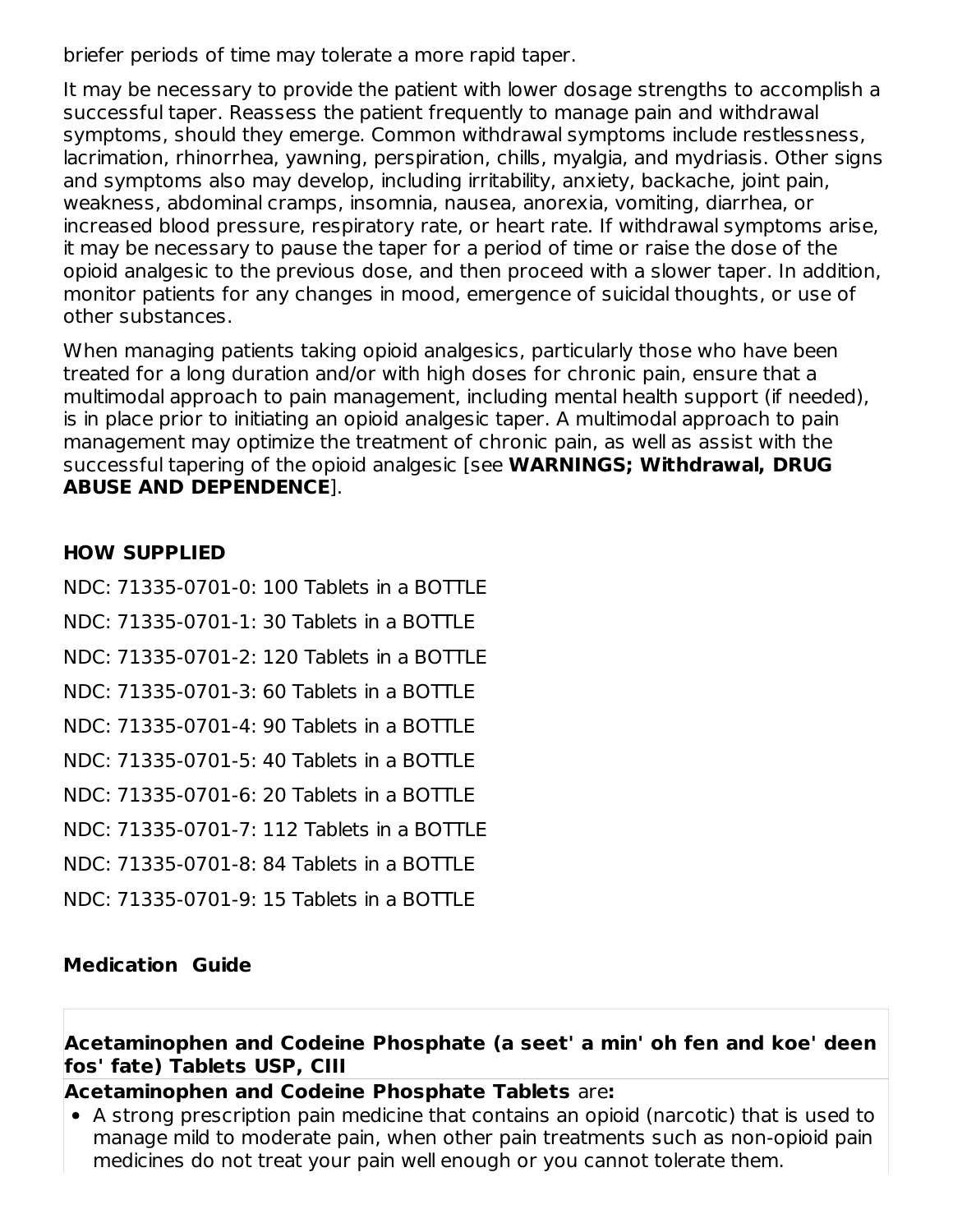• An opioid pain medicine that can put you at risk for overdose and death. Even if you take your dose correctly as prescribed, you are at risk for opioid addiction, abuse, and misuse that can lead to death.

# **Important information about Acetaminophen and Codeine Phosphate Tablets:**

- **Get emergency help or call 911 right away if you take too many acetaminophen and codeine phosphate tablets (overdose).** When you first start taking acetaminophen and codeine tablets, when your dose is changed, or if you take too much (overdose), serious or life-threatening breathing problems that can lead to death may occur. Talk to your healthcare provider about naloxone, a medicine for the emergency treatment of an opioid overdose.
- Taking acetaminophen and codeine tablets with other opioid medicines, benzodiazepines, alcohol, or other central nervous system depressants (including street drugs) can cause severe drowsiness, decreased awareness, breathing problems, coma, and death.
	- Never give anyone else your acetaminophen and codeine phosphate tablets. They could die from taking it. Selling or giving away acetaminophen and codeine phosphate tablets is against the law.
	- Store acetaminophen and codeine phosphate tablets securely, out of sight and reach of children, and in a location not accessible by others, including visitors to the home.

# **Important Information Guiding Use in Pediatric Patients:**

- Do not give acetaminophen and codeine phosphate tablets to a child younger than 12 years of age.
- Do not give acetaminophen and codeine phosphate tablets to a child younger than 18 years of age after surgery to remove the tonsils and/or adenoids.
- Avoid giving acetaminophen and codeine phosphate tablets to children between 12 to 18 years of age who have risk factors for breathing problems such as obstructive sleep apnea, obesity, or underlying lung problems.

# **Do not take Acetaminophen and Codeine Phosphate Tablets if you have:**

- severe asthma, trouble breathing, or other lung problems.
- a bowel blockage or narrowing of the stomach or intestines.
- previously had an allergic reaction to codeine or acetaminophen.

#### **Before taking Acetaminophen and Codeine Phosphate Tablets, tell your healthcare provider if you have a history of:**

- head injury, seizures
- liver, kidney, thyroid problems
- problems urinating
- pancreas or gallbladder problems
- abuse of street or prescription drugs, alcohol addiction, opioid overdose or, mental health problems.
- Have been told by your healthcare provider that you are a "rapid metabolizer" of certain medicines.

# **Tell your healthcare provider if you are:**

**pregnant or planning to become pregnant.** Prolonged use of acetaminophen and codeine phosphate tablets during pregnancy can cause withdrawal symptoms in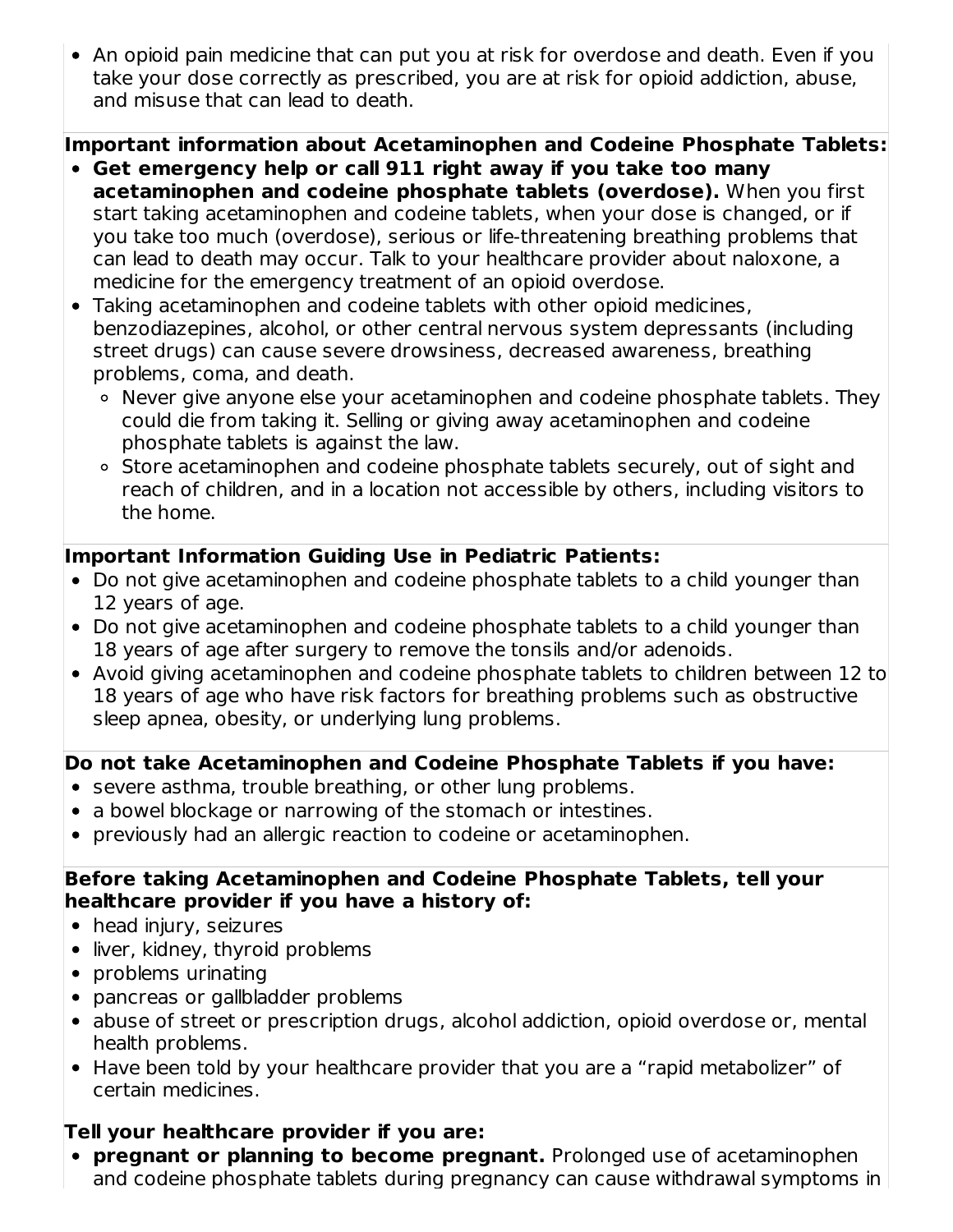and codeine phosphate tablets during pregnancy can cause withdrawal symptoms in your newborn baby that could be life-threatening if not recognized and treated.

- **breastfeeding.** Not recommended; may harm your baby.
- living in a household where there are small children or someone who has abused street or prescription drugs.
- taking prescription or over-the-counter medicines, vitamins, or herbal supplements. Acetaminophen and codeine phosphate tablets with certain other medicines can cause serious side effects that could lead to death.

# **When taking Acetaminophen and Codeine Phosphate Tablets:**

- Do not change your dose. Take acetaminophen and codeine phosphate tablets exactly as prescribed by your healthcare provider. Use the lowest dose possible for the shortest time needed.
- Take your prescribed dose every 4 hours as needed. Do not take more than your prescribed dose. If you miss a dose, take your next dose when needed.
- Call your healthcare provider if the dose you are taking does not control your pain.
	- If you have been taking acetaminophen and codeine phosphate tablets regularly, do not stop taking acetaminophen and codeine phosphate tablets without talking to your healthcare provider.
	- Dispose of expired, unwanted, or unused acetaminophen and codeine phosphate tablets by taking your drug to an authorized DEA-registered collector or drug take-back program. If one is not available, you can dispose of acetaminophen and codeine phosphate tablets by mixing the product with dirt, cat litter, or coffee grounds; placing the mixture in a sealed plastic bag, and throwing the bag in your trash.

# **While taking Acetaminophen and Codeine Phosphate Tablets DO NOT:**

- Drive or operate heavy machinery, until you know how acetaminophen and codeine tablets affect you. Acetaminophen and codeine phosphate tablets can make you sleepy, dizzy, or lightheaded.
- Drink alcohol or use prescription or over-the-counter medicines that contain alcohol. Using products containing alcohol during treatment with acetaminophen and codeine phosphate tablets may cause you to overdose and die.

# **The possible side effects of Acetaminophen and Codeine Tablets:**

constipation, nausea, sleepiness, vomiting, tiredness, headache, dizziness, abdominal pain. Call your healthcare provider if you have any of these symptoms and they are severe.

# **Get emergency medical help or call 911 right away if you have:**

trouble breathing, shortness of breath, fast heartbeat, chest pain, swelling of your face, tongue, or throat, extreme drowsiness, light-headedness when changing positions, feeling faint, agitation, high body temperature, trouble walking, stiff muscles, or mental changes such as confusion.

These are not all the possible side effects of acetaminophen and codeine phosphate tablets. Call your doctor for medical advice about side effects. You may report side effects to FDA at 1-800-FDA-1088. For more information go to dailymed.nlm.nih.gov.

# **This Medication Guide has been approved by the U.S. Food and Drug**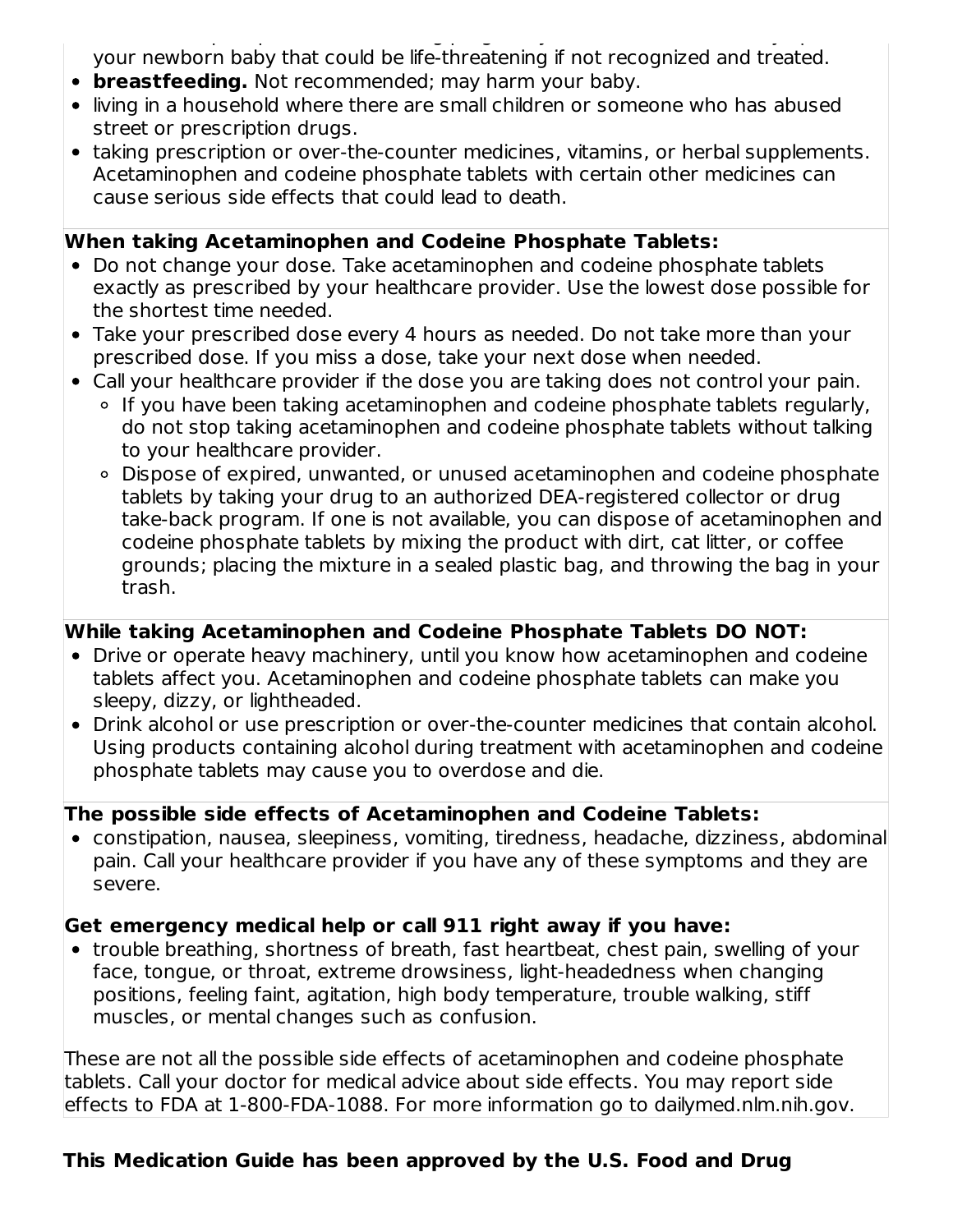# **Administration.**

Distributed By:

# **Teva Pharmaceuticals USA, Inc.**

North Wales, PA 19454

Rev. G 7/2020

# **Apap/w Codeine 300mg/60mg (CIII) Tab**



| <b>ACETAMINOPHEN AND CODEINE PHOSPHATE</b><br>acetaminophen and codeine phosphate tablet |                                                    |                           |                                    |  |
|------------------------------------------------------------------------------------------|----------------------------------------------------|---------------------------|------------------------------------|--|
| <b>Product Information</b>                                                               |                                                    |                           |                                    |  |
| <b>Product Type</b>                                                                      | <b>HUMAN</b><br><b>PRESCRIPTION</b><br><b>DRUG</b> | <b>Item Code (Source)</b> | NDC: 71335-<br>0701(NDC:0093-0350) |  |
| <b>Route of Administration</b>                                                           | ORAL                                               | <b>DEA Schedule</b>       | CIII                               |  |
|                                                                                          |                                                    |                           |                                    |  |
| <b>Active Ingredient/Active Moiety</b>                                                   |                                                    |                           |                                    |  |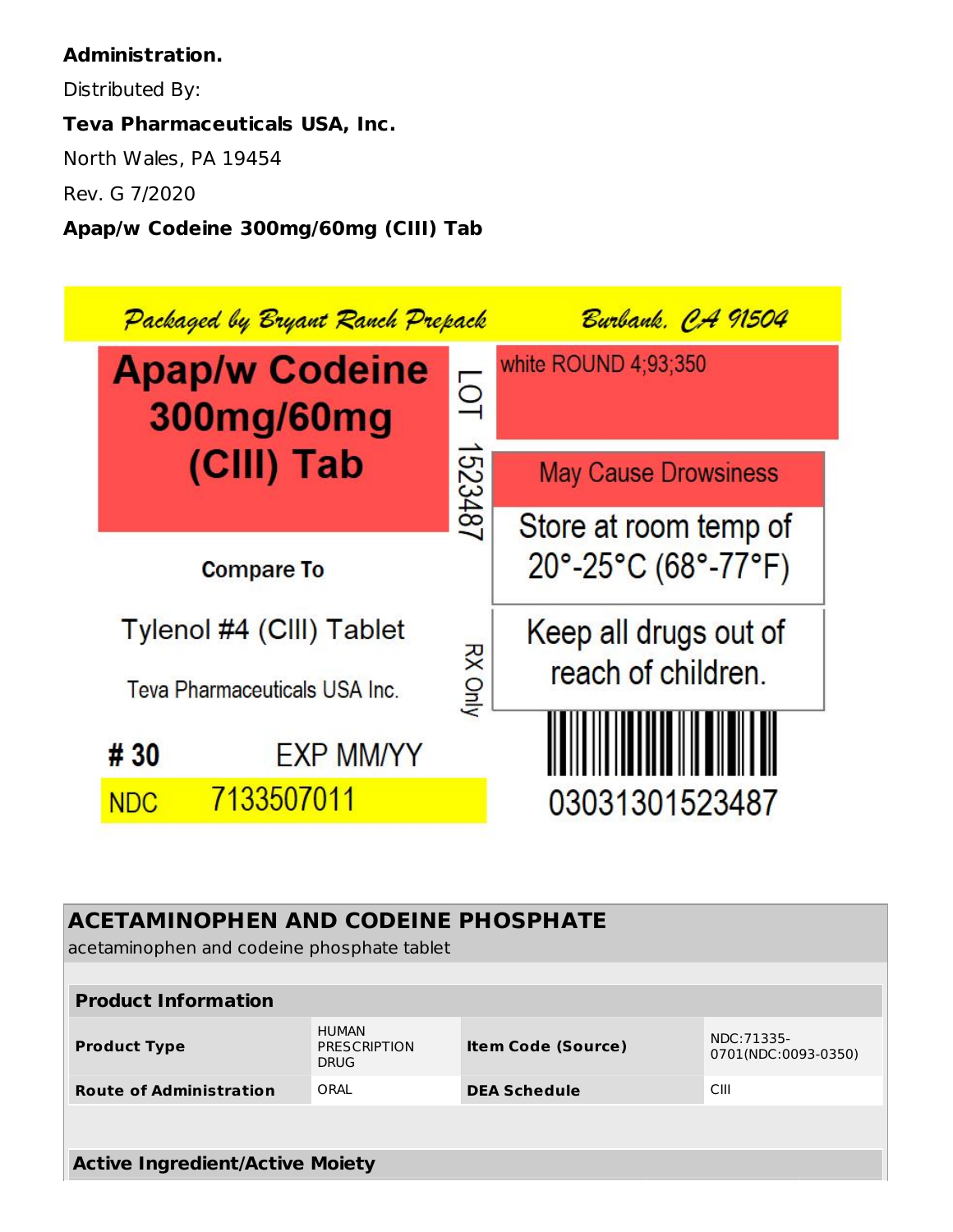| <b>Ingredient Name</b>                                                               | <b>Basis of</b><br><b>Strength</b> | <b>Strength</b> |
|--------------------------------------------------------------------------------------|------------------------------------|-----------------|
| <b>ACETAMINOPHEN (UNII: 36209ITL9D) (ACETAMINOPHEN - UNII:36209ITL9D)</b>            | ACETAMINOPHEN                      | 300 mg          |
| <b>CODEINE PHOSPHATE (UNII: GSL05Y1MN6) (CODEINE ANHYDROUS -</b><br>UNII:UX6OWY2V7I) | CODEINE PHOSPHATE 60 mg            |                 |

| <b>Inactive Ingredients</b>                          |                 |  |  |  |
|------------------------------------------------------|-----------------|--|--|--|
| <b>Ingredient Name</b>                               | <b>Strength</b> |  |  |  |
| <b>STARCH, CORN (UNII: O8232NY3SI)</b>               |                 |  |  |  |
| <b>SILICON DIOXIDE (UNII: ETJ7Z6XBU4)</b>            |                 |  |  |  |
| <b>CROSCARMELLOSE SODIUM (UNII: M280L1HH48)</b>      |                 |  |  |  |
| <b>MAGNESIUM STEARATE (UNII: 70097M6I30)</b>         |                 |  |  |  |
| <b>MICROCRYSTALLINE CELLULOSE (UNII: OP1R32D61U)</b> |                 |  |  |  |
| <b>CROSPOVIDONE (120 .MU.M) (UNII: 68401960MK)</b>   |                 |  |  |  |
| <b>POVIDONE, UNSPECIFIED (UNII: FZ989GH94E)</b>      |                 |  |  |  |
| <b>STEARIC ACID (UNII: 4ELV7Z65AP)</b>               |                 |  |  |  |

| <b>Product Characteristics</b> |              |                     |          |  |
|--------------------------------|--------------|---------------------|----------|--|
| Color                          | white        | <b>Score</b>        | no score |  |
| <b>Shape</b>                   | <b>ROUND</b> | <b>Size</b>         | 10mm     |  |
| <b>Flavor</b>                  |              | <b>Imprint Code</b> | 4:93:350 |  |
| <b>Contains</b>                |              |                     |          |  |

# **Packaging**

| #                        | <b>Item Code</b>      | <b>Package Description</b>                            | <b>Marketing Start</b><br>Date | <b>Marketing End</b><br><b>Date</b> |
|--------------------------|-----------------------|-------------------------------------------------------|--------------------------------|-------------------------------------|
| 1                        | NDC:71335-<br>0701-0  | 100 in 1 BOTTLE; Type 0: Not a Combination<br>Product | 12/27/2021                     |                                     |
| $\overline{\phantom{a}}$ | NDC:71335-<br>0701-1  | 30 in 1 BOTTLE; Type 0: Not a Combination<br>Product  | 03/14/2018                     |                                     |
| $\overline{\mathbf{z}}$  | NDC: 71335-<br>0701-2 | 120 in 1 BOTTLE; Type 0: Not a Combination<br>Product | 12/27/2021                     |                                     |
| $\mathbf{A}$             | NDC: 71335-<br>0701-3 | 60 in 1 BOTTLE; Type 0: Not a Combination<br>Product  | 02/27/2018                     |                                     |
| 5                        | NDC: 71335-<br>0701-4 | 90 in 1 BOTTLE; Type 0: Not a Combination<br>Product  | 12/27/2021                     |                                     |
| 6                        | NDC:71335-<br>0701-5  | 40 in 1 BOTTLE; Type 0: Not a Combination<br>Product  | 12/27/2021                     |                                     |
| $\overline{7}$           | NDC:71335-<br>0701-6  | 20 in 1 BOTTLE; Type 0: Not a Combination<br>Product  | 02/21/2018                     |                                     |
| 8                        | NDC: 71335-<br>0701-7 | 112 in 1 BOTTLE; Type 0: Not a Combination<br>Product | 12/27/2021                     |                                     |
| $\mathbf{q}$             | NDC:71335-<br>0701-8  | 84 in 1 BOTTLE; Type 0: Not a Combination<br>Product  | 12/27/2021                     |                                     |
| 10                       | NDC:71335-<br>0701-9  | 15 in 1 BOTTLE; Type 0: Not a Combination<br>Product  | 12/27/2021                     |                                     |

# **Marketing Information**